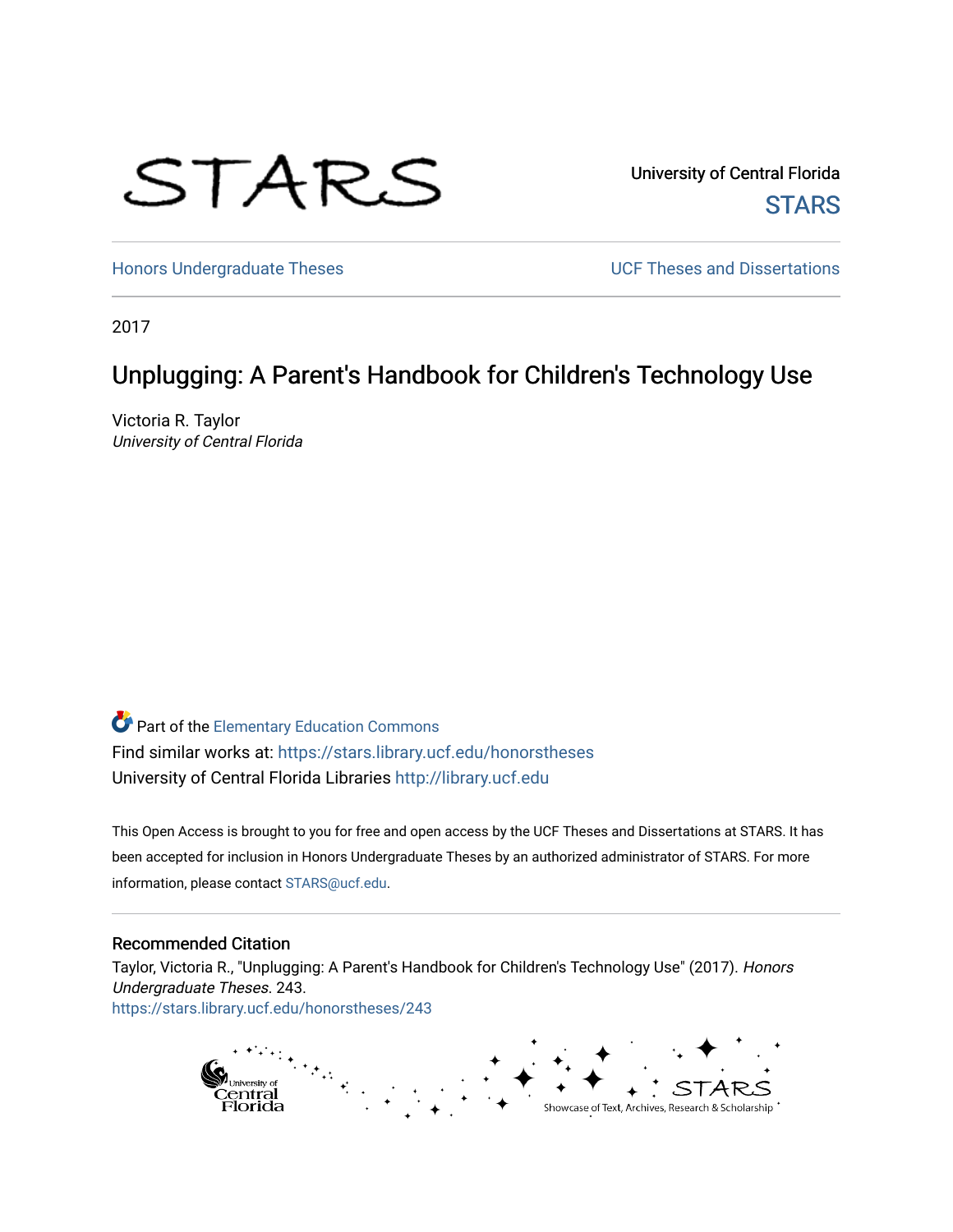# UNPLUGGING: A PARENT'S HANDBOOK FOR CHILDREN'S

## TECHNOLOGY USE

by

# VICTORIA TAYLOR

A thesis submitted in partial fulfillment of the requirements for the Honors in the Major Program in Education in the College of Education and in the Burnett Honors College at the University of Central Florida Orlando, Florida

Fall 2017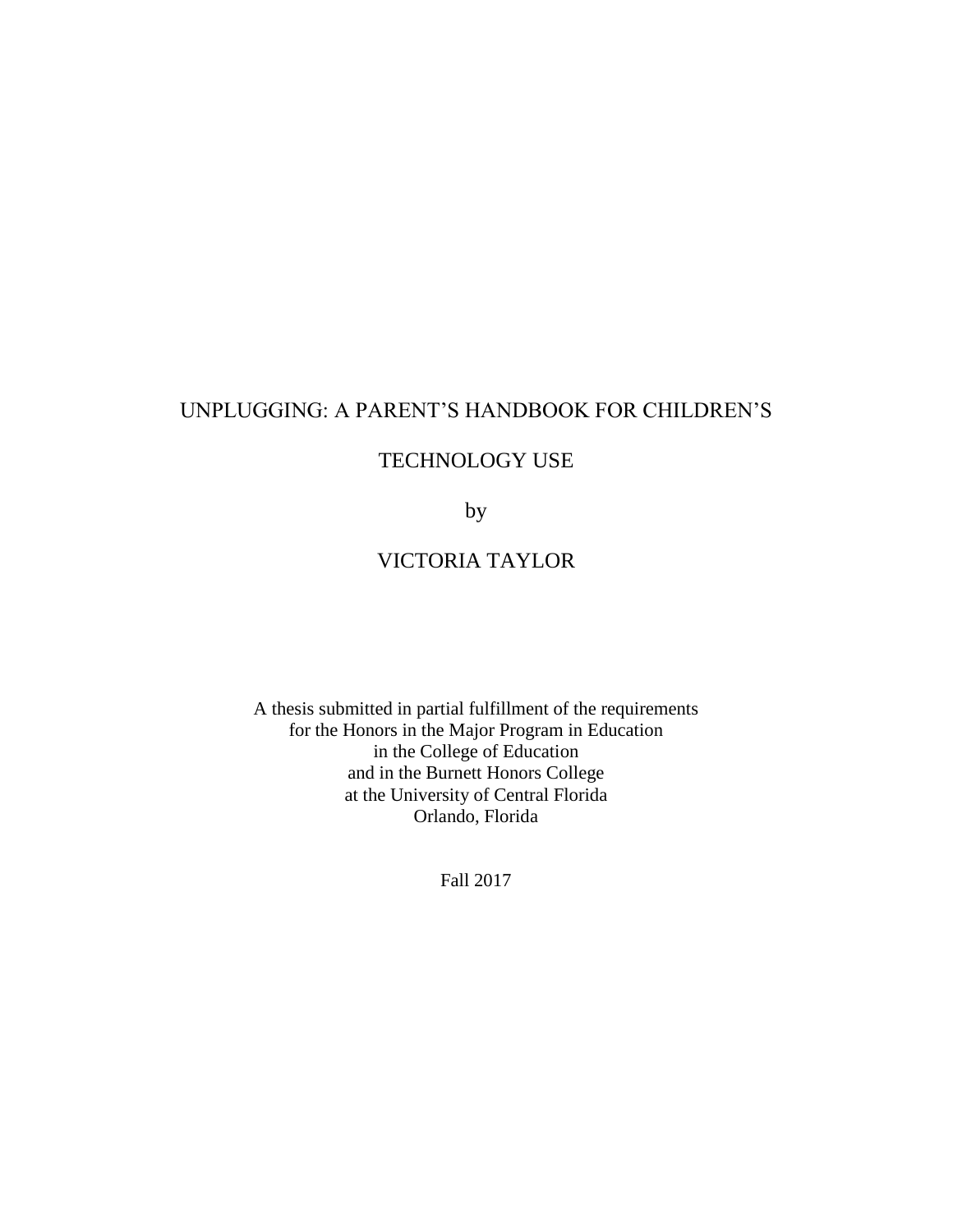© 2018 Victoria Taylor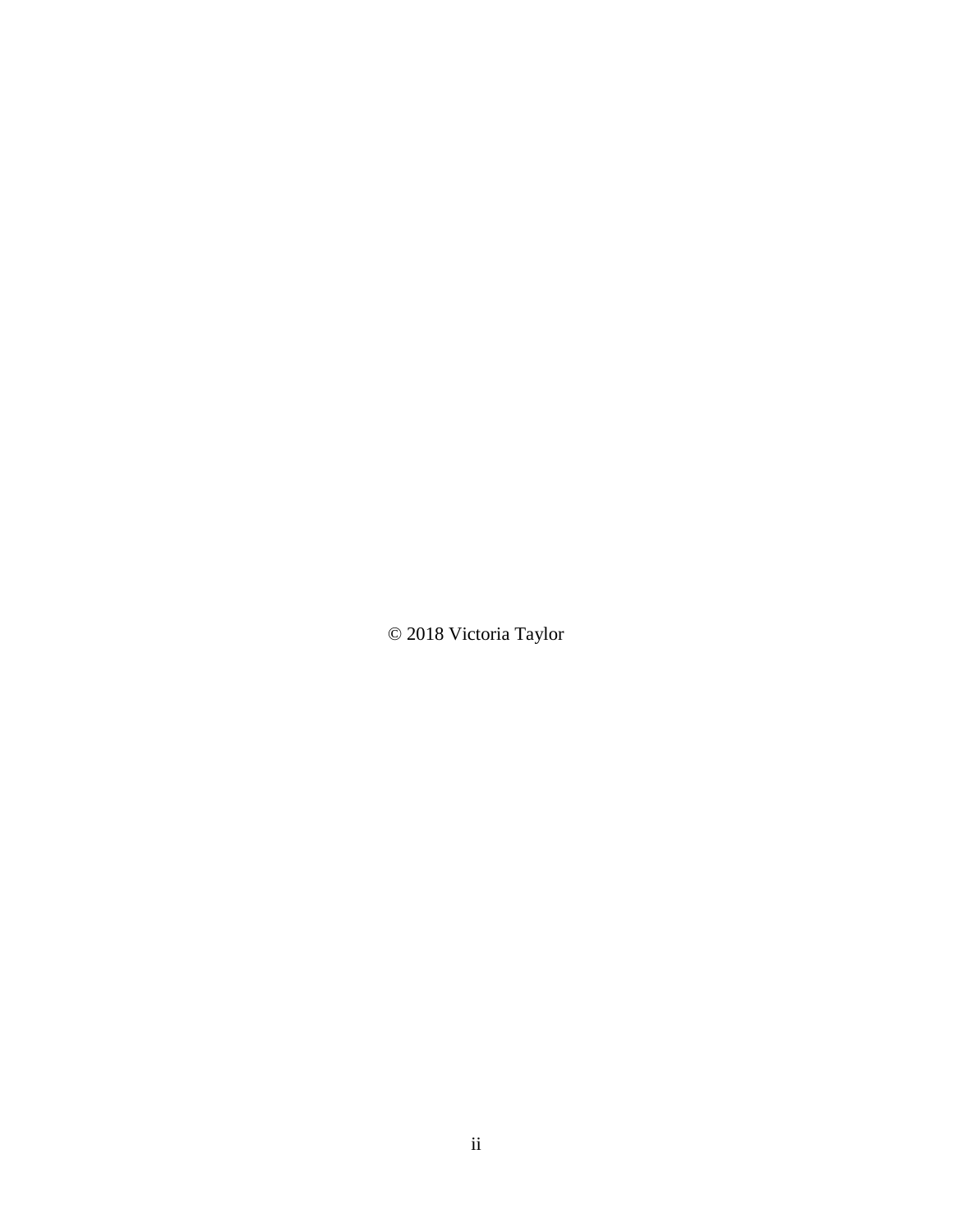## **ABSTRACT**

The intent of this thesis is to explore children's technology usage, technology's effects, and what can be done to regulate technology use for children and families. The overuse of technology by children has been proven to be detrimental to a child's emotions and health and wellness. Children need rules and regulations for proper use of technology as well as instruction on how to positively use technology. In a world of growing technologies and the creation of new digital devices, research is needed for assist parents and guardians of children of all ages. This thesis focuses on the negative effects of technology on the developing child and will produce a handbook for parents.

The handbook includes a letter to parents, reasons for regulation, guidelines, activities for technology replacement, strategies, and lessons on digital citizenship. This tool for parents is the start to raising responsible digital citizens. With this handbook, parents will gain insight on what they can do for their children and with their children in order to effectively use technology in a positive and beneficial way. The handbook includes a list of books and websites for parents to complete more research and provides an extensive list of activities and guidelines for technology and technology replacement. The purpose of this handbook is help parents to better understand what technology does to their children and how they can work with technology in the most positive and educational ways.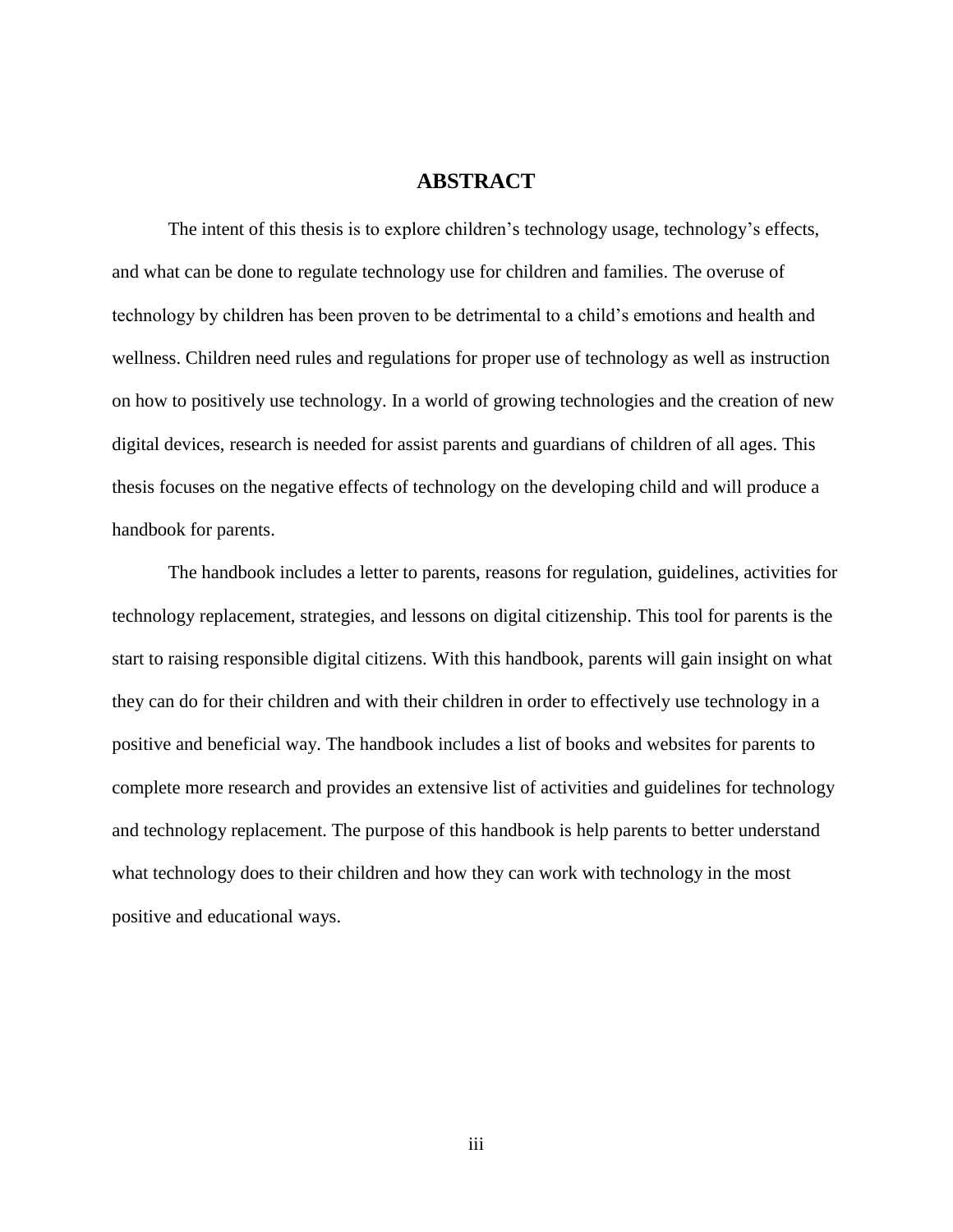# **DEDICATION**

For my loving parents, who gave me a childhood full of explorations and cheerfulness and continue to support every adventure I take.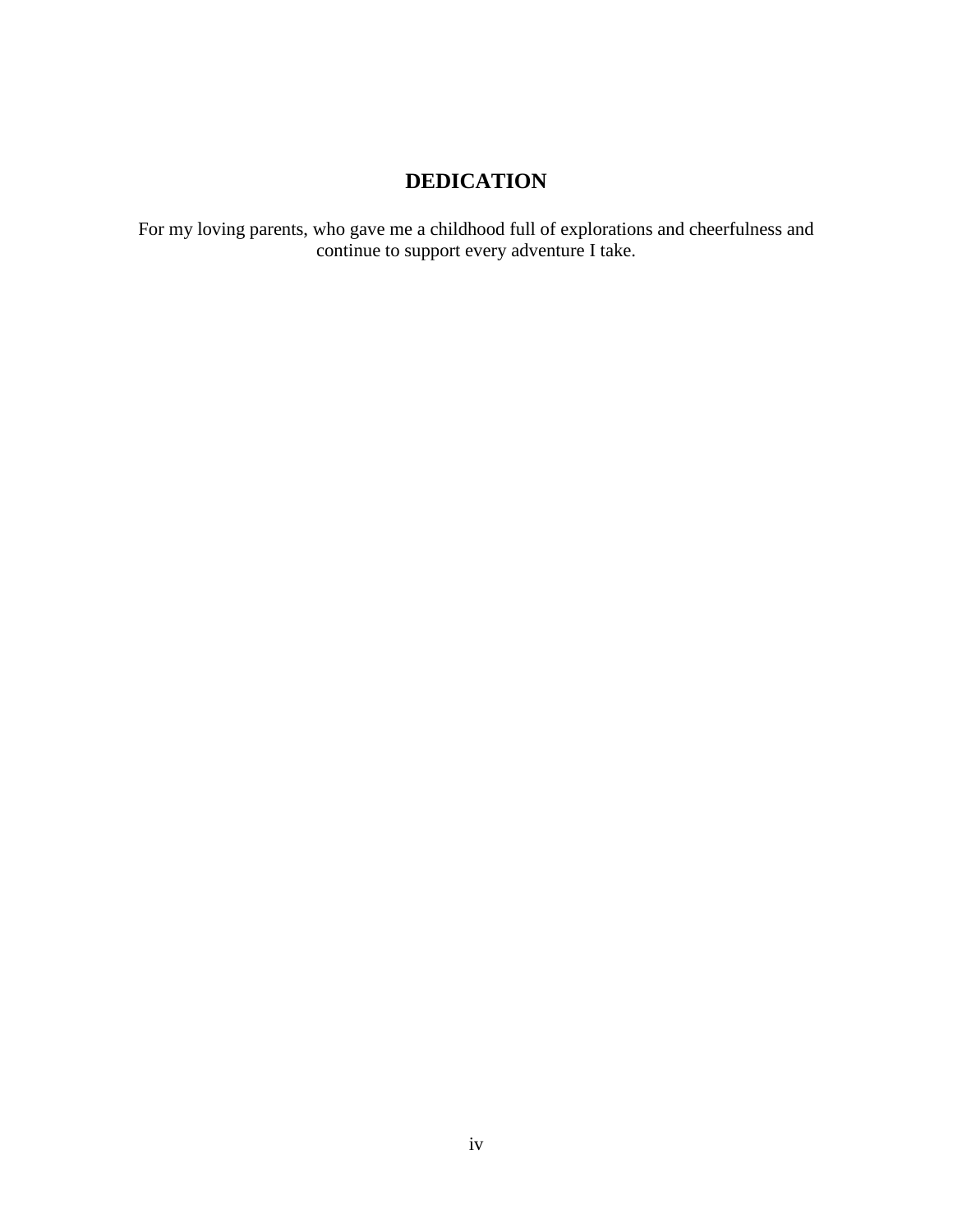## **ACKNOWLEDGEMENTS**

I would like to offer my thankfulness and appreciation to my committee who made this thesis possible. A special thank you to Dr. Gina Gresham for finding a drive within me to give this opportunity and spend countless hours working by my side. Dr. Kelly Jennings-Towle and Dr. Sherron K. Roberts, your guidance and support helped to turn this thesis into what it is today. Thank you all for your contributions to this thesis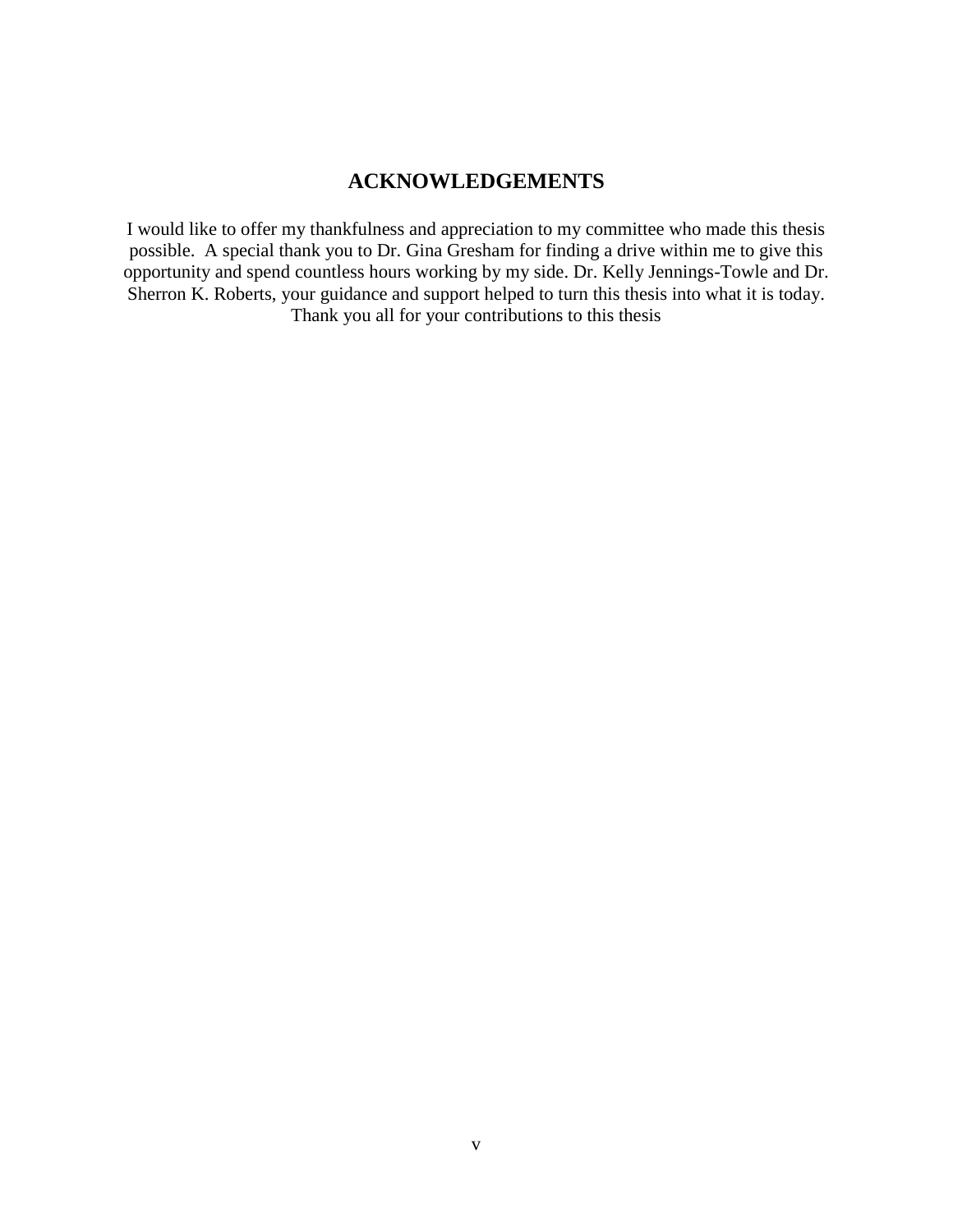# **TABLE OF CONTENTS**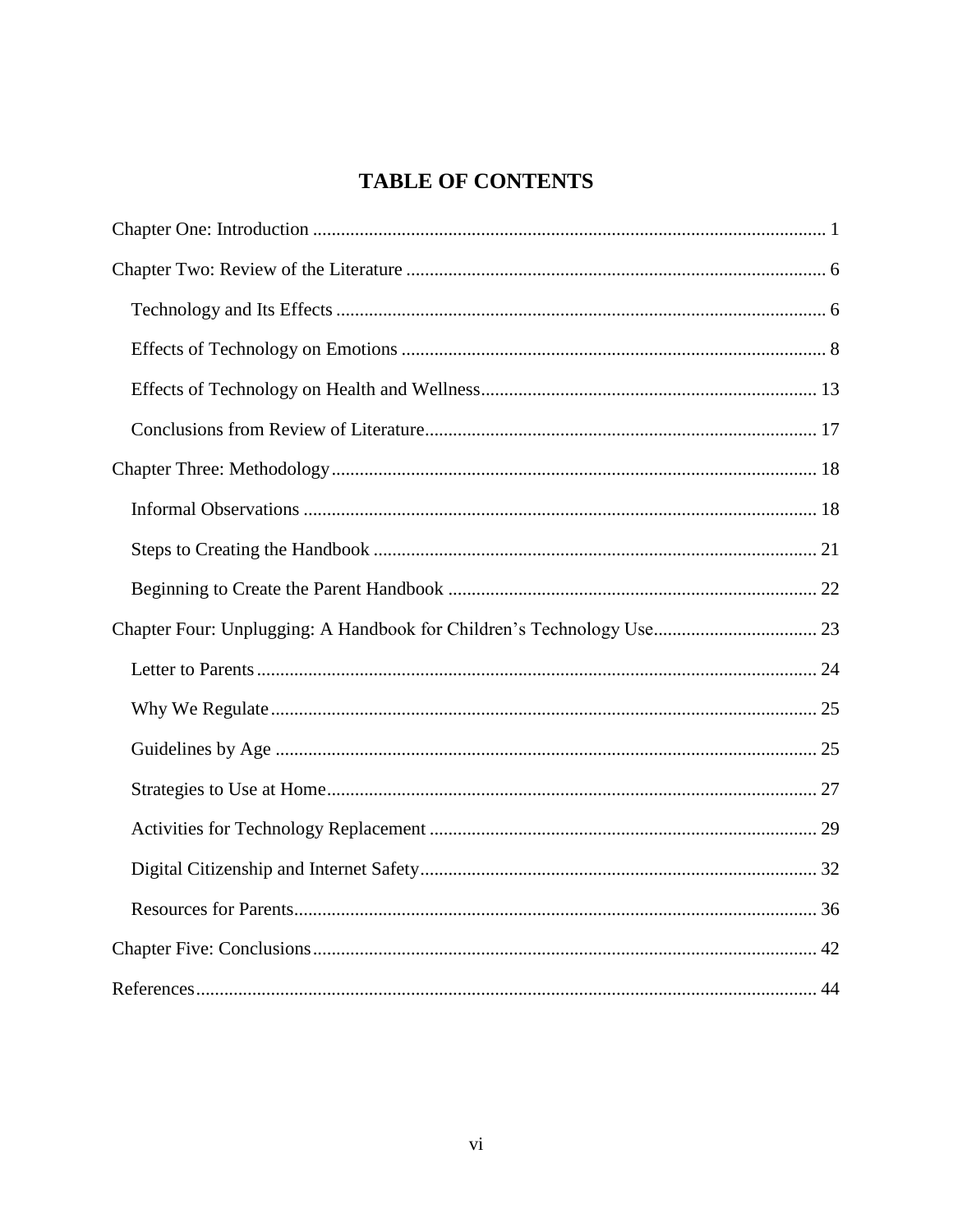# **LIST OF TABLES**

| Table          |  |
|----------------|--|
| Table $\angle$ |  |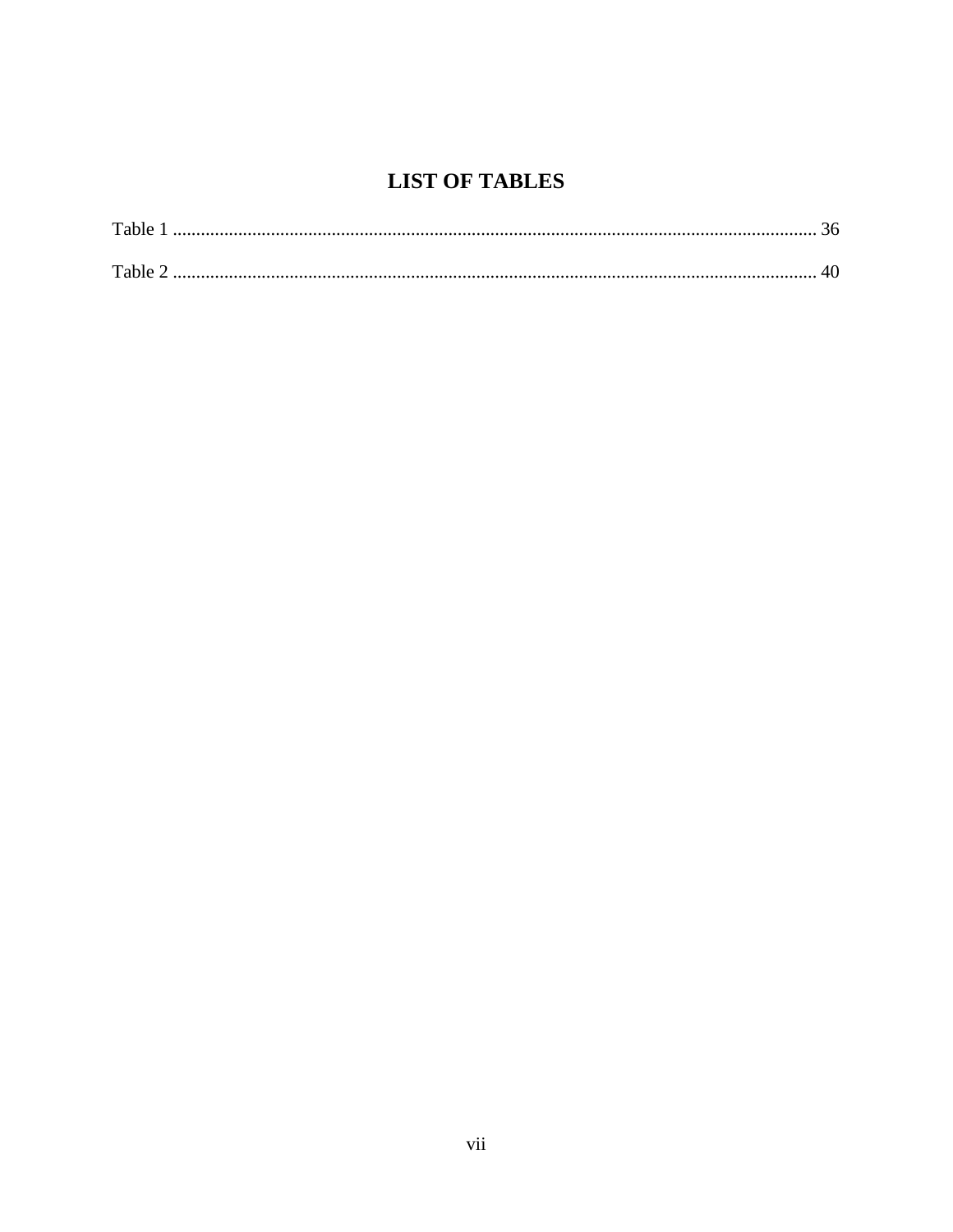## **Chapter One: Introduction**

<span id="page-8-0"></span> Technology has become an integral part of everyone's daily lives including those of children. We have immediate news both positive and negative at our fingertips through digital newspapers and various websites. We manage our lives through online bill paying, communicate with others around the world, and can find information within seconds via the Internet. More than 2.8 billion people communicate and keep in touch with friends through social networking (National Association for the Education of Young Children, 2016). The following statistics from the Kaiser Family Foundation (2016) are very revealing, as of December 2016, Facebook had 1.79 billion monthly active users. Myspace boasted over 313 million active user accounts and Instagram had over 550 million users. As reported by CNN, as of December 1, 2016, Tumblr was host to over 324.7 million blogs and had 555 million monthly visitors. Flickr had over 120 million users. The reporting also indicated that by the time American children reach two years of age, more than 98% of them will have an online history. Evidence shows 89% of 12 to 14 years olds have some form of online monthly account. Over 94% of 12 to 17 year olds use social media to send messages and over 97% of which do so every day (Kaiser Family Foundation, 2016). In the third quarter of 2016, worldwide smartphone users exceeded 2.16 billion with over 48% of those users being under the age of 18. This new technological drive in our lives can be attributed to the constant development and now affordable technology available in the United States (Hatch, 2011).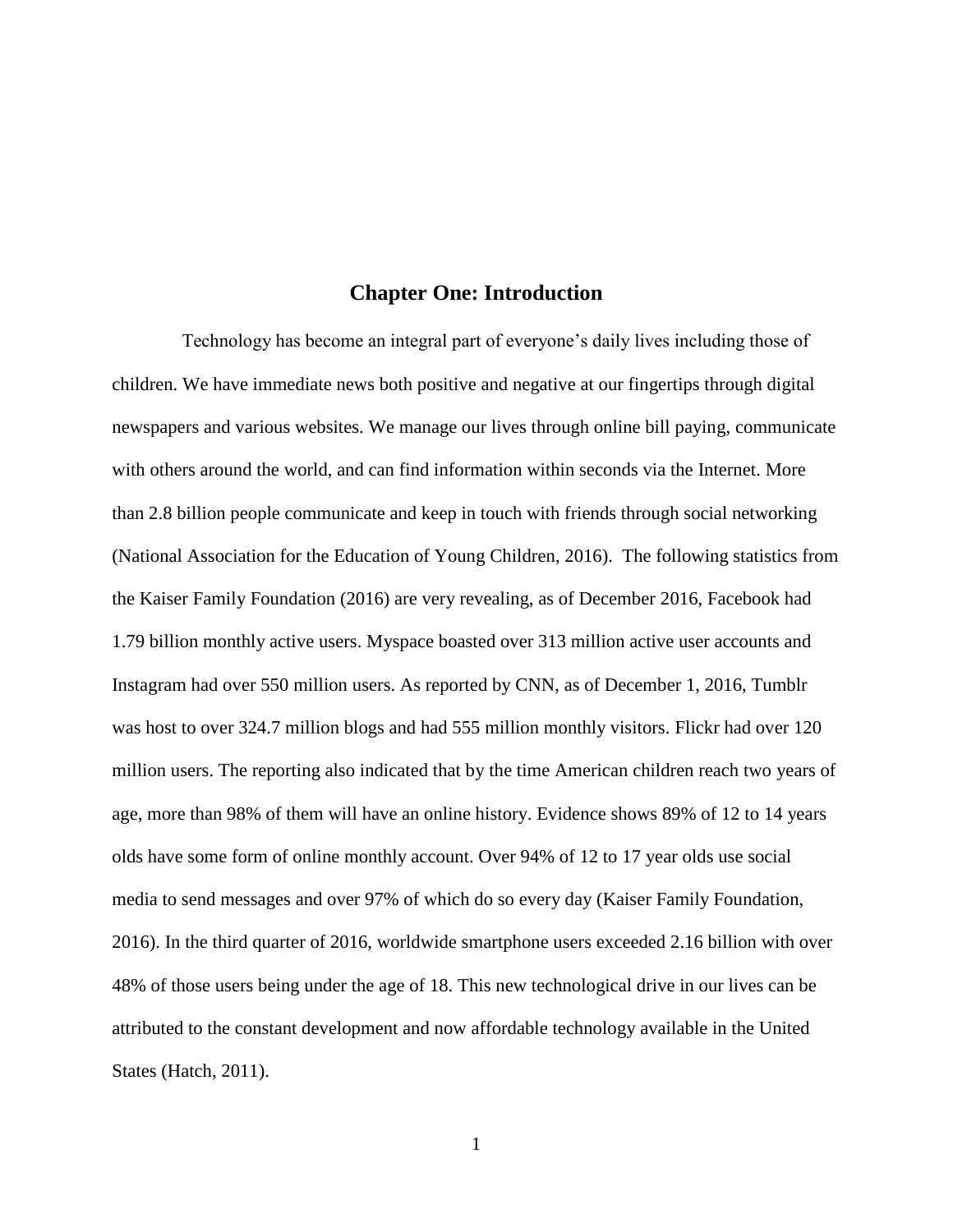As technology becomes commonplace, it is not surprising that today's children have become avid users. However, regulating a child's technology is important (Kardaras, 2016) especially when one considers the inordinate amounts of time spent using it. Smartphones are now seen in the hands of children as young as two to three years of age. Manufacturers are now making laptops for children as young as four years of age. According to Rowan (2013), elementary-aged children 5-8 years of age spend 7.5 hours a day using technology. In 2010, The Kaiser Family Foundation's survey on media use, indicated that 8-18 year olds were exposed to an average of 11 hours of media/technology per day. However, according to DeLoatch (2015), this number increased an average of 1 hour 48 minutes per day by the end of 2015, and a continued yearly rise is expected. Children today spend over 10,000 hours playing video games, send over 200,000 emails and instant messages, and log more than 10,000 hours talking on a cellphone before they turn 18 (Ramasubbu, 2015). While technology is important, its use is becoming more of a "pacifier" to entertain children and/or occupy their time (Kardaras, 2016) as evidenced by the above statistics.

As children continue to become more immersed in media, many adults have begun to wonder whether or not exposure to such high amounts of electronic media is a positive or negative. On the positive side, there is indication that technology is preparing children for the 'real world' for which they are about to enter (Lester, 2011). Over 84% of jobs in today's market are technology related, and children need the tech advantage to be successful in such an environment (U.S. Department of Education, 2016). Others will argue that children's excessive use of technology is creating individuals who are or have become socially stunted, ungrateful, and ridden with health related issues (Walker, 2014). While we may not know the right or wrong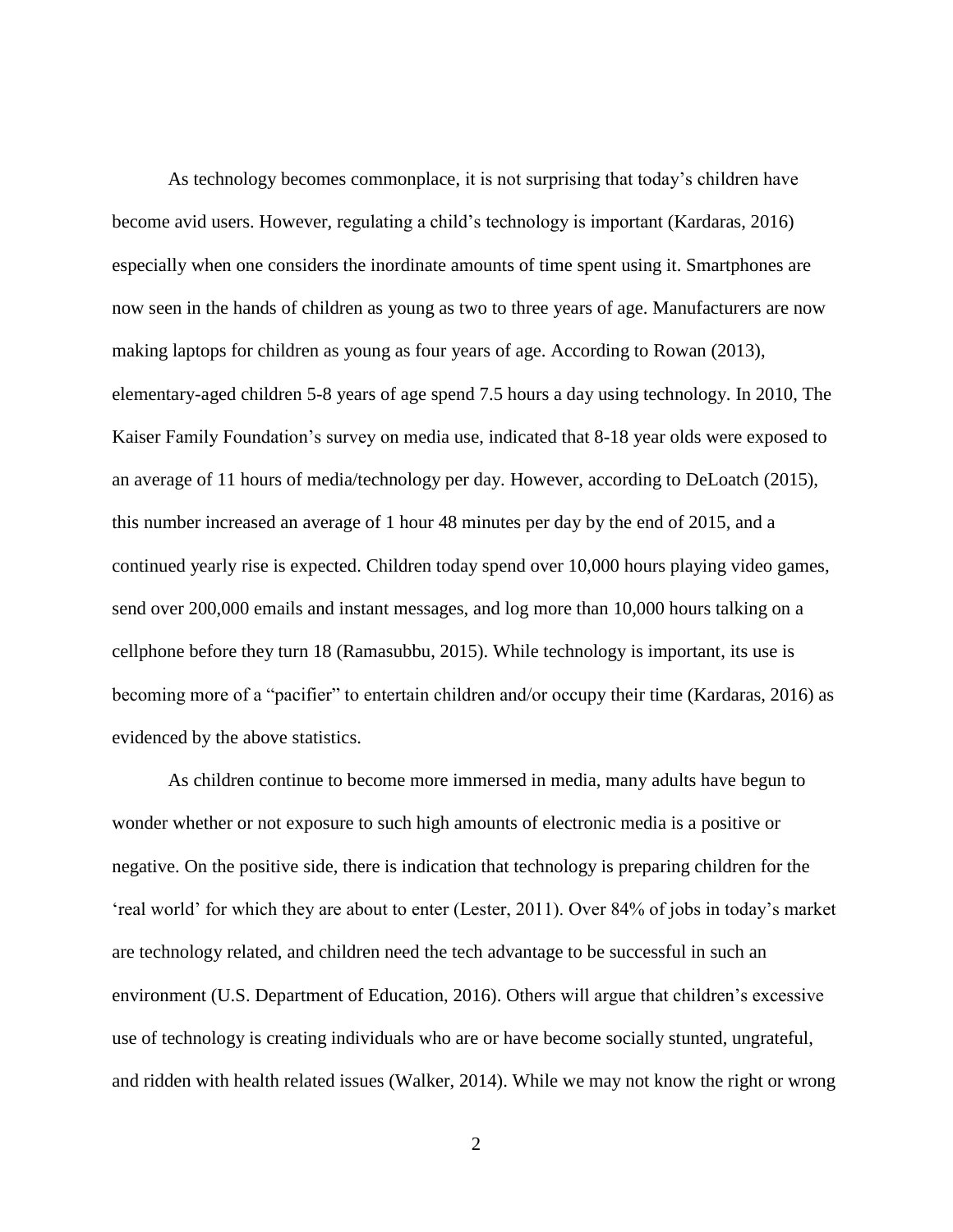answer, it is important to become informed as to how technology affects children. So what is the right approach? Which side has the correct stance toward children's technology use? While the immediate answers are not readily available, both sides of the argument must be examined to determine what the correct path for today's children is. Technology has opened up a world of great opportunities, but these opportunities come with great risks (Walker, 2014).

Today, society is developing technologies faster than ever (Behrman & Shields, 2000). There is always a new technology on the market that is bigger, better, and faster than its predecessor. According to Kardaras (2016), the growing and ever-changing market is taking a toll on today's children. Some will advocate for more technology in a developing child's life but the reality is that children face academic, emotional, and health stress due to technology. Doctors are now calling technology and screen time "digital heroin" and "electronic cocaine." When one is using technology, the front cortex is stimulated and dopamine levels rise. The dopamine sends out a joyful feeling, often leading children to become addicted to screen time (Holler, 2016). Being "plugged in" to a screen can turn into an obsession and addiction that leaves children wanting more and needing a fix. Technology is taking away from family and friends, social time, exercise, and the forgotten key to wellness, sleep. Although technology is seen as a helper in the classroom and at home, verbal communication and contact with others seems to be waning due to its excessive use, possibly hurting a child's overall social, emotional, and physical development (Yu, 2012). When a child is on a tablet at school all day, they are not engaging in social behavior (Behrman & Shields, 2000). As they have indicted, when social skills do not develop in early childhood, that child will deal with social stress later in life. In addition, children who are constantly engaged in video gaming may possibly be isolating themselves from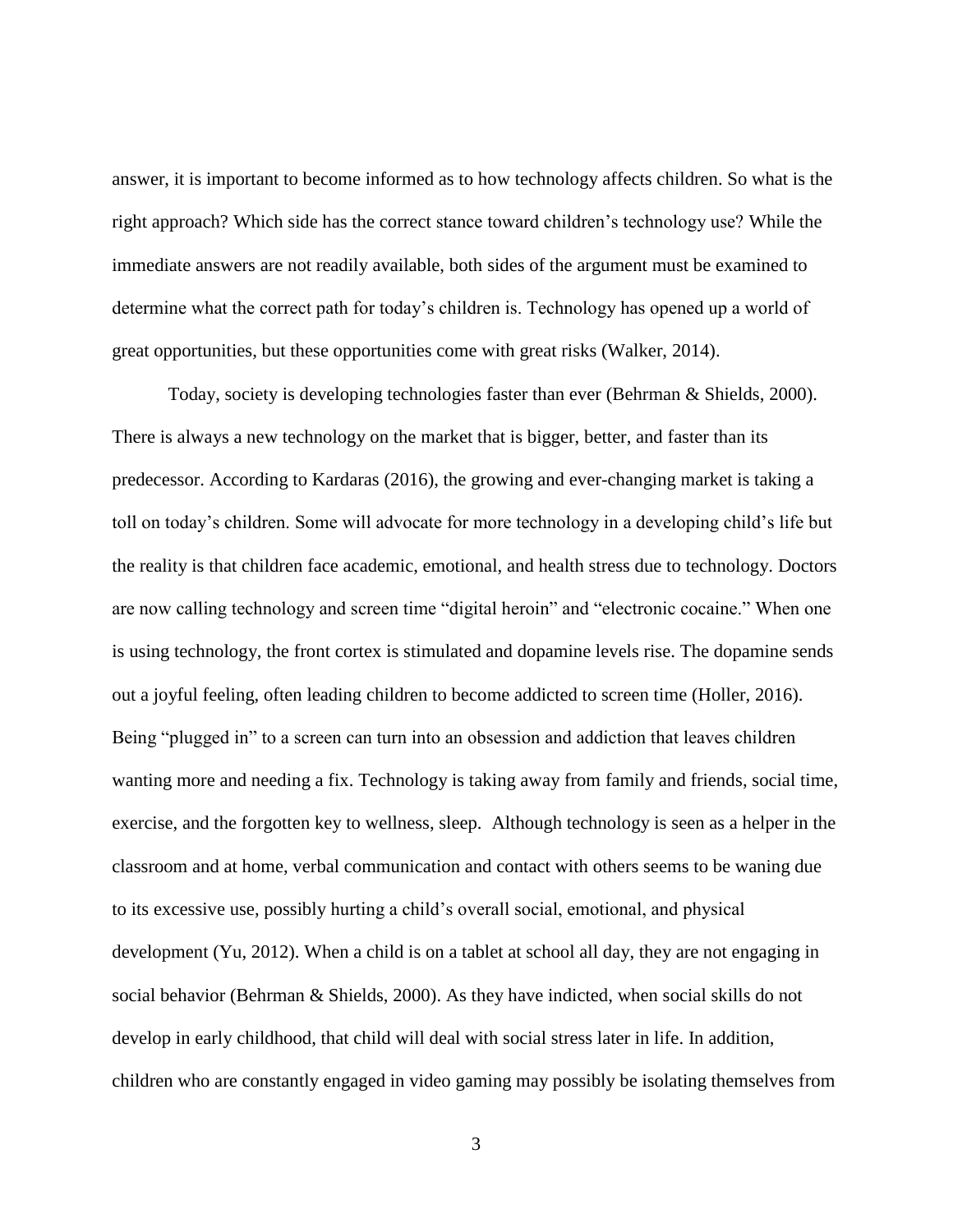family, friends, and others (Yu, 2012). According to Behrman and Shields (2000), violent video games tend to have a negative reaction on a child's aggression leaving the child hostile and angry. Other concerns with technology involve the family dynamic, also affected by excessive usage. Family dinners are becoming nonexistent as family engagement has become lost while technology use becomes more commonplace (Yu, 2012).

Technology is also associated with other critical social and personal issues. Unsupervised Internet use may expose children to dangers such as child predators, inappropriate sexual content not suitable for children, violence, gaming, and/or cyberbullying (O'Keefe, 2011). Parents need awareness of the potential dangers that technology has on the developing child and what can happen without proper supervision and regulation (Holler, 2016). According to Newby, Stepich, Lehman, Russell, and Leftwich, (2011), technology will be part of our world for the rest of our foreseeable lives. Technology is here to stay and is now more accessible than ever. Schools and society encourage children to become accustomed to technology and enjoy its many benefits and vast offerings. However, just as rules and regulations inhibit our everyday lives, it is important to have the similar rules and regulations in our digital lives. It is when technology has no rules that children become addicted to the screen (Shoshany, 2015). Therefore, the purpose of this thesis is to explore the current research related to effects of technology as it relates to academic, emotional, and health and wellness in a child's life. Further, after reviewing the research and gathering recommendations from current research, this thesis will conclude with a handbook for parents. This handbook will provide parents with a resource list for parental regulation, ways to keep children safe while using technology, methods for how to regulate technology use, and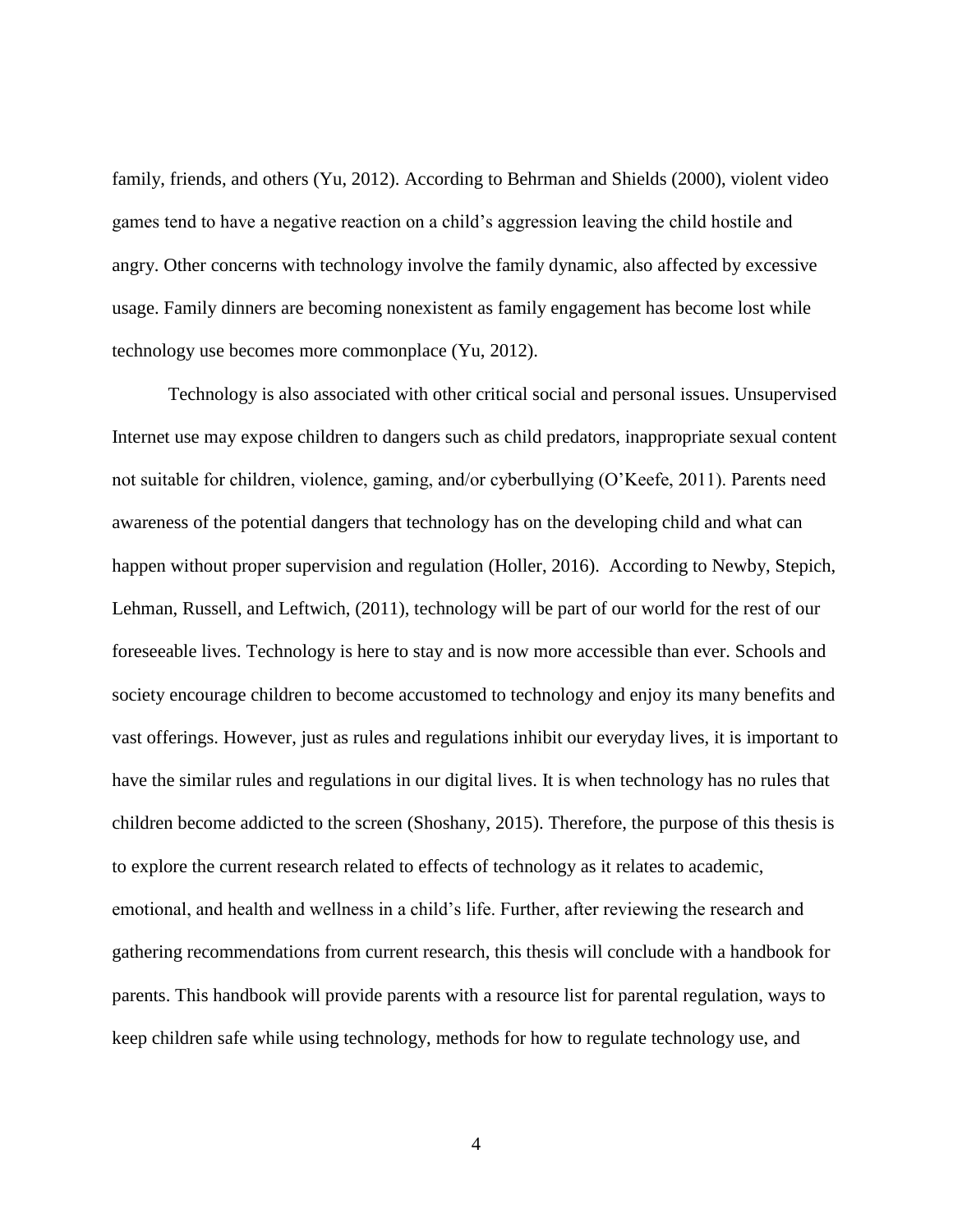ways to encourage children to "log off," and interact in face to face communication with family, friends, and others.

In the next chapter, Review of the Literature, a discussion will include the various sources of research that helped guide and formulate this thesis work. Sources came from online databases, research articles, various organizational websites, and professional readings.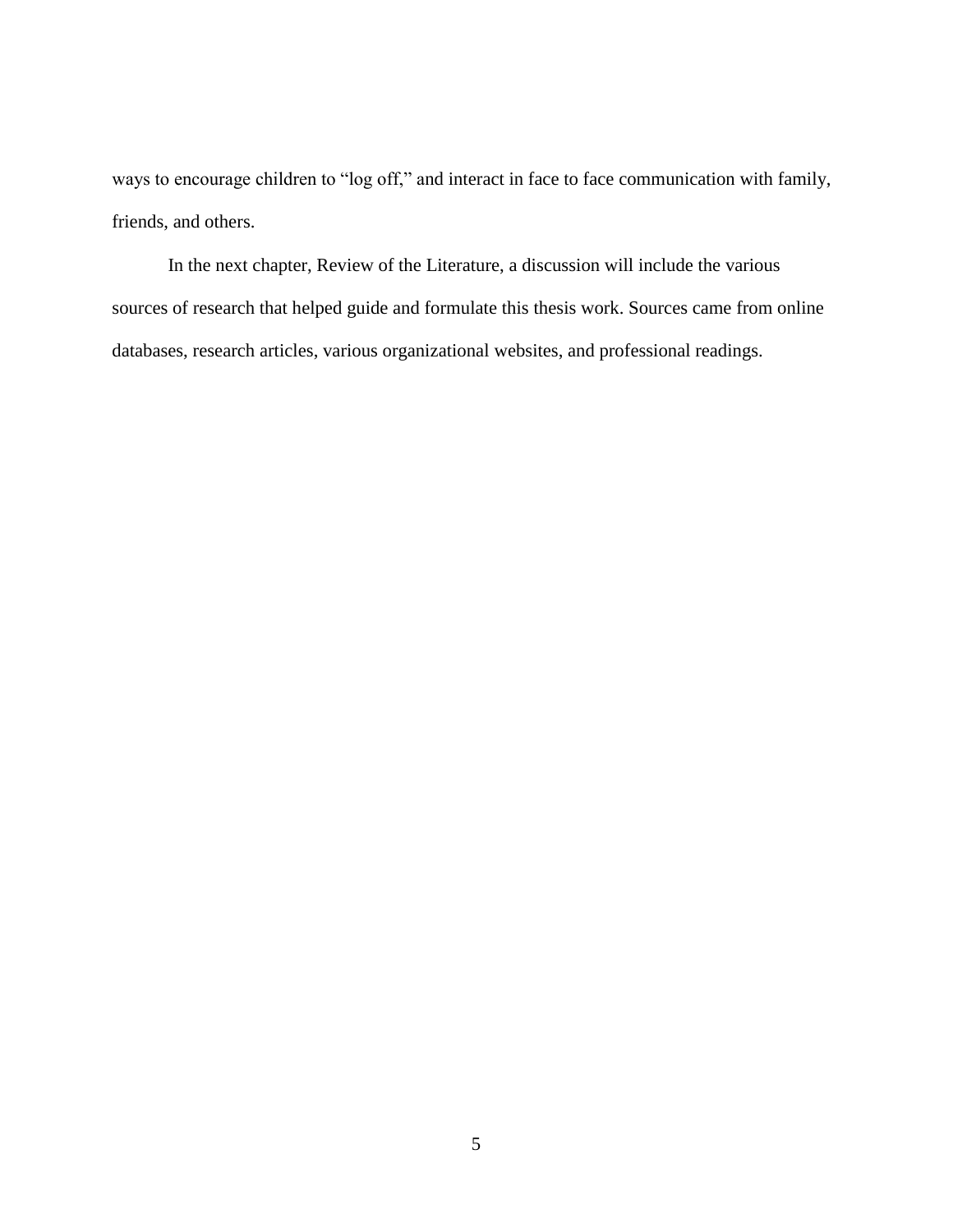## **Chapter Two: Review of the Literature**

<span id="page-13-0"></span>The literature review of this study focuses on how technology affects the different areas of children's lives such as academics, emotions, and health. Academic topics include school performance to discipline, effects on emotions including social skills and risks, and health topics ranging from physical to mental disorders.

#### **Technology and Its Effects**

<span id="page-13-1"></span>A mere 20 years ago, children used to play outside all day long, playing sports, riding bicycles and skateboards, and playing hide-and-seek. Children would create their own imaginary games or other forms of play for entertainment and pastime. Their sensory world was simple and nature based, their form of play would cost little, and very little if any, parental supervision was needed. Family time was spent doing chores around the house, baking, doing homework, and chatting around the dinner table. The impact of technology on today's family structure is fracturing its very foundation, and causing a disintegration of core values that until not long ago was the very fabric that held families together (Strouse, O'Doherty, & Troseth, 2013).

Reminiscing about these times is worth taking as we try to see how play and the issues children now face have changed. Today, families are different as they juggle work, home, community, and school. Parents and children rely heavily on technology for gathering information and communication to make their lives faster, effective, and more efficient (Plowman, Stephen, & McPake, 2010). Entertainment technology (i.e., Internet, TV, video games, iPads, cell phones etc.) has advanced so quickly that recognizing its impact and rapid change on our lifestyles and family structure have gone virtually unnoticed.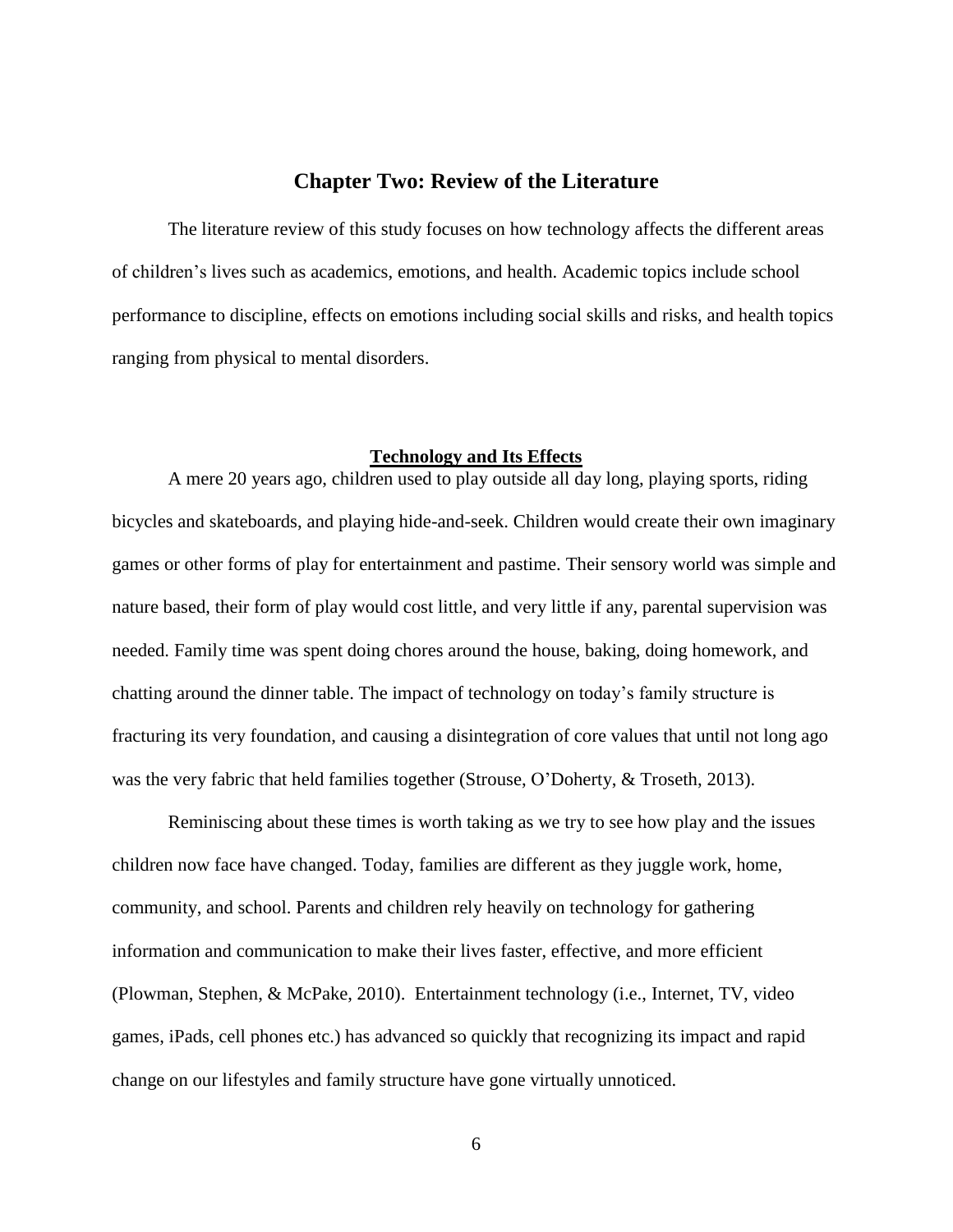Technology is becoming the norm. However, as technology grows, the negative effects also grow. Technology has a similar effect on the brain as cocaine that stimulates the front cortex and raises dopamine levels (Holler, 2016). When a child is so concerned and consumed by technology, the brain likely suffers. Children view technology as exciting and simple and one that offers instant gratification through its use (Tumbokon, 2014). However, many parents do not understand the negative impact the excessive and/or simple use of a device has on their child's developing intelligence. Technology is sometimes seen as a discipline strategy to stop a child's crying or as a distraction, but these strategies will negatively affects the brain's growth (O'Keefe, 2011). Children who view more cartoons and action-oriented television are more impulsive and less analytical thinkers (Behrman & Shields, 2000). Technology is causing children to lose ability to focus on what is important. Young children miss out on observing their world which results in a slow development of curiosity and intelligence (Roman, 2015). A developing child needs to work their imagination and experience real life instead of witnessing virtual worlds.

According to Taylor (2012), technology and television alter attention by giving children visual stimuli, eliminating the need for imagination, and thus resulting in an inhibited memory. In addition, excessive technological use is causing memory recall problems (Tumbokon, 2014). For example, children reading uninterrupted printed texts results in faster completion and better recall as opposed to reading a text full of hyperlinks and ads. However, consistent attention is becoming nearly impossible (Taylor, 2012). Carr (2010) compares book reading and Internet use to Scuba diving and jet-skiing. He states that reading a physical book is like Scuba diving where the diver is emerged in a quiet, visually restricted, slow-paced setting. This results in a deeper thinking and better focus. Carr adds that using the Internet is like jet-skiing. The jet-ski is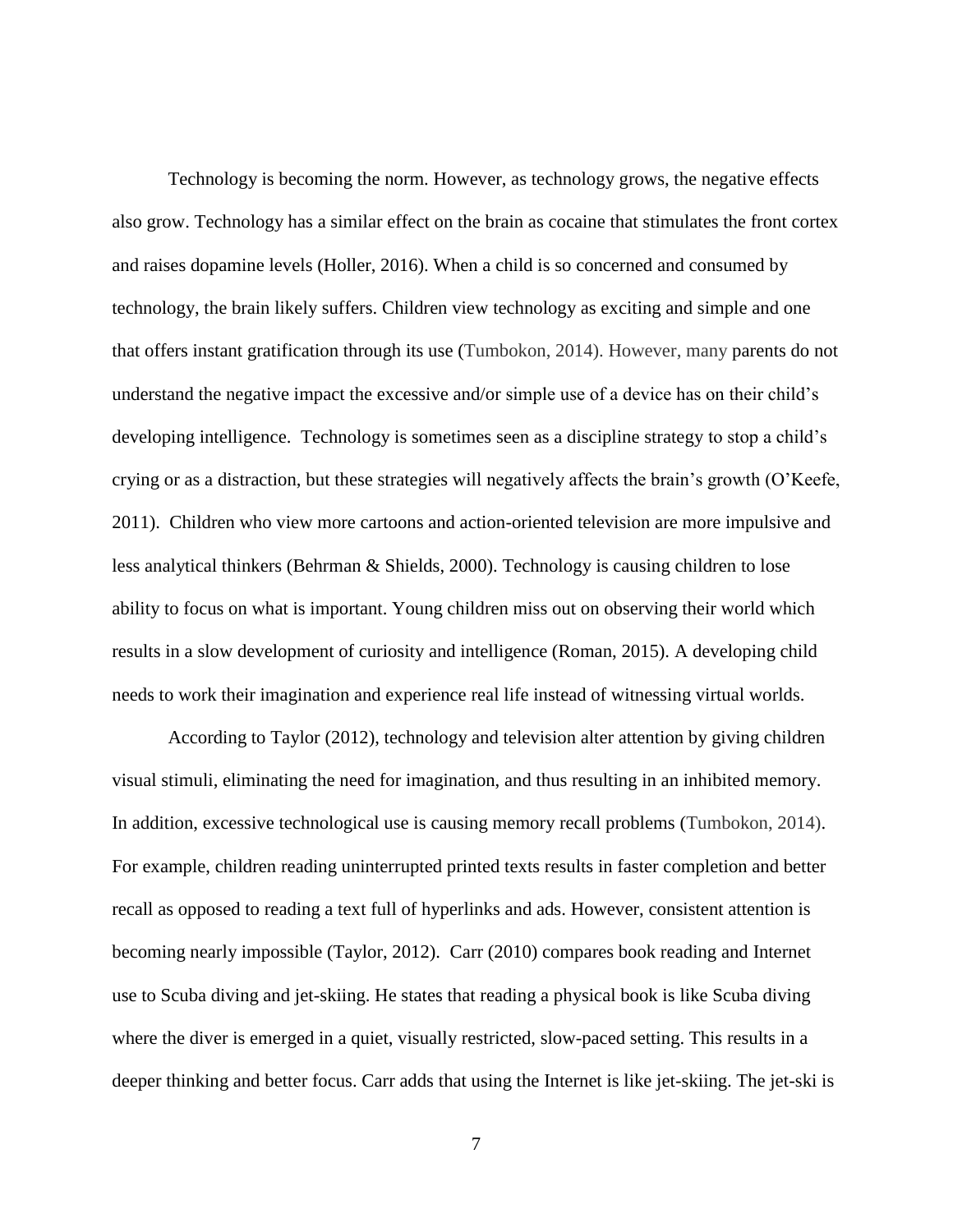skimming along the surface at a high speed and is surrounded by multiple distractions. Students who were "wired" to technology while in classes in school did not recall the material as well as students who were not on technology, paying closer attention to the lecture. "Wired" students did not perform as well on a test as their peers who were not on technology (Taylor, 2012).

Another concern with the effects of technology on children is the amount of discipline problems now reporting in schools. Teachers across the country indicate that cellphones are now an issue in all grade level classrooms (Cesarone, 2014). Unauthorized use of technology in the class can result in disciplinary action, such as suspension, which may in turn affect their academic growth (O'Keefe, 2011). With technology everywhere and easily accessible, children are impacted in ways they do not understand. Technology is damaging to a child's emotional, physical, and academic growth; therefore, limitations for its excessive use should be addressed (Taylor, 2012).

## **Effects of Technology on Emotions**

<span id="page-15-0"></span>How could a small, handheld device affect emotional health? In children, it is not as complex as one would think. Technology can be detrimental to a child's emotional health if there are no rules and guidelines regarding its use (Ramasubbu, 2015). It can take over their lives, increase violence, pose life-threatening risks, and lead to social isolation (Behrman & Shields, 2000). Social isolation caused by the formation of "electronic friendships" hinders the developing interpersonal skills (Taylor, 2012). Children are spending so much time online that social physical communication and interaction is limited, isolate or obsolete. "We are more connected, but we feel less connected" (Ramasubbu, 2015, p. 1). This quote refers to connections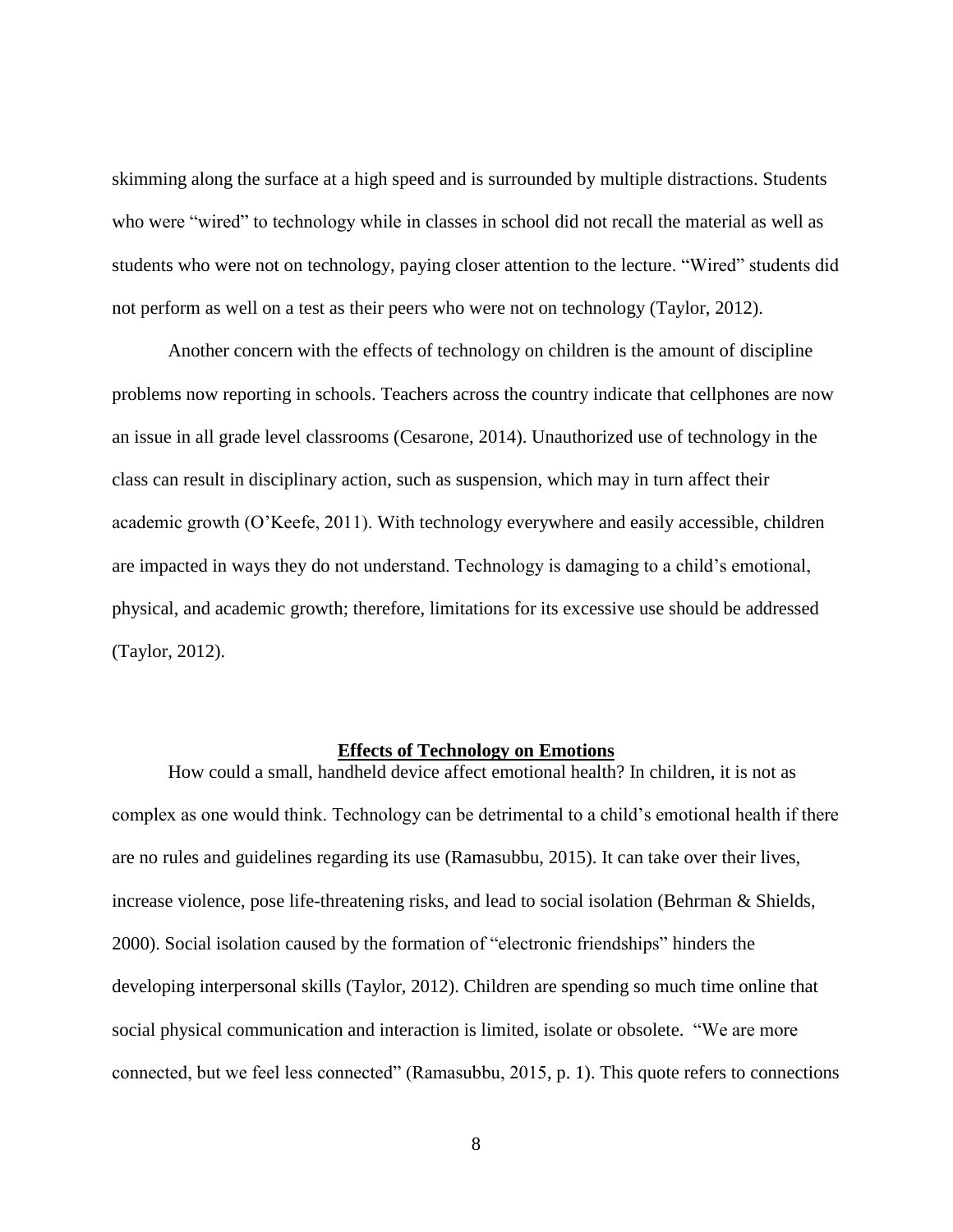made via Internet and technology, yet, there is a lack of communication in the real world. Computers are being used to replace child-to-child relationships. Due to excessive use of social media outlets, children lose the ability to communicate face-to-face and can experience alienation, loneliness, and depression (Roman, 2015). When children are troubled from not having friends or peers to interact with, they turn to technology, leading to "Facebook depression." According to O'Keefe (2011), "Facebook depression" develops when preteens and teens spend a great deal of time on social media resulting in classic symptoms of depression. This leads to children turning to risky Internet sites for self-help that promote substance abuse, unsafe sexual practices, and/or aggressive or self-destructive behaviors.

Another risk affecting children's emotional health is the use of technological gaming. Video games in today's world have changed since their inception. Games have become more violent and may include sexually explicit content. Violent video games desensitize young children (Roman, 2015). When children are spending hours a day playing video games, the happenings in the game are becoming commonplace in their behavior as well. Nearly 96% of children in the United States play at least once every two days and 65.25% of them are addicted (Roman, 2015). The average 8 to 12 year old now plays an average of 18 hours of video games per week, while the average 13 to 18 year old plays an average of 20 hours of video games per week (ESRB Ratings Guide, 2014). Research by Tumbokon (2014) showed that violent programs/video games leads to "the mean world syndrome." According to Behrman and Shields (2000), playing violent video games and computer games has a direct link to a child's aggression and an increase in hostility. They also state that excessive use of gaming technology can cause a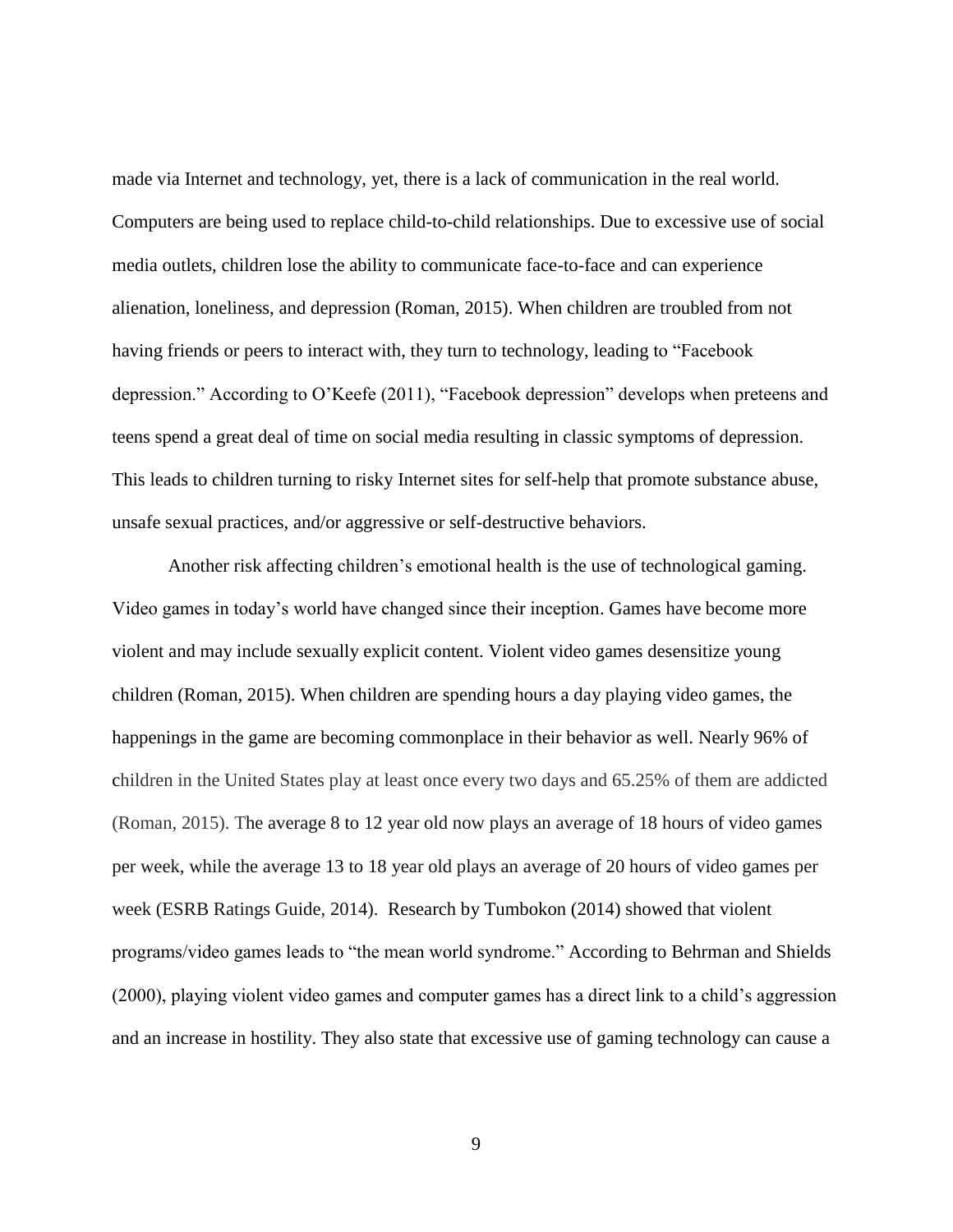child's perception of reality to blur. This means that, due to excessive gaming, children may have a hard time distinguishing real life from simulation and game play (Roman, 2015).

The Internet can be a dangerous place for anyone, regardless of age. According to Sheldon (2012), cybercrimes, such as bullying, sextortion and pornography, and other forms of fraud have been reported. Deciphering good from bad web sites is key to navigating the Internet in today's fast paced technological society. A vast majority of information on the Internet can be child unfriendly and/or inappropriate (Behrman & Shields, 2000). Uncensored information on the Internet includes violence, sexual content, and unwanted commercial content. Blocking and placing limitations on Internet sites is a very tricky task and is not always 100% effective.

As the Internet gains increasing prominence in the lives of young people, researchers have begun investigating the influence that the Internet environment may be having on child and adolescent development particularly as it relates to their exposure to child predators and/or sexual material (Roman, 2015; Rowan, 2013; Holler, 2016). Most statistics report that a child's first exposure to sexual related material or pornography is occurring as early as seven years of age. Not only are children being exposed to such material, child pornography has become a thriving underground industry for pedophiles and has become a serious crime problem as the Internet allows the perpetrator to remain hidden and anonymous (Hsin, Li, & Tsai, 2014). The Internet now allows pedophiles the ability to prowl children's chat rooms in pursuit of new prey. There is an alarming increase in the number of pedophiles using the Internet to arrange faceto-face meetings with children. While one would hope that parents have frank and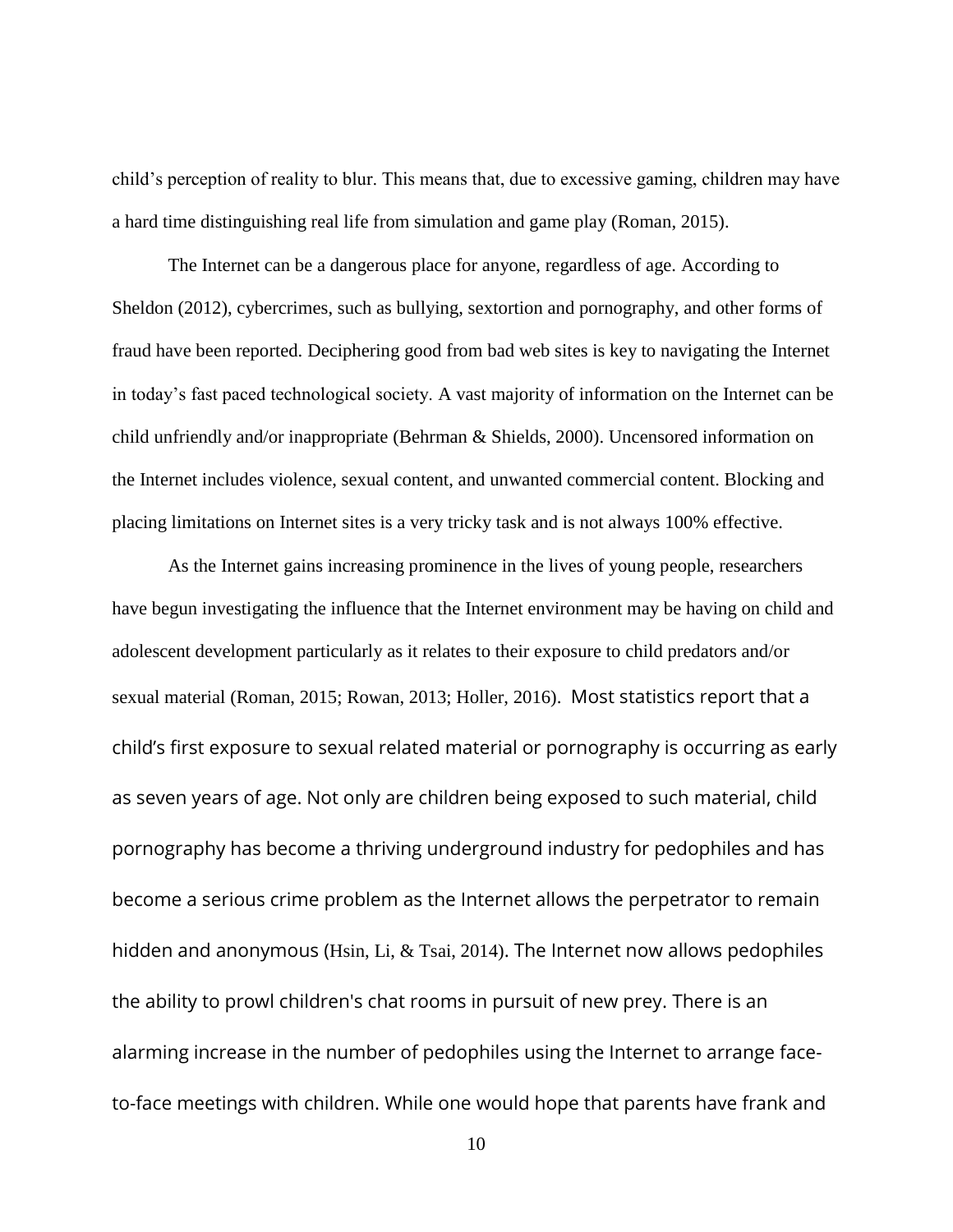frequent talks with their children regarding sex and intimacy, much too often the first exposure that children and teens have to sexual images and pornography is gathered from the Internet. According to Hsin, et. al. (2014), sexual material on the Internet is extremely unsuitable for children and suggests that the exposure to such sexual content often plants in children a twisted and perverse view of human intimacy that is difficult or impossible to weed out. Unfortunately, these early learning experiences can lead to depression, negative emotional reactions to sex, sexual deviancy, and crime. These also have causation to negatively affect their future relationships and marriages (Walker, 2014).

Another serious emotional threat to children is "sexting". According to O'Keefe (2011), sexting is defined as sending, receiving, or forwarding sexually explicit messages, photographs, or images via cell phone, computer, or other digital device. Although parents and teachers doubt the existence of sexting, nearly 30% of teens have sent or posted nude or sexually explicit photographs or videos of themselves (Holler, 2016). Teens often face an enormous amount of peer pressure to engage in such activity, often creating an expectation of "hooking up" (sex) on the part of the recipient. It increases peer pressure to engage in sex or other related activities, is risky, will often be reoccurring, and leads to unforeseen reputation disasters that may be irreversible (Walker, 2014). It almost becomes like a chain letter spreading out of control often wreaking havoc on their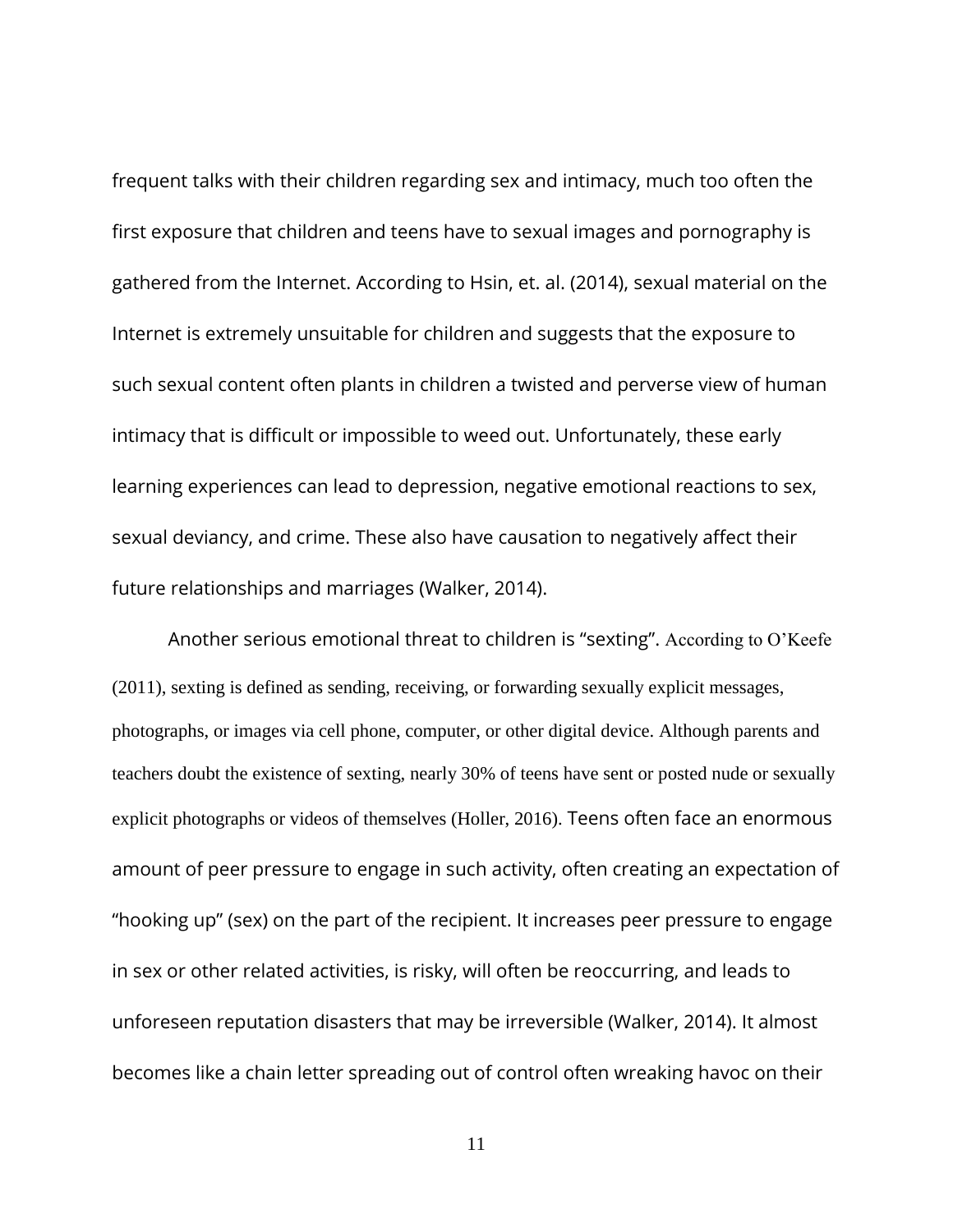reputation. Sexting, whether sending or receiving, can result in emotion distress, school suspension, and even felony pornography charges (O'Keefe, 2011) and in some instances to suicide (Holler, 2016).

Children are most at risk when repeatedly exposed to images that are overstimulating and potentially addictive (Holler, 2016). Cybersex addiction is on the rise among children/teens and functions in ways similar to other addictions. This often leads to a cycle of compulsion, acting out, shame, depression, selfabsorption, and preoccupation (Roman, 2015). Another online danger to children/teens is exposure to unwanted sexual solicitations. Teens are the most vulnerable of any age group to such unwanted sexual advances (Holler, 2016). Six in ten teens reported being subjected to unwanted provocations. The majority of which involved invitations to meet offline, asking teens to talk about sex or answer sexual questions, or asking teens for sexually explicit photos (Holler, 2016).

Also on the rise is online harassment, also known as cyberbullying. Cyberbullying is very common and can happen to any young person online. Cyberbullying can result in depression, anxiety, severe isolation, and suicide (O'Keefe, 2011). Which are all negatives on a child's emotional well-being. It is difficult to hide from bullies on the Internet. Anyone can be targeted and because the aggressor is behind a screen, anything can be said. The Internet and technology usage can be a dangerous and tricky place for children of all ages. Therefore, it is important to have rules and regulations regarding technology to keep children safe of emotional damages.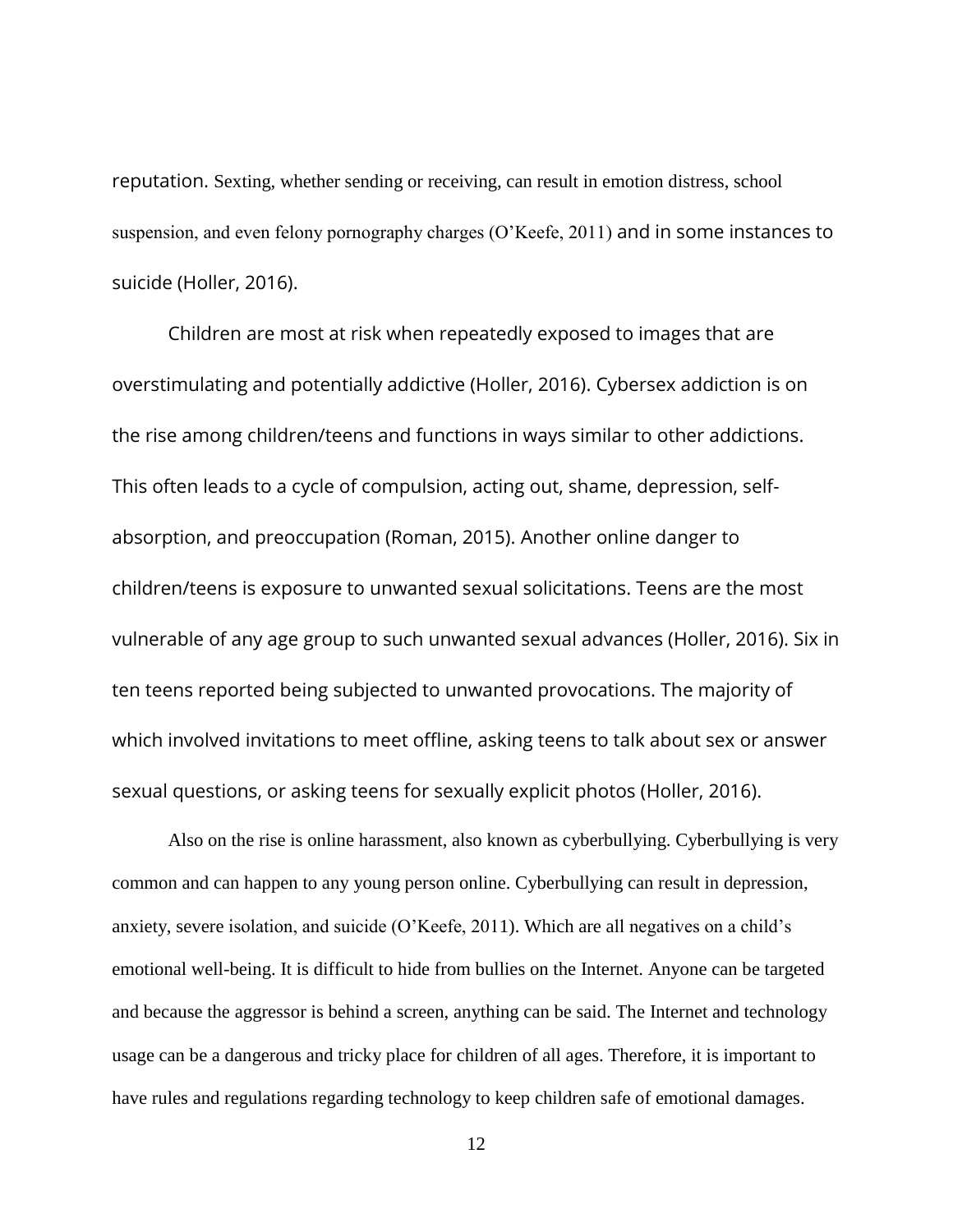When parents or guardians allow the use of technology to overrun their children's lives, social isolation, increased violence, and life threatening risks become greater (Behrman & Shields, 2000).

#### **Effects of Technology on Health and Wellness**

<span id="page-20-0"></span>Children's health and wellness is an important component for child development. Technology has a large impact on a child's health, but what is the impact of technology on the developing child? Children's developing sensory, motor, and attachment systems have biologically not evolved to accommodate the sedentary, yet frenzied and chaotic nature today's technology has caused (Hsin, et.al., 2014). The impact of rapidly advancing technology on the developing child has seen an increase of physical, psychological and behavioral disorders that the health and education systems are just beginning to detect, much less understand. Child obesity has been directly linked to technology use (Behrman & Shields, 2000), and is also associated with heart disease, diabetes, and social discrimination (Hsin, et.al., 2014). Also directly linked is the form of various disorders including mood swings, bodily functions issues, psychological and academic hardships, and sleep deprivation (Roman, 2015). The National Sleep Foundation has stated that toddlers need 11 to 14 hours of sleep, school-aged children need 10 to 11 hours, and teenagers need around 9 hours of sleep a night. Staring at a computer or phone bright light in a dark room can result in the inability to sleep and the lack of good, quality sleep (Roman, 2015). The white light that technology emits does not allow the brain to calm itself for sleep. Photoreceptors in the eye's retina sense light and dark which signals the brain of the outside surroundings (National Sleep Foundation). When a child is lying in a dark room, the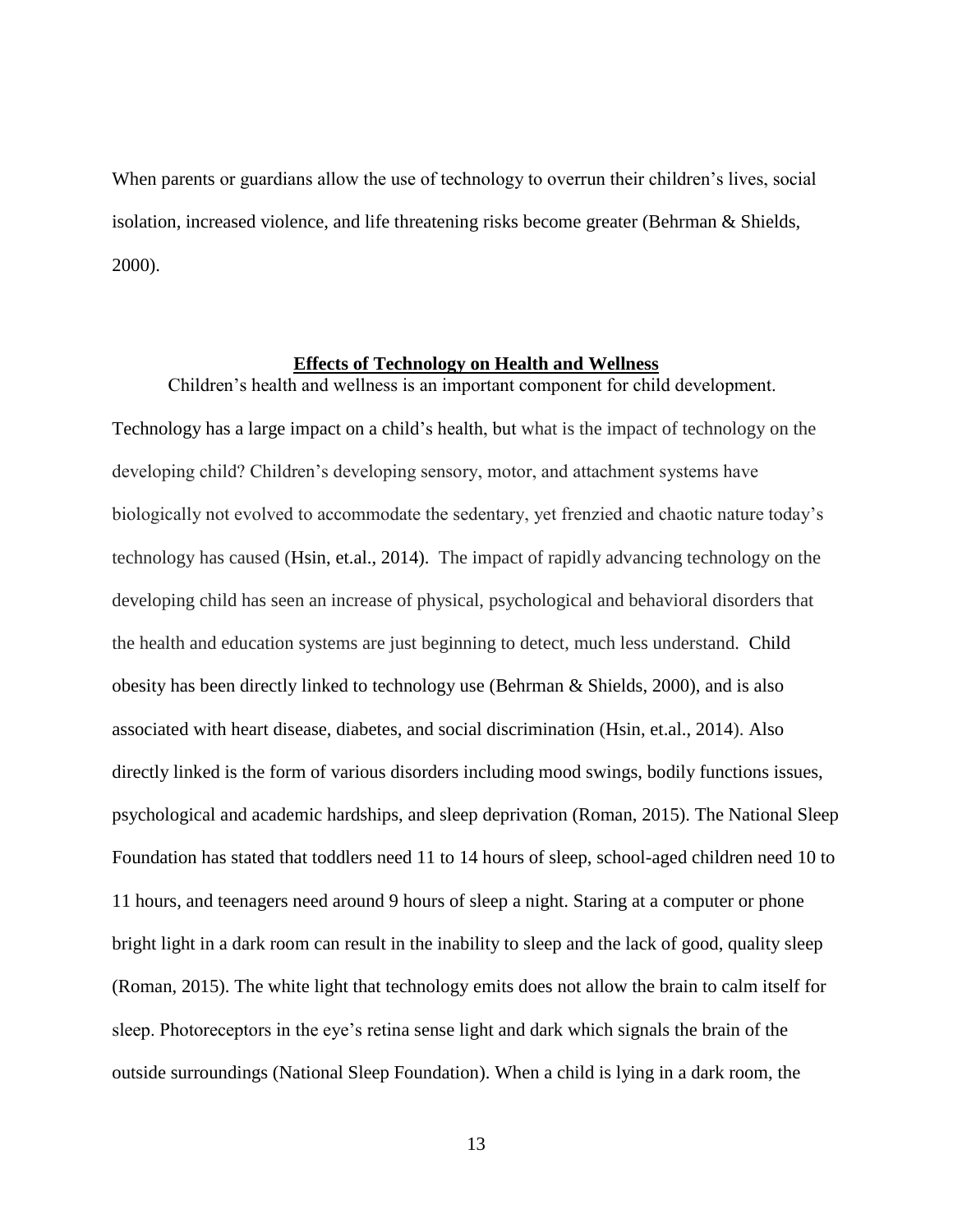child's eyes are signaling darkness to the brain and that it is time to sleep, until this process is interrupted by the light of a smartphone, tablet, or television. Sleep deprivation from excessive technology use is one of the fastest growing health issues in children.

Technology also has other health and wellness risks. According to Rock (2013), ADHD is the most common behavioral disorder in today's children. The rise in cases of children with ADHD is coincided with the rise of technology including smartphones and tablets. Technology puts visual and auditory sensory systems in overload, resulting in the lack of attention span (Rowan, 2013). Children are becoming less likely to focus on academics, family time, and sleep because they are devoting their full attention to small screens. According to Rowan (2013), technology overuse can lead to diagnoses of autism, coordination disorder, developmental delays, unintelligible speech, learning difficulties, and sensory processing disorder.

Due to technology usage on the rise, multiple new medical terminologies have been coined. Technology has a harmful effect on eyes, back, neck, and wrists for all ages (Behrman  $\&$ Shields, 2000). "Text neck" is the latest trend and watchguard in the medical field. Text neck is defined as neck pain and damage from looking down at a wireless device too frequently and for large amounts of time (Shoshany, 2015). This diagnosis is becoming common in children. Technology is also to blame for poor posture, going hand in hand with text neck. Another common health issue now seen in children is "Blackberry thumb." According to Wells (2016), Blackberry thumb is caused by the overuse of a QWERTY keyboard on phones and tablets. The repetitive motion of the thumb leads burning and swelling. Wells (2016) also states that "Text claw" harms the whole hand due to the awkward positions that phones are held. Text claw can lead to tendonitis or the inflammation of tendons.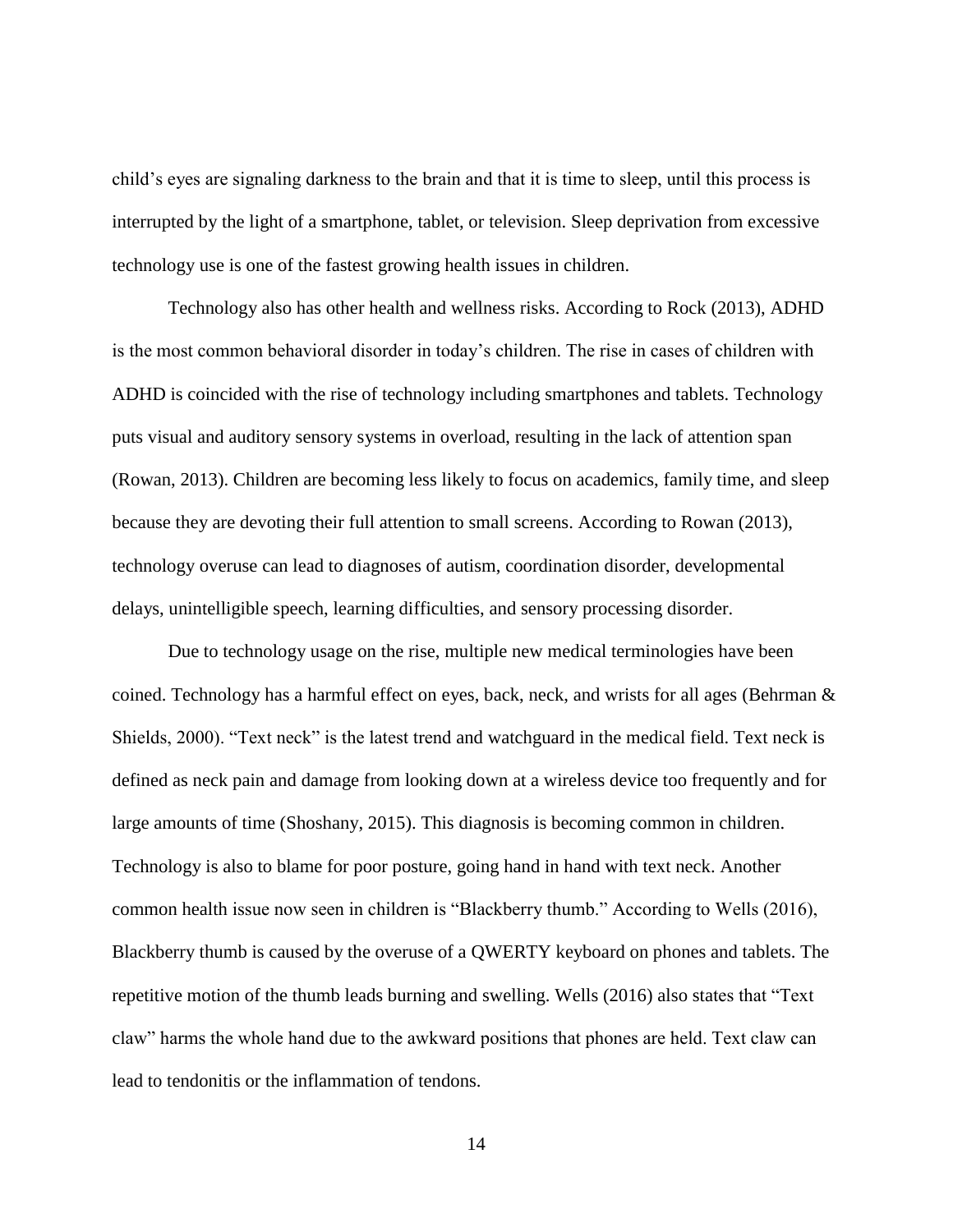As one might imagine, children lead more sedentary life styles when they are technology attached. Time spent playing outside, exercising, and participating in extracurricular activities is replaced with texting, video games, and television. In 2016, reports indicated that nearly 75% of children have TVs in their bedrooms, and 72% of North American homes have the TV on all day. According to Rowan (2013), young children require two to three hours of active rough and tumble play to achieve adequate sensory stimulation. She suggests that free play be done outdoors since nature has a calming influence on children. Unfortunately, technology is now relied upon for the majority of children's play. The amount of time spent engrossed in technology has begun to challenge children's creativity, imagination, and the ability to achieve optimal sensory and motor development. It is causing body sensations of overall "shaking", increased breathing and heart rate, a general state of "unease", and stress. She also indicated that in order for the development of praxis, or planned movement patterns to occur, children must receive tactile stimulation through touching, hugging, and play. All of which does not occur through excessive technology use. Touch also activates the parasympathetic system lowering cortisol, adrenalin and anxiety. Involvement is critical with movement, touch, human connection, and exposure to nature for children to be healthy. "These types of sensory inputs ensure normal development of posture, bilateral coordination, optimal arousal states and self-regulation necessary for achieving foundation skills for eventual school entry" (Rowan, 2013, p. 3). She indicated that the excessive use of technology also interrupts the vestibular, proprioceptive, tactile, and attachments systems. These systems become under stimulated, while the visual and auditory sensory systems become overloaded. This sensory system imbalance is creating huge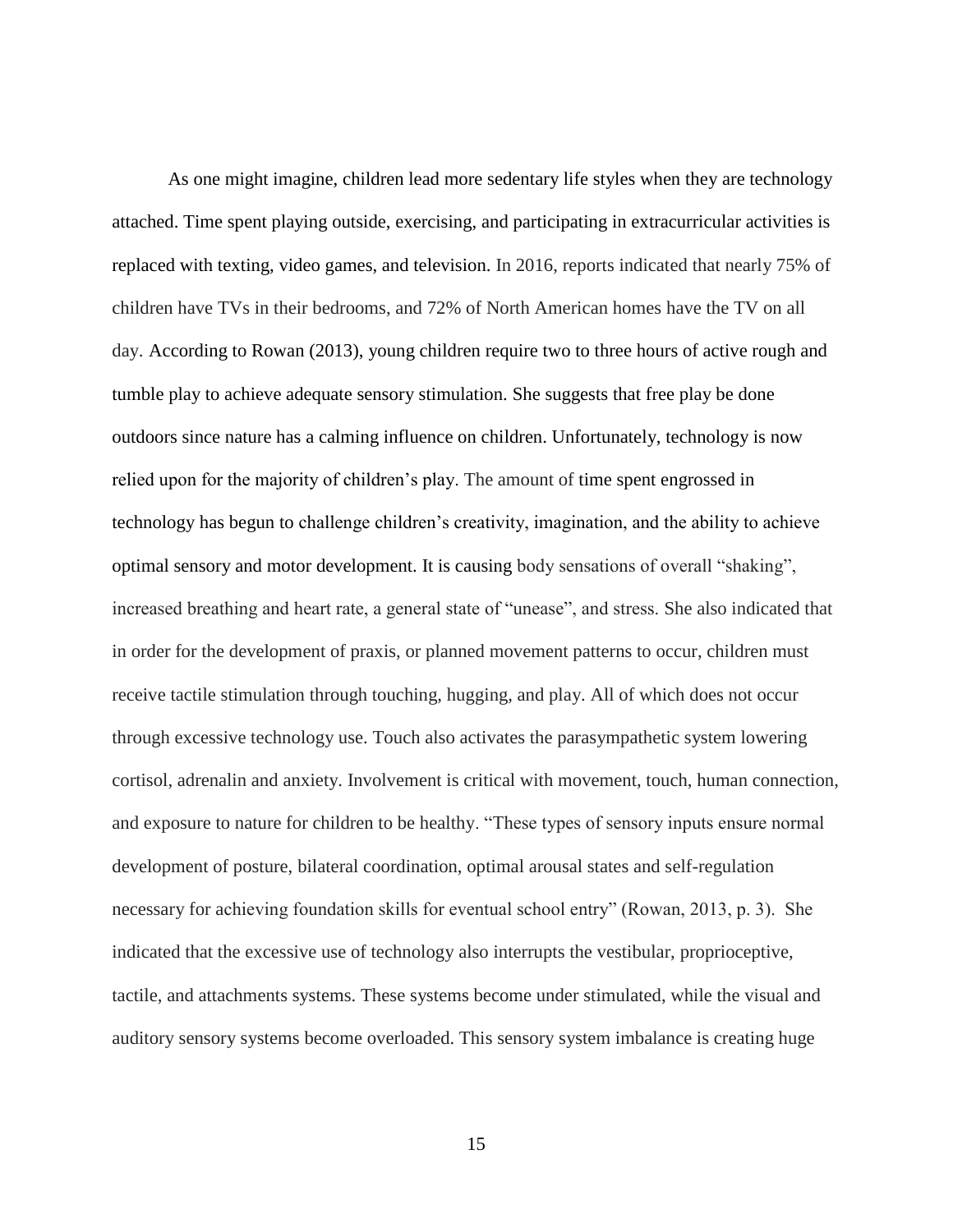problems in a child's overall neurological development, as the brain's anatomy, chemistry, and pathways are becoming permanently altered and impaired (Rowan, 2013).

While the long term effects in children are generally unknown at this time, research regarding stress in adults has shown weakened immune systems and a variety of serious mental and physical disorders and diseases. Long-term studies are being conducted to determine the lifelong physical and psychological effects technology and its stressors have on children (Walker, 2014). While these studies are in progress other research has shown evidence that as children's bodies become sedentary, it becomes bombarded with chaotic sensory stimulation resulting in delays in attaining developmental milestones, which subsequently negatively impacts basic foundation skills for achieving literacy (Holler, 2016). In addition, children who are hardwired for technology's high speed are struggling with self-regulation, deficits in attention skills, and significant behavior management problems (Rowan, 2013). It is with these concerns that recognition be given to the devastating effects technology is having not only on children's physical, psychological and behavioral health, but also on their ability to learn and sustain personal and family relationships.

With health and wellness being a top priority for parents and caregivers, the facts about how technology affects a child's overall health should be well known as it is largely impacted. When technology has this great of an influence on children's wellness, something needs to change as children are often suffering because of an obsession with digital tools.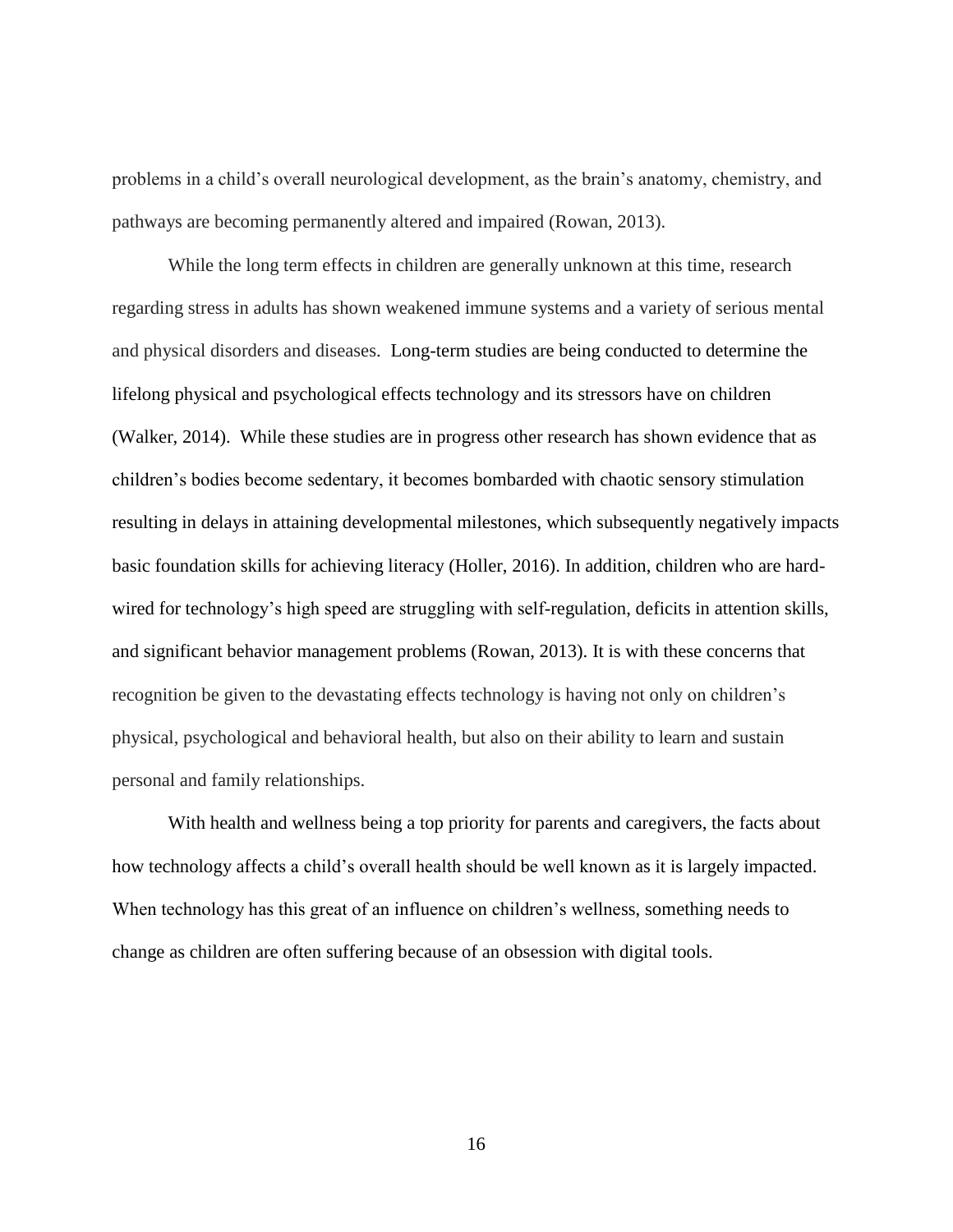#### **Conclusions from Review of Literature**

<span id="page-24-0"></span>The information provided within this chapter included various and necessary reasons for the research conducted and a theme that presented itself: better regulation is needed for children's technology use. It is important for parents and caregivers to be aware of the risks that technology poses on their child. With this information, parents can set rules for their child's technology in and out of the household. A handbook for parents may be relevant and needed by parents who are looking for ways to address and regulate their child's technology use for the best and safest way. By presenting this information in the form of a handbook, parents can formulate their own methods and strategies for regulating technology in their homes.

A key part of the handbook is for parents to examine their own technology use. Parents have heavy influence on their children and their habits become the child's habits. Therefore, this handbook will expose the daily realities of the effects of technological use on all family members. As technology has grown and changed, it is important to keep parents informed. Because of this growth and change, professionals are now outlining warning signs. Parents should be informed, too. Therefore, the purpose of this handbook is to assist parents of children's of all ages with information to make informed decisions to help regulate technology use in their homes. I anticipate dividing it into sections, such as reasons for regulation, guidelines by age groups, strategies for in the home, and troubleshooting.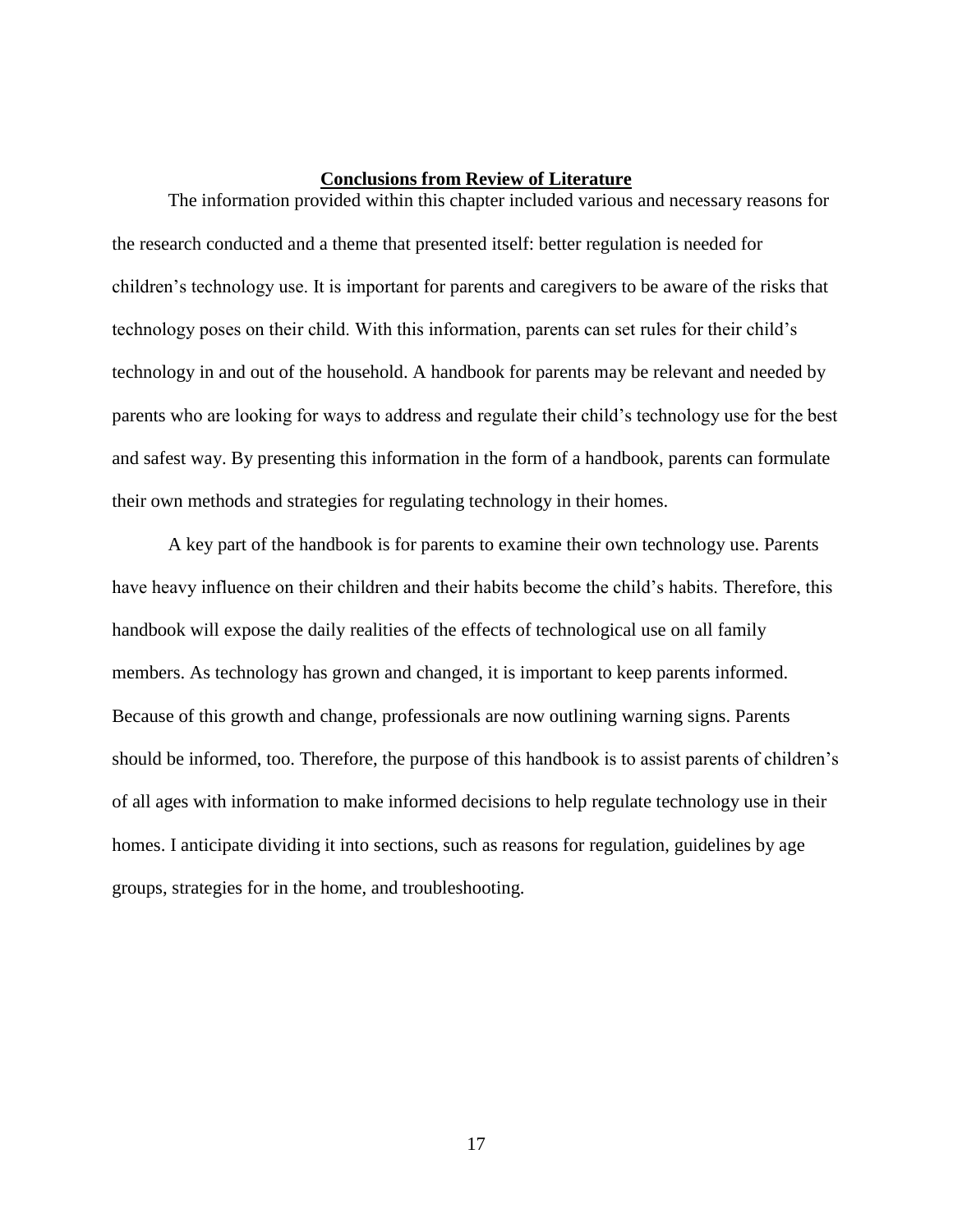## **Chapter Three: Methodology**

#### **Informal Observations**

<span id="page-25-1"></span><span id="page-25-0"></span>As a future educator, I often find myself observing everyone around me, particularly children. I observe their interactions with others, listening for communication and their language development. I also look for their emotional reaction and/or physical contact with others. One thing I have found to be of particular interest is children's growing interaction with technology. It seems that in today's society, everyone has a cell phone, IPAD, an I-phone watch, or some type of technological device. As I look around observing children in both public and private settings, I often ask myself why others, including children, are so infatuated with technology. I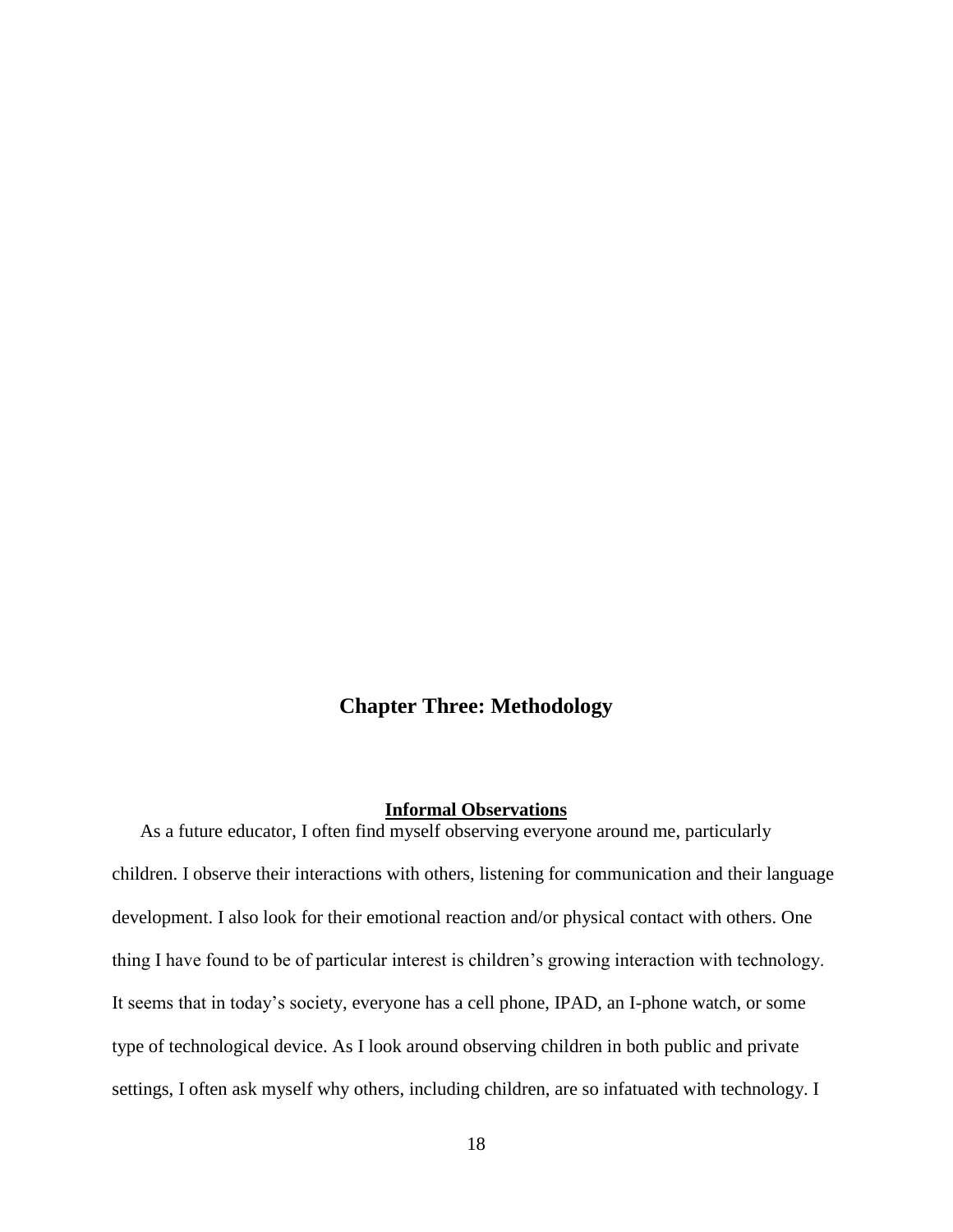have witnessed children of all ages spend many continuous hours playing video games or Xbox. Children, even the smaller ones are often engrossed in technology's entirety and understand its' offerings. Because of this, I wonder if the device's use is regulated. Is technology used strictly for entertainment or to pacify the child after a temper tantrum as I have seen done before? Is technology a tool to replace parental interaction? Does technology offer instant gratification? Is it a fascination or intrigue? Could using technology be a combination of all of the above?

Understanding technology as well as the setting is the inspiration for this study. I recall a father of two children, a six months old daughter, and a two-year old son. The son has exhibited an infatuation with a smartphone, regardless if the phone was on or off since infancy. As his babysitter, I often let him play with an empty phone case without a phone. Up until a year old, he seemed unaware that no phone was inside the case. However, he always seemed content just to be holding it. His six month old sister seemed intrigued with the light source when the phone was engaged. When she became frustrated, unhappy, bored, or cried, her father handed her a phone to redirect her attention. As soon as the smartphone was in her hand, she would stop crying and would smile. She seemed fluent in knowing how to press the "home" button, so it would light the background. The father always seemed consumed with his phone when in the presence of his children. No physical or oral communication would occur as he ignored them to engage on his Iphone. The father ignored the children while this behavior occurred.

Another setting I have observed involved a nine-year-old boy obsessed with video game playing and/or technological device. He would hold a technological device in his hand at all times even while watching television or playing games. His parents provided no limitations to types of games or time restrictions on his game play. While playing, he seemed to be so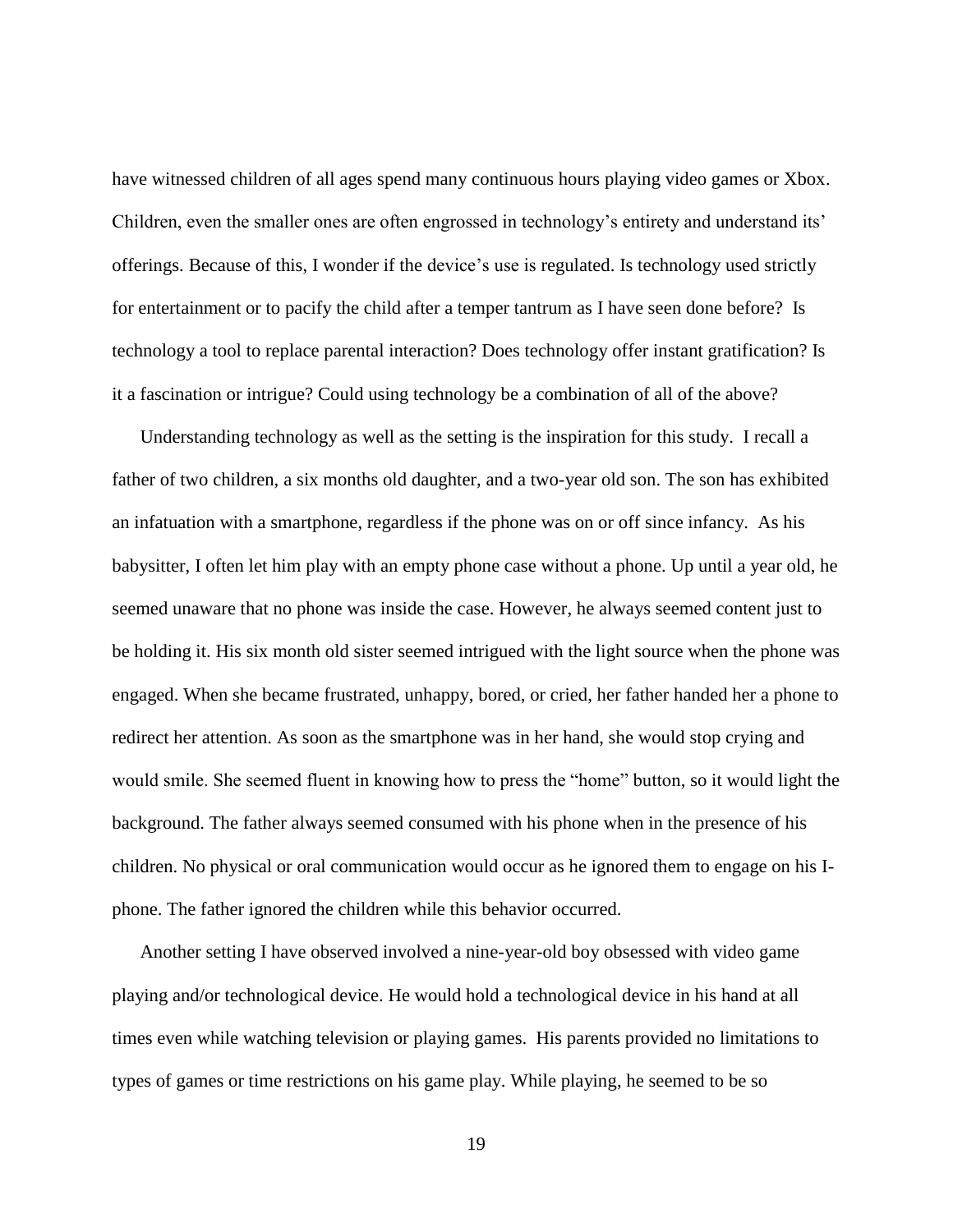engrossed in the activity that any type of communication went unnoticed. He lacked social skills and was home schooled because he was not making friends at public schools. Parental discipline was almost nonexistent. He had poor oral hygiene because his parents did not enforce proper hygiene. When asked to turn the game off, he threw temper tantrums until his parents complied and allowed him to play. In this instance, technology was used an entertainer and a friend, but not as an educational tool to enhance schoolwork and knowledge.

Even though I provided just a couple of instances to voice my concerns about technology, I can also think of many more. I, myself, am also consumed by technology. I am continuously on my phone or laptop. I am constantly scrolling through all forms of social media, sometimes reading items repeatedly. I also have multiple shows set to record weekly on my television, so I may binge watch recordings on the weekend. Technology has been out of control. I know I have allowed technology to control me and I see that it is doing the same for others. I also see teenagers caught in the gossip and drama that comes with social media for which they thrive. Just recently, I observed high school students in the hallways between classes (some with headphones and some without), but all consumed with their iPhones perusing, mindlessly, through content on their devices. Absolutely, no interaction was occurring with those around them. Some were even walking together and texting those right beside them, rather than turning and talking to one another. The hallways were not replete with chatter, but with shuffling of feet with heads down buried in the technological devices. I found this both disturbing and sad.

In public, I see the same activity occurring. The use of technology by individuals surrounds you wherever you may be. Teenagers and adults alike are texting while driving. Children in vehicles are watching video games or movies on the back headrest. Some are viewing videos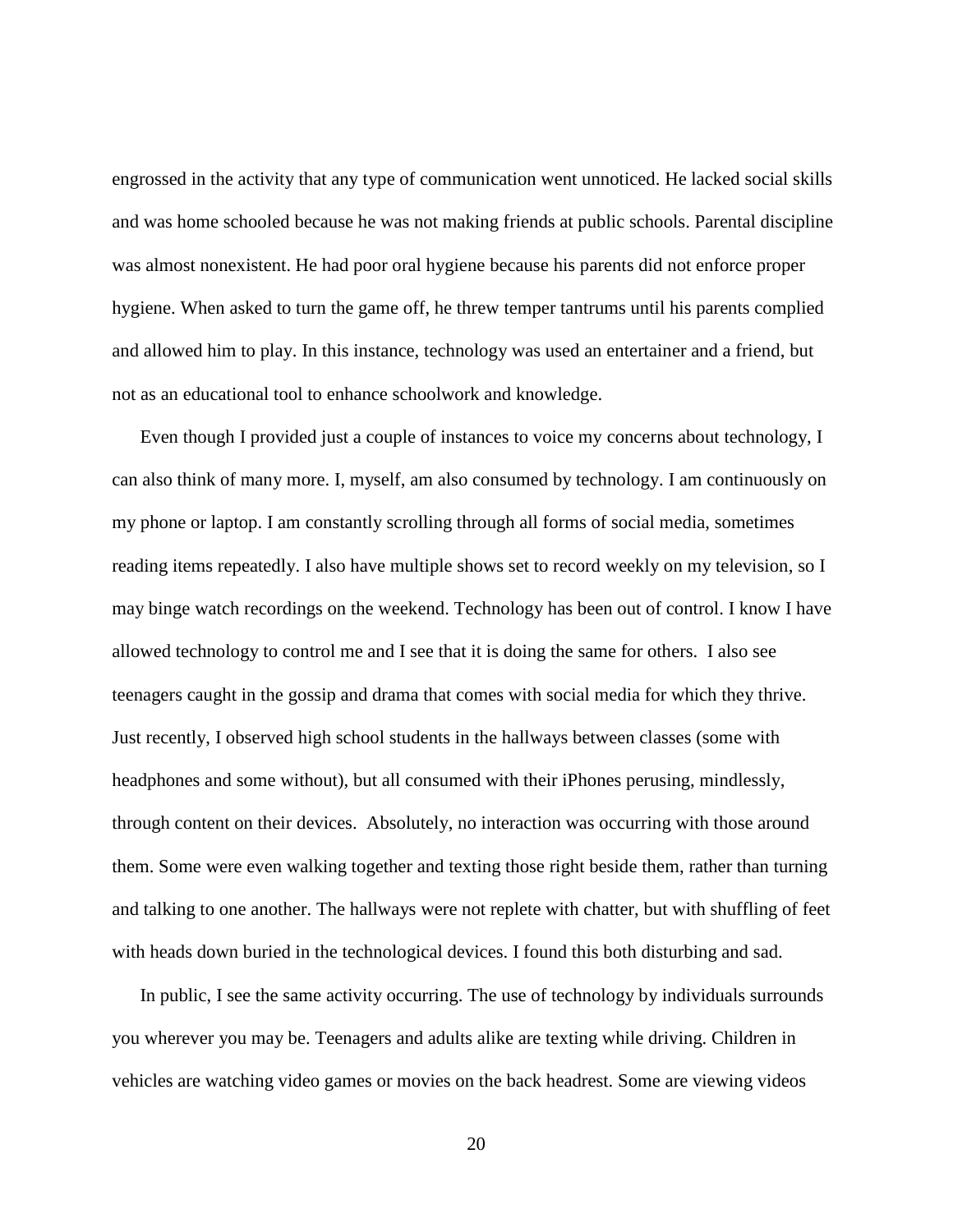with an iPad, phone, or computer in their hands as they ride in the car. I see people walking down the street become involved in dangerous situations because they are not paying attention to their surroundings due to their constant use of technology. In a restaurant, individuals, including parents and children sit at dinner tables with their faces glued to the screen of a handheld device. Very little interaction or communicative involvement with others seated at the table is evident or occurring. I have even seen children throw a tantrum when food comes to the table, because parents ask them to eat instead of playing with the device. Technology is everywhere. Individuals including children are both obsessed and consumed with technology. As a result, it appears that it has taken over our everyday lives.

It is because of this consumption and observations that I was driven to focus on what it is that makes technology so exciting and necessary in a child's life. Witnessing firsthand how technology impacts a child's relationship with the outside world, their family and friends, and desire to do play with age appropriate toys has been both shocking and concerning. It seems like children were being brainwashed by small screens. What can I do to help parents and future parents regulate their child's technology use, and make it educational and a reward and privilege?

#### **Steps to Creating the Handbook**

<span id="page-28-0"></span>Before its inception, the handbook consisted of ideas of how to help parents regulate technology use in their home. I want parents to have the tools to help their children use technology effectively. As a future teacher, I want students to come into my classroom and know how to use technology on a mature and professional level. Taking multiple courses with a heavy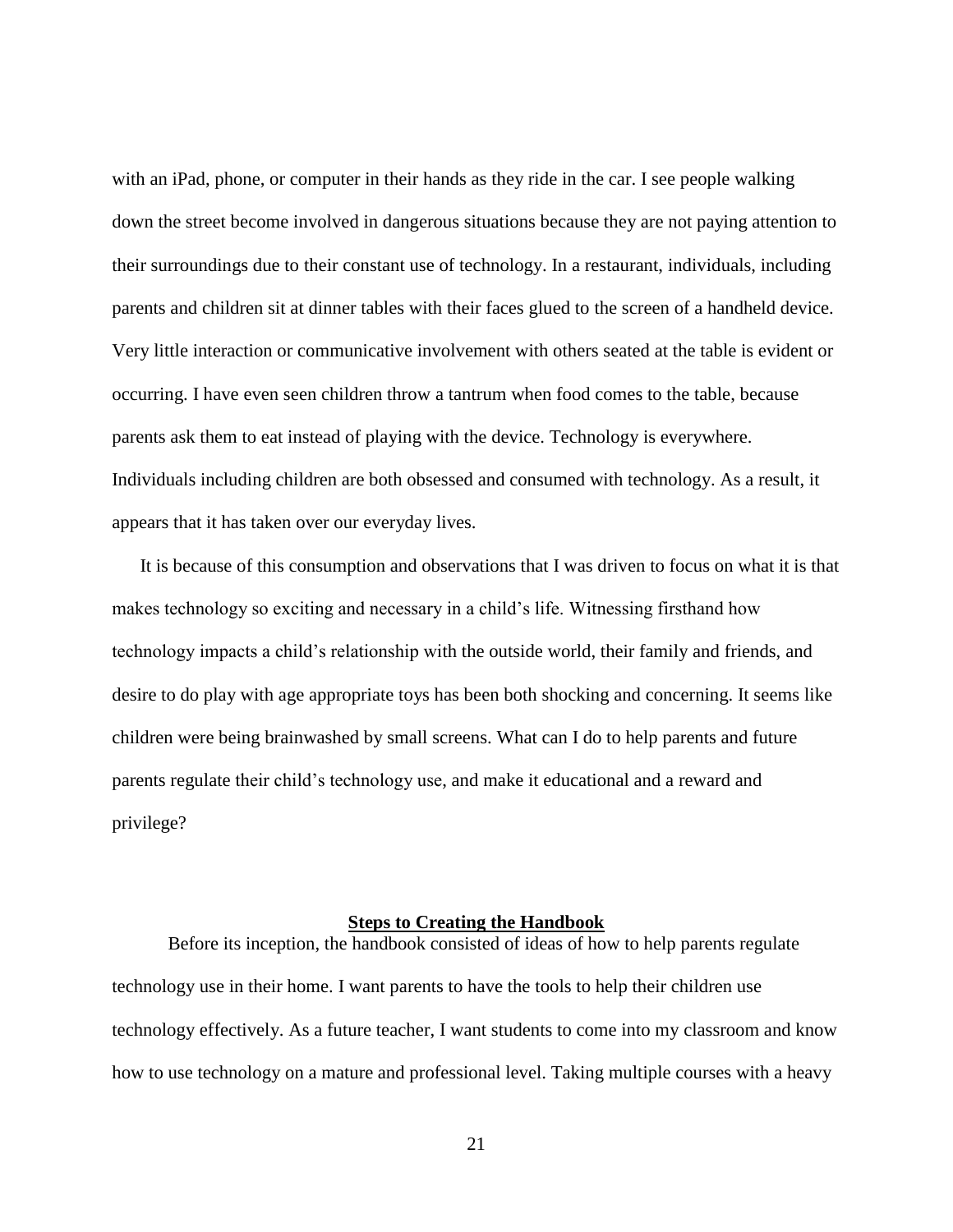emphasis on technology usage, I understand that technology is a great component to use in the classroom. It can make learning more interactive and exciting for children. I have learned multiple ways to create presentations and used various forms of technology for teaching. I understand that technology is changing the way we teach and that is why I want children to know how to properly use technology and be safe while on the Internet.

This, along with my personal observations, has created a drive to send a message to parents in the form of a handbook. I realize that reaching parents will help children and teachers with technology usage. I want to be proactive in developing children and understanding how technology will affect children long term. Analyzing how technology affects a child's brain, mind, and health will make it easier for parents and caregivers to monitor and create guidelines for their growing child.

#### **Beginning to Create the Parent Handbook**

<span id="page-29-0"></span>The handbook produced will be the instrument promoted to guide parents to explore the effects of technology the academic, emotional, health, and wellness in a child's life. The handbook includes a resource list for parental regulation, ways to keep children safe while using technology, how to regulate technology use, and to offer ways to encourage children to "log off" and interact face-to-face time communication with family, friends, and others. Also, if not present in the handbook, at least parents can locate adequate resources for their further investigation. It is important to have a one-stop handbook, almost like a textbook, to offer parents the first line of defense to help effectively regulate their child's technological use. This handbook will be thorough enough to be a first or final resource on the topic as well as handy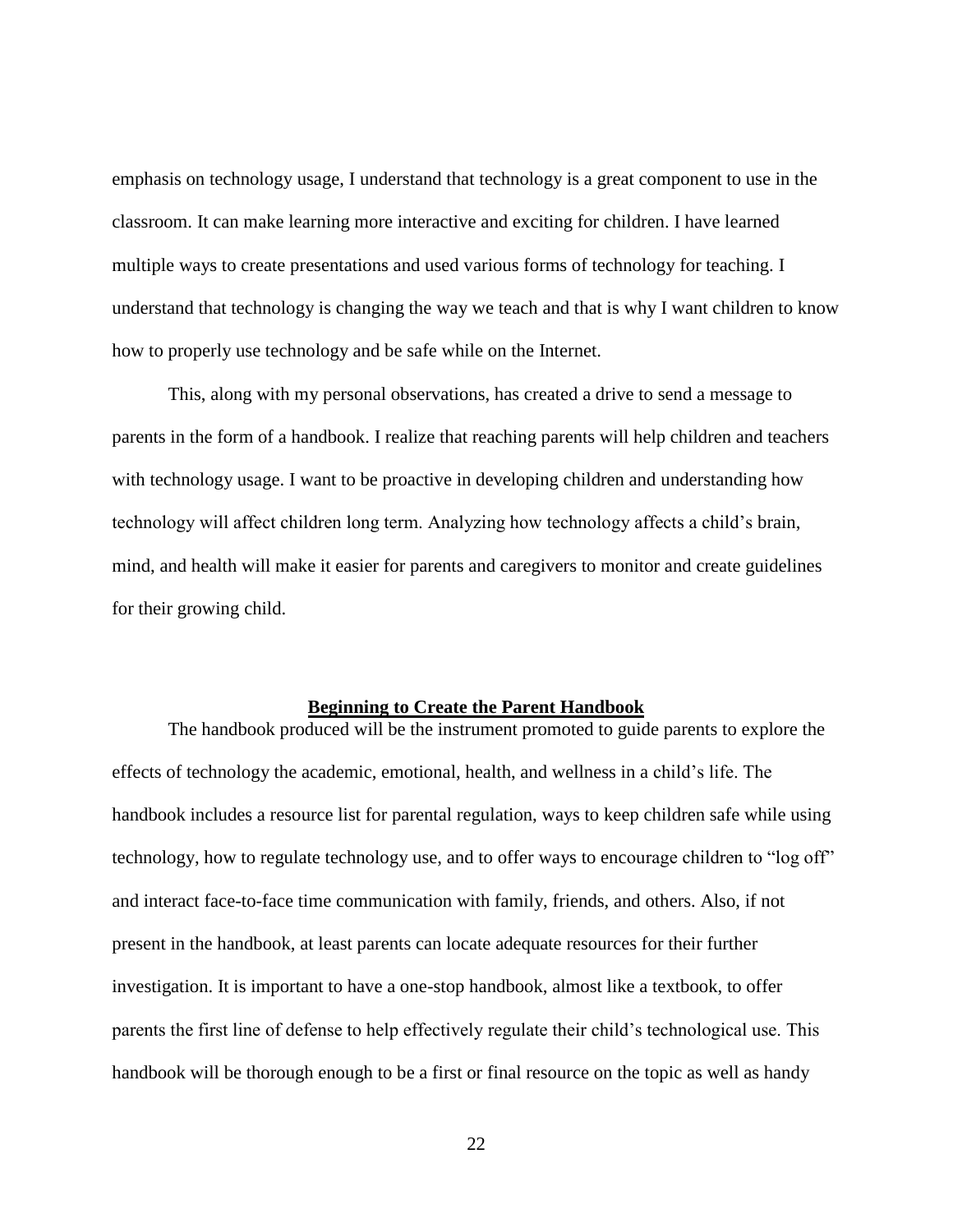enough for quick ideas, solutions, options, understandings, and guidance parents will face as their children actively engage with technology.

In the next chapter, Unplugging: A Handbook for Children's Technology Use, I will present my handbook. It will include an Introduction, a chapter for strategies and ideas for in the home, a chapter for activities for technology replacement, and a chapter for digital citizenship and Internet safety.

## <span id="page-30-0"></span>**Chapter Four: Unplugging: A Handbook for Children's Technology Use**

This handbook for parents serves three purposes. First, it is the outcome and product of this thesis. The second purpose of this handbook is the most important. This handbook's main purpose is to give helpful insight to parents on how to introduce technology to their children and how to create a safe technological community for their family. The goal of this handbook is give parents clarity on how children should be using technology and for parents to set boundaries for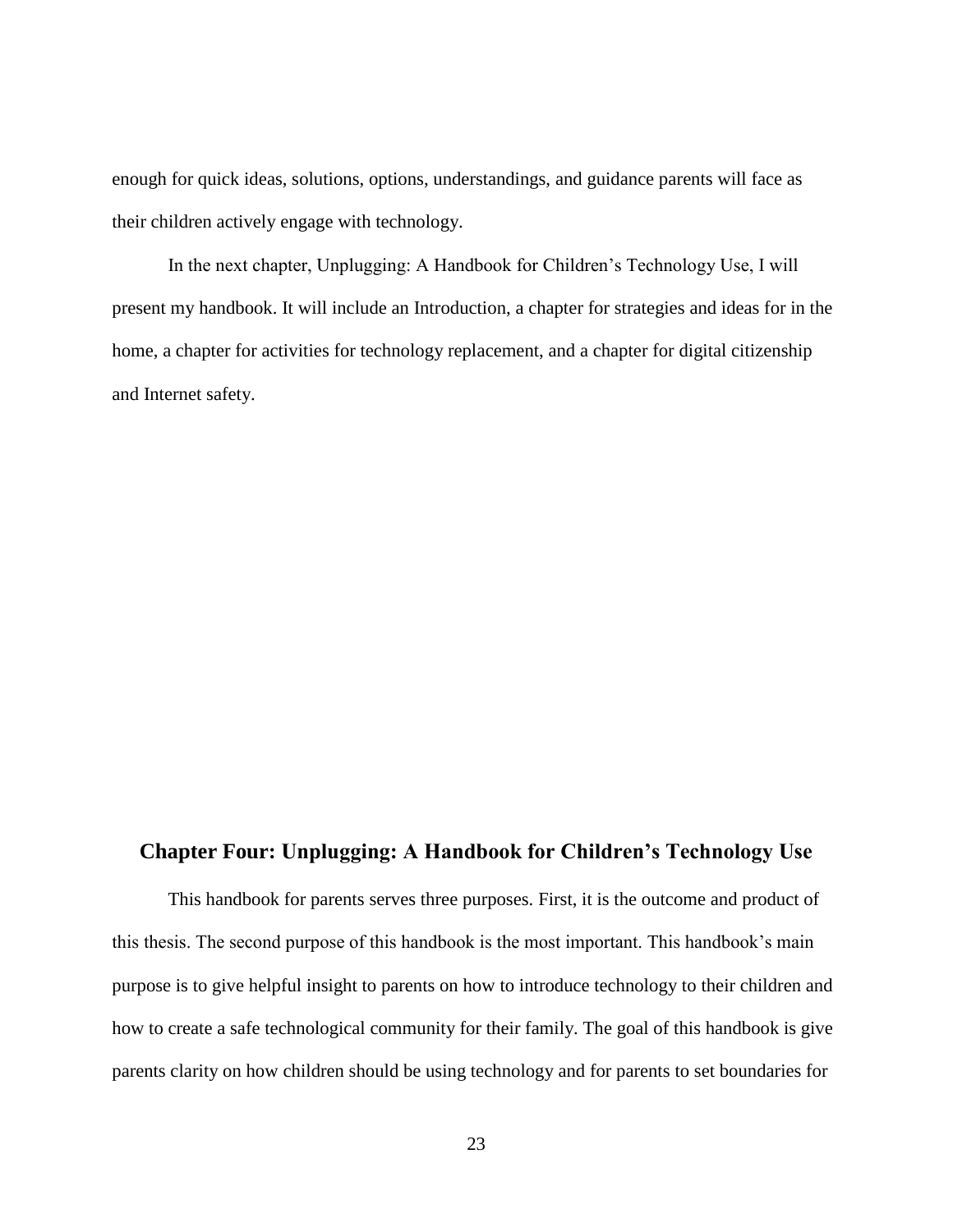their children. This handbook includes tips and resources for parents to implement in their homes.

#### **Letter to Parents**

<span id="page-31-0"></span>In the age of technology, parents today are faced with the dilemma of supervising technology. Technology, electronic devices, and the Internet can be remarkable resources and tools for communication, education, and leisure. However, just as every rose has its thorns, the incredible digital world has its downfalls.

Parents need to be aware of the dangers and pitfalls of technology as well as how much is too much. Children are using technology at alarming rates for extensive periods of time. Doctors are comparing children's technology additions to that of a drug addiction coining the terms "digital heroin" and "electronic cocaine." This addiction is leading to negative effects on a child's social and emotional life, academic life, and their health and wellness.

In this handbook, Unplugging, parents will learn how to work with and for their children in the field of technology. The ever-changing digital word can be a tricky one to navigate for parents since the technology they had just last year has already evolved into something bigger. This handbook encompasses sections explaining why technology needs rules, age appropriate guidelines, strategies, technology replacements, Internet safety, and additional resources such as books and websites for deeper understanding.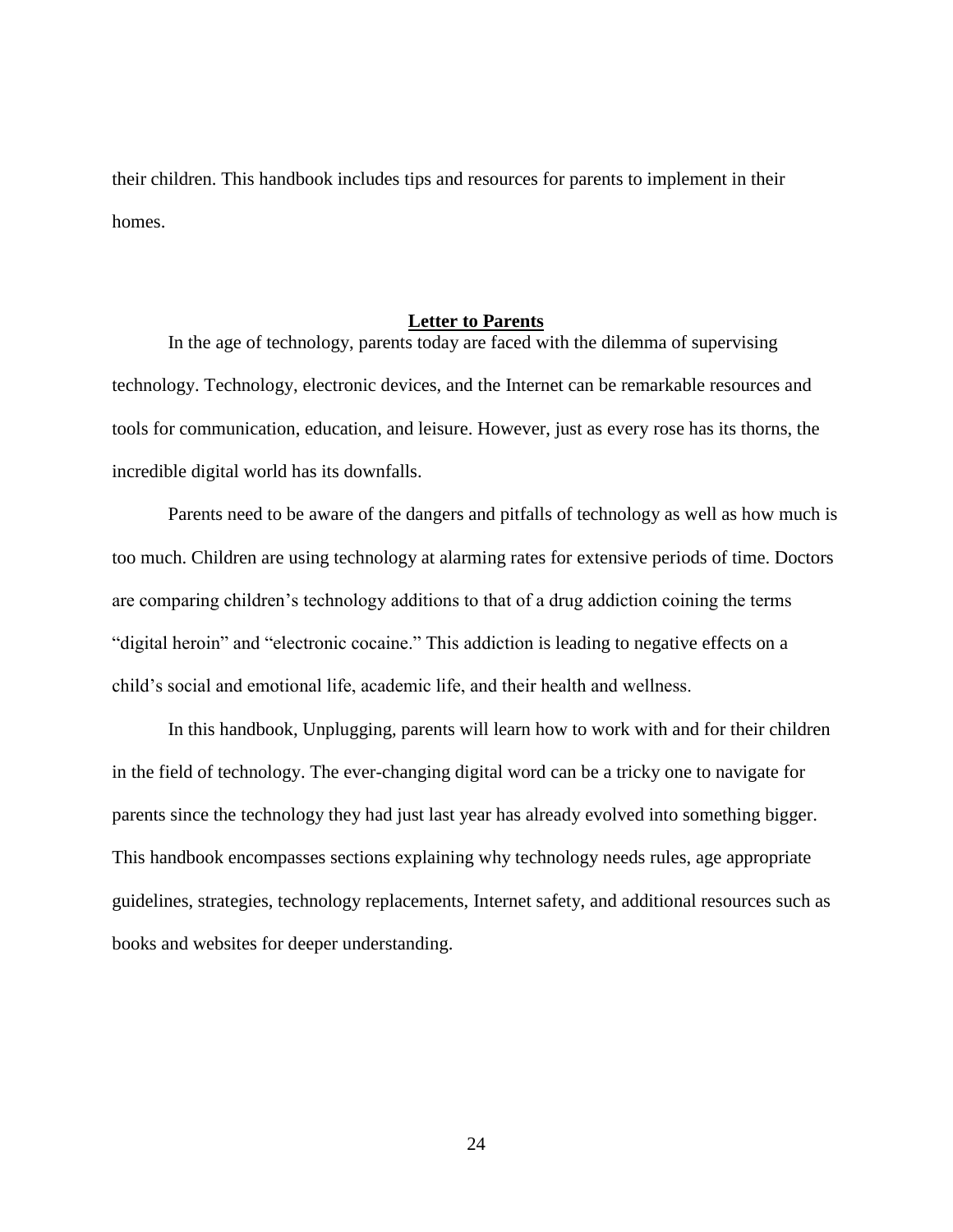#### **Why We Regulate**

<span id="page-32-0"></span>Children of all ages need to have rules. Children have rules for school and play as well as rules for bedtime and dinner time. If a child has rules for every other aspect of their life, why not implement regulations for technology use?

The reason for technology regulation is simple: technology can be dangerous (Holler, 2016). Technology has effects on a child's emotional development and health and wellness. Children's health and wellness is an important component for child development. Technology can be detrimental to a child's emotional health if there are no rules and guidelines for technology use (Ramasubbu, 2015). When children let technology take over their lives, technology leads to social isolation, increased violence, and life threatening risks. Technology has a large impact on a child's health. Children's bodies react to technology in the form of weight gain, sleep deprivation, various disorders, and bodily functions.

#### **Guidelines by Age**

<span id="page-32-1"></span>Several guidelines are offered by those whom work closely with children. The following recommendations are from the American Academy of Pediatrics (2016). The AAP publishes new technology recommendations for children's media use every October.

- Children younger than 18 months should avoid all use of screen media other that videochatting.
- If parents of children 18 to 24 months of age want to introduce technology, parents should look for high-quality programming as well as watch it with their children to help with understanding.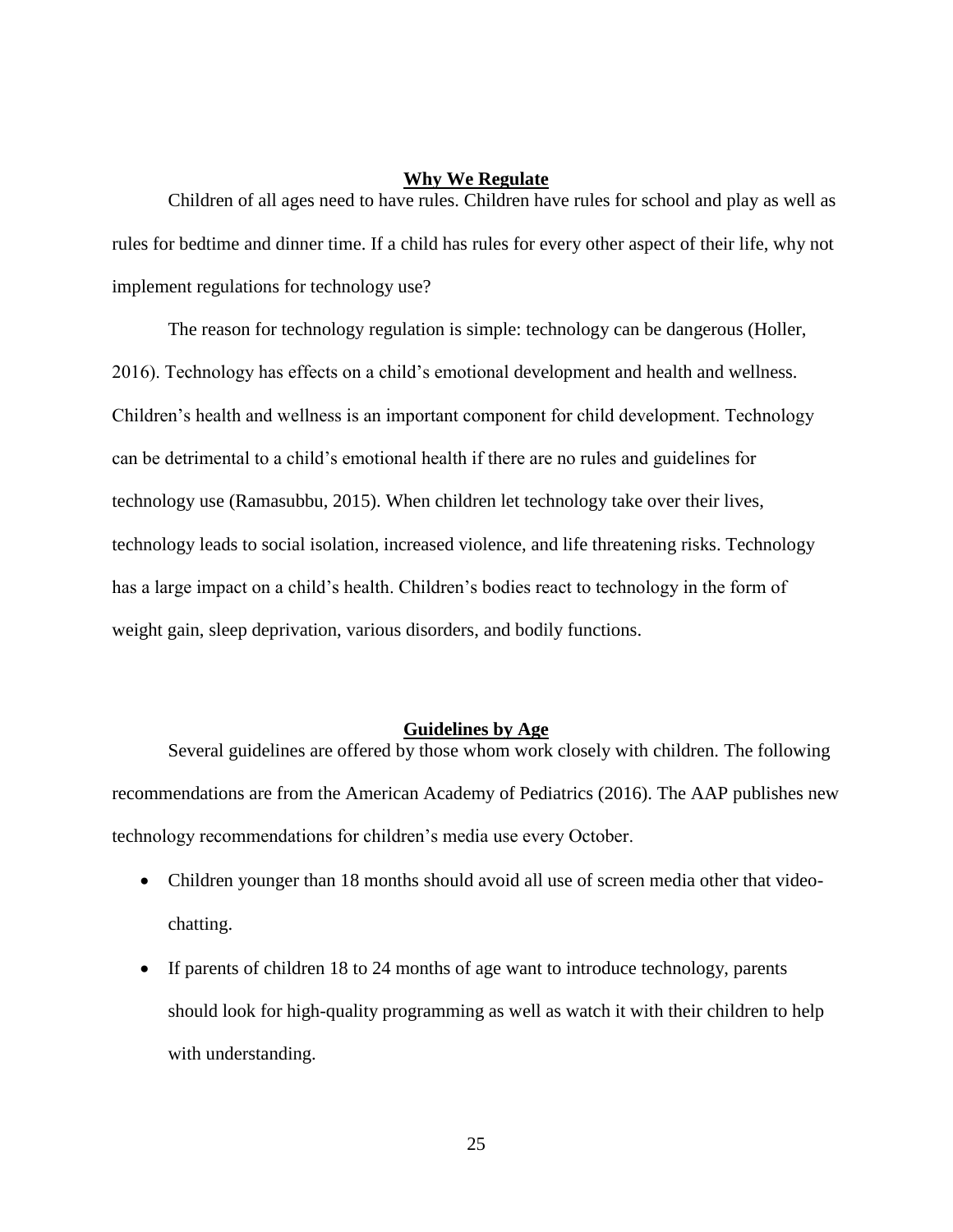- Children ages two to five should limit screen use to 1 hour per day of high-quality programs. Parents should continue to co-view media with the child.
- Children ages six and older should have consistent limits spent using media and types of media. Technology should not interfere with sleep, physical activity, and other behaviors essential to health.

Children need different rules at different ages of development (Young, 2015). The following guidelines are from psychologist Kimberly Young's "Parenting Guidelines" (2015, pp. 1-2).

- Birth to three years
	- o No screen time
	- o Children need time to develop relationships with others and sensory-motor skills with physical toys, reading skills, and relationships with other children.
- Three to six years
	- o One hour a day
	- o Appropriate activities include eReader for story time, sorting shapes on mobile apps, and electronic toys that educate.
	- o Parents need to make sure children are physically playing, reading books, and engaging with other children.
- Six to Nine years
	- o Two hours of supervised use
	- o Appropriate activities include Internet use with supervision, active video games with family.
- Nine to Twelve years-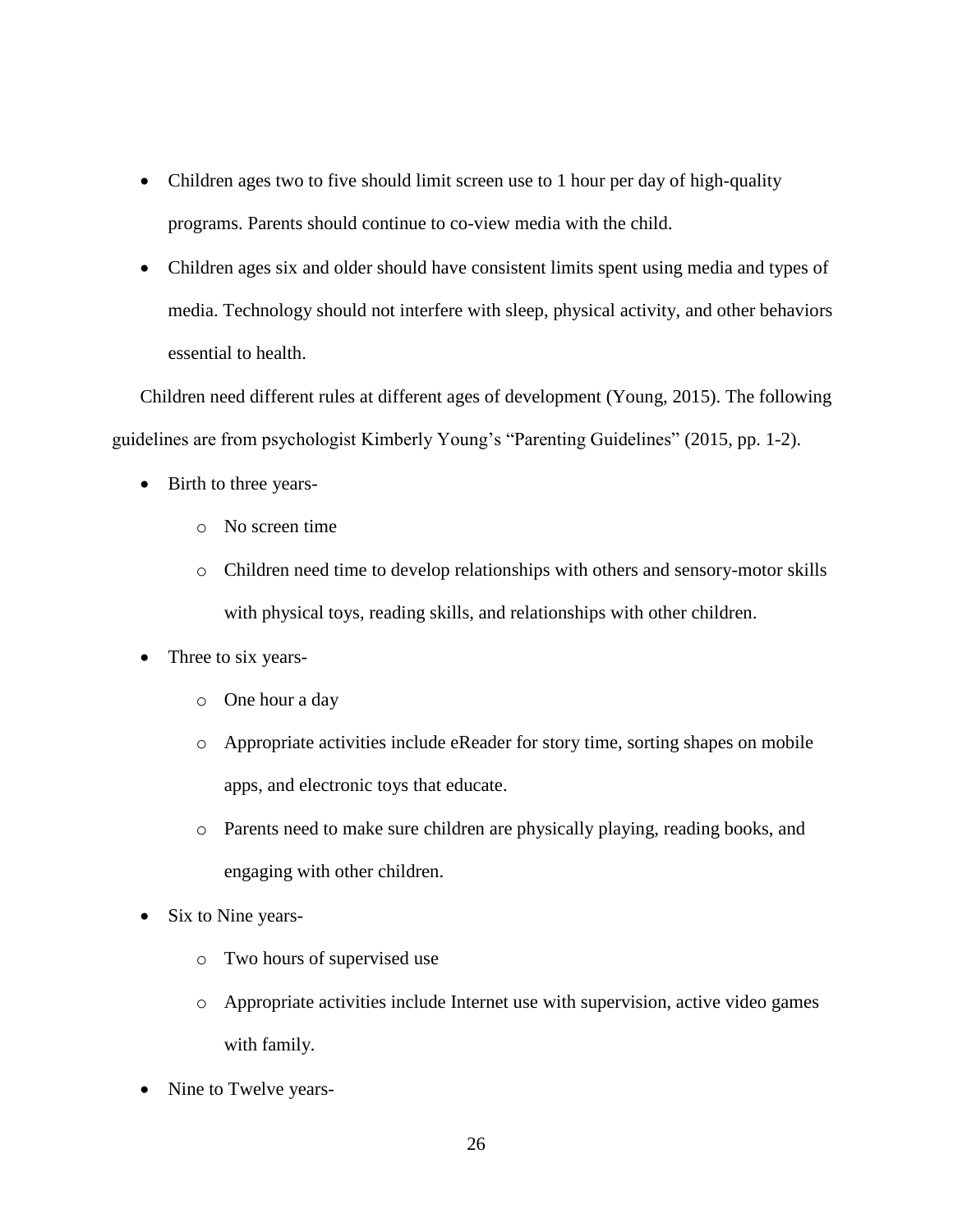- o Two hours of supervised use
- o Appropriate activities include Internet use with supervision, social media with strict time limitations, and homework on the computer.
- o Parents are to make sure children are completing chores and staying involved in school activities and friends.

#### **Strategies to Use at Home**

<span id="page-34-0"></span>The American Academy of Pediatrics stresses that technology not take place of sleep, physical activity, or other behaviors essential to good health (2016, p. 1). The following is a list of easy to follow regulations for technology inside the home.

- 1) Designate media free locations throughout the house. The bedroom is a room in the house that should be free of technology.
- 2) Designate technology free times. Technology free times can include dinner time, chores, family bonding activities, or times of spiritual activities.
- 3) Have ongoing conversations about online citizenship, technology usage, and media safety.

The AAP provides a website titled "HealthyChildren.org." This website has two tools, both of which are available in Spanish, in order to regulate technology for your family (www.healthychildren.org).The first tool is a "Media Time Calculator." This tool allows you to type in your child's name and age in order to set time restrictions for the child. The calculator is preprogrammed to the amount of sleep and physical activity the child needs based on age. With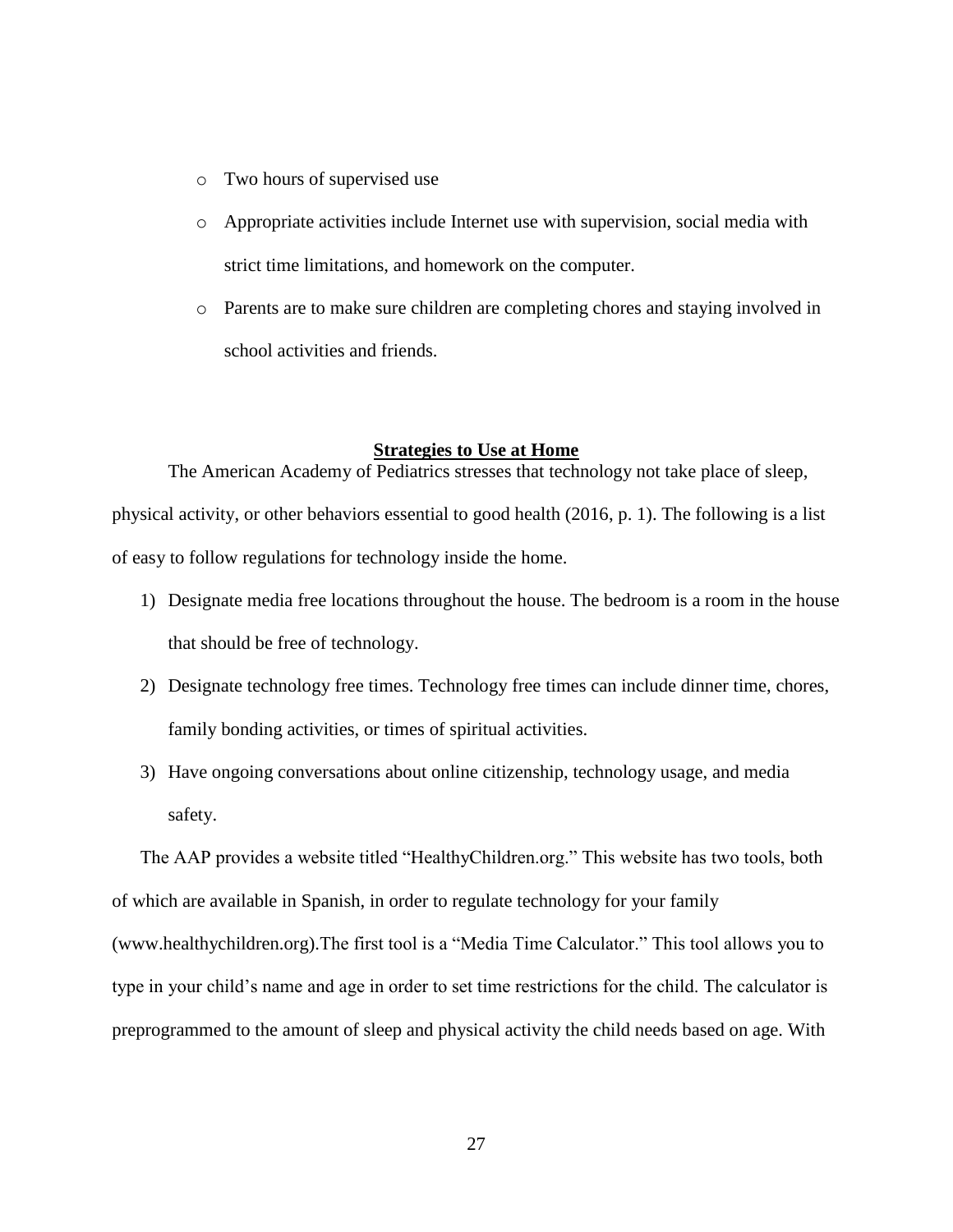the calculator you can insert time for other activities such as after school activities, chores, jobs, family time, free time, homework, meals, personal care, reading, and school.

The next tool is the "Family Media Plan" (www.healthychildren.org/English/media). This tool is a more in depth calculator that you can use to add the whole family as well as print and save. For each child, you can customize screen free zones, screen free times, device curfews, media they are allowed to use, activities to balance online and off-line time, media manners, and sleep and exercise. Each topic has multiple options to choose in order to create a well-balanced plan for your family.

When regulating your family's technology use, it is important to stay up to date in changes in the media world. Technology is consistently changing and what worked for a 10 year old in 2007 will not work for a 10 year old in 2017. There will always be a new smartphone, new app, and new social media website for the world to use. Computer scientist, Alan Kay (2013, p. 1), said "technology is anything that was not around when you were born." This means that children can pick up a smartphone and know how to use it with ease, while their parent may be struggling to learn the new device. Parents need to stay current on new technology trends in the developing child's world.

When it comes to creating rules, regulations, and consequences for your children's technology, The American Academy of Pediatrics (2016, pp. 3-4) suggests to parents the following:

- Keeping screens out of your child's bedroom.
- Take an active role in your child's media education.
- Look for media choices that are educational, or teach good values such as empathy.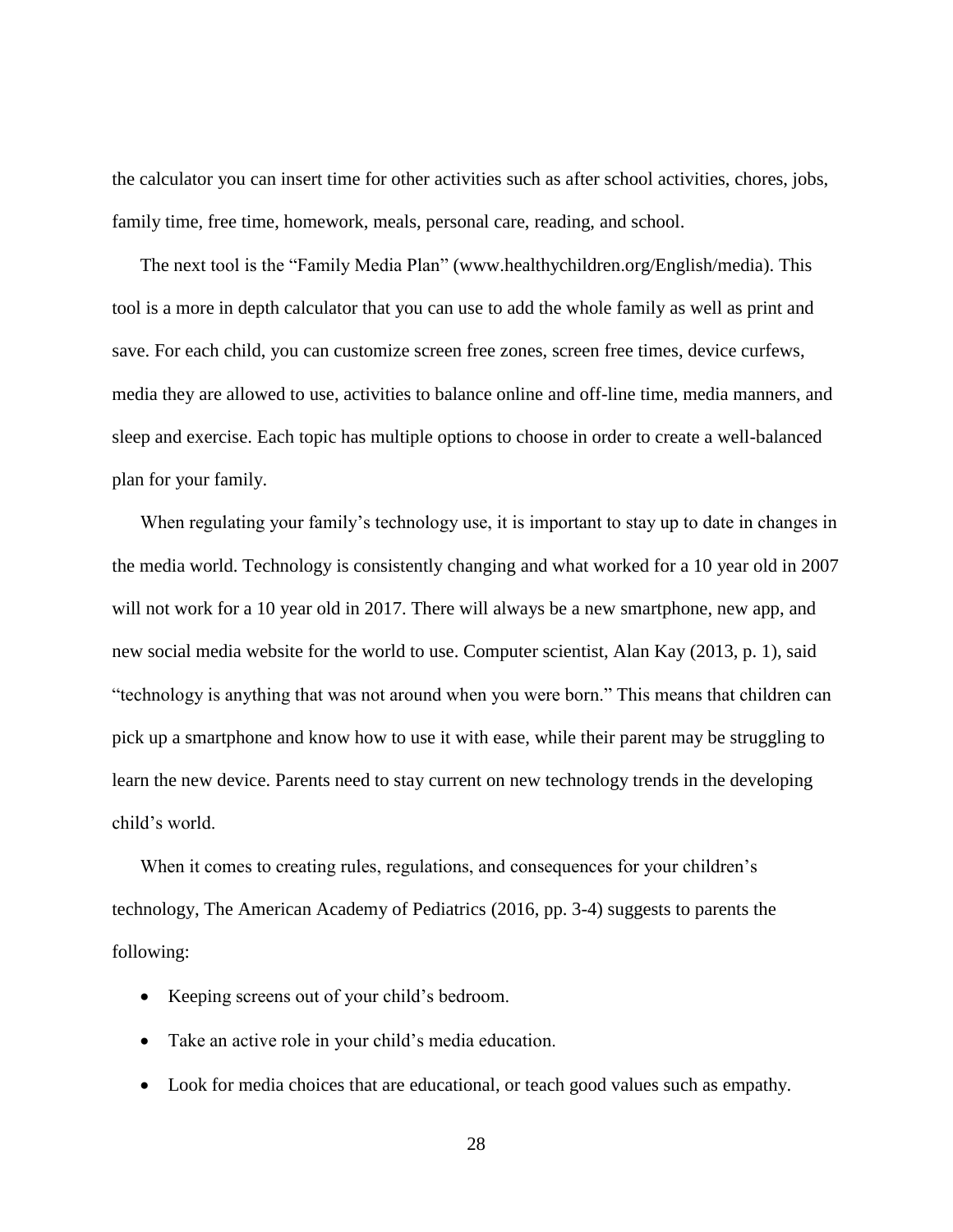- Create clear and consistent rules on viewing age appropriate content.
- Keep a family computer that is to be used in a public place within the home.
- Instill in your children that every move made on the Internet is remembered.
- Familiarize yourself with social media sites that your child may be using.
- Explain what it means to be a good "digital citizen".
- Consult with your family's pediatrician about your child's current habits and technology usage.

The most important influence a child has is their parents. In order for young children to learn proper technology behaviors, parents need to be the role model of how and when to use digital devices. It is important for parents not to fall for the "do as I say, not as a do" trap and practice the values they are attempting to instill in their own children. This includes respecting the tech free zones, such as dinner time and bedtime, participating in physical activity and other technology replacement activities, and encouraging face to face conversations (American Academy of Pediatrics, 2016)

#### **Activities for Technology Replacement**

<span id="page-36-0"></span>Whether getting rid of technology completely or limiting the use of technology in your house, families as a whole will need activities and programs to make up for that time. Dr. Nicholas Kardaras, author of *Glow Kids: How Screen Addiction is Hijacking Out Kids and How to Break the Trance (2016)*, suggests swapping "Minecraft", a popular virtual land where kids can create their own worlds and experiences, with Legos, a construction toy using interlocking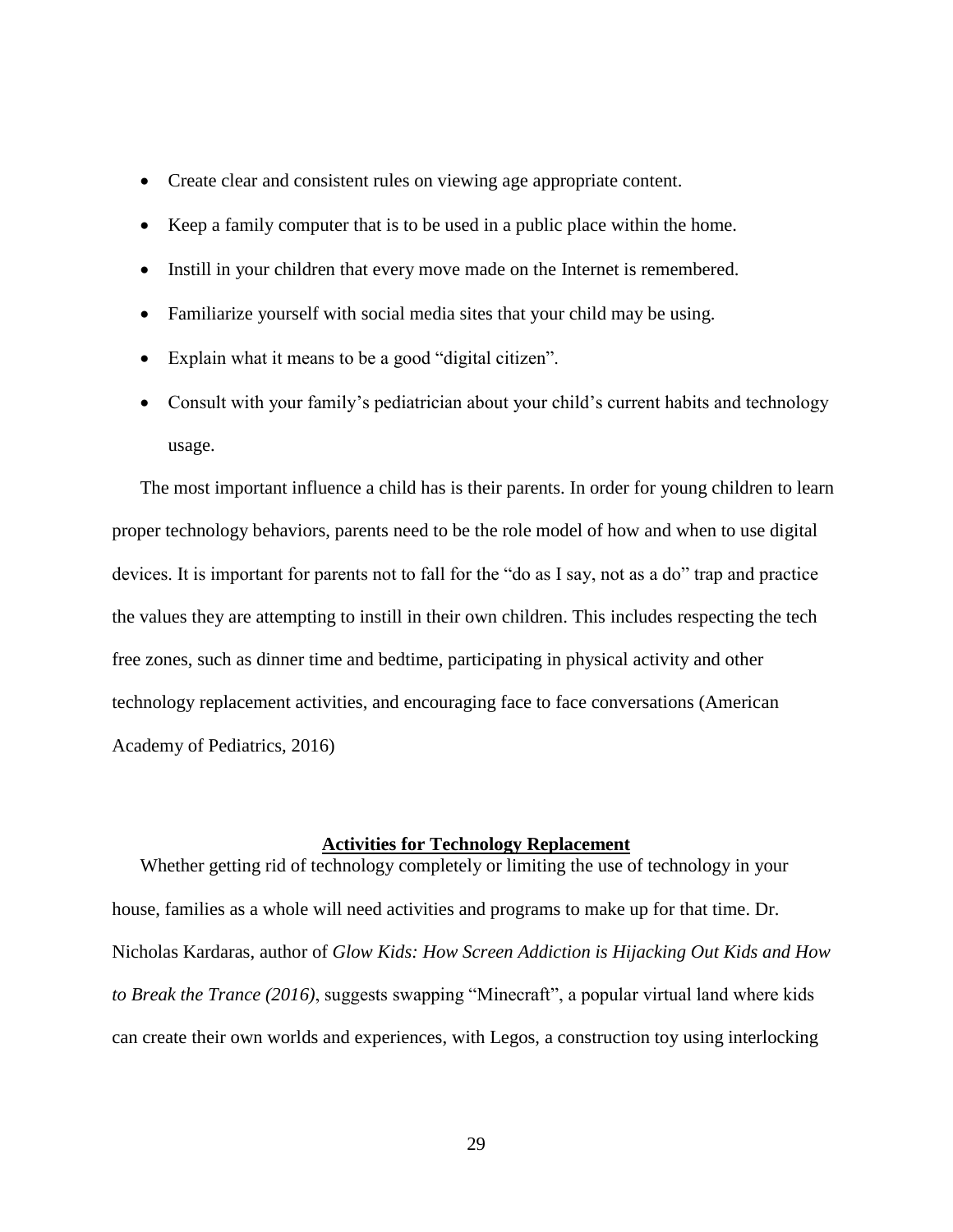plastic blocks. Kardaras urges parents to swap iPads for books and nature and sports instead of television.

While building your family plan, remember to incorporate time for daily chores. Chores need to be structured and consistent. Examples of appropriate chores for children include washing the dishes, mowing the lawn, and taking out the garbage. Once a child turns sixteen, parents can encourage their children to apply for part-time jobs (Young, 2015). The following is a list of age appropriate chores to engage children (Seifert, 2009).

#### Ages two and three

- Pick up playthings with your supervision
- Take their dirty laundry to the laundry basket
- Help a parent clean up spills and dirt

#### Ages four and five

- Get dressed with minimal parental help
- Set the table with supervision
- Sort colors for the laundry

#### Ages six and seven

- Make their bed every day
- Put their laundry in their drawers and closets
- Put away dishes from the dishwasher

#### Ages eight to 11

- Keep bedroom clean
- Wash dishes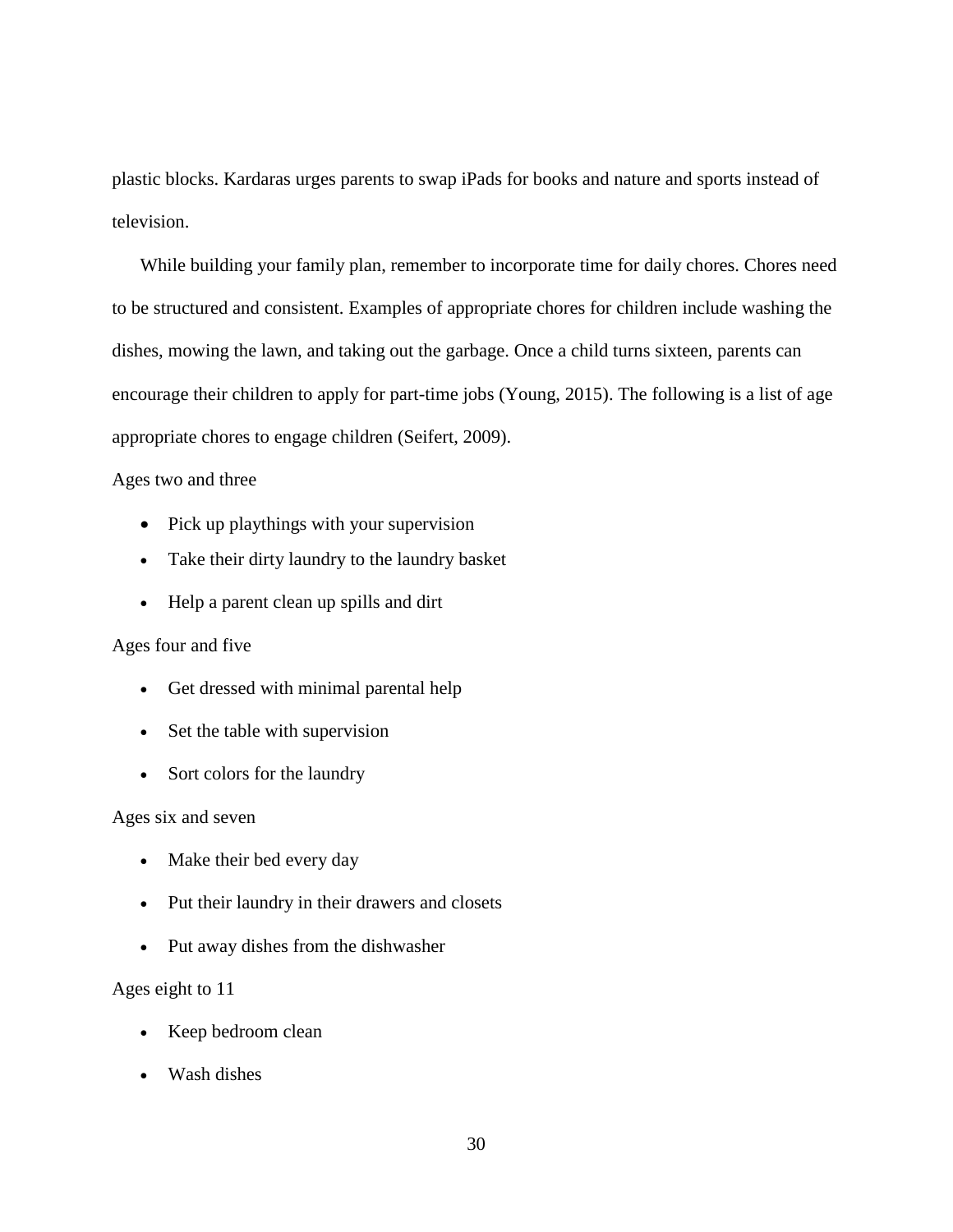• Take the trash can to the curb for pick up

Ages 12 and 13

- Set their alarm clock
- Change bed sheets
- Prepare an occasional family meal

#### Ages 14 and 15

- Do assigned housework without prompting
- Do yard work as needed

#### Ages 16 to 18

- Responsible to earn spending money
- Do housework as needed
- Do yard work as needed

The American Heart Association (2016) recommends 170 minutes per week or 30 minutes a day for five days a week of physical activity for the average adult. The daily recommendation for children over the age of six is 60 minutes a day of physical activity (American Academy of Pediatrics, 2015, p. 1). In order to have time away from technology and in a healthy, fitness environment, parents and children can together spend time daily in active play. This can include a walk around the block, a game of kickball in the yard, going on a bicycle ride, or playing in the pool. For extracurricular activities and club sports, it is important to find activities that your children will enjoy and want to spend their time doing.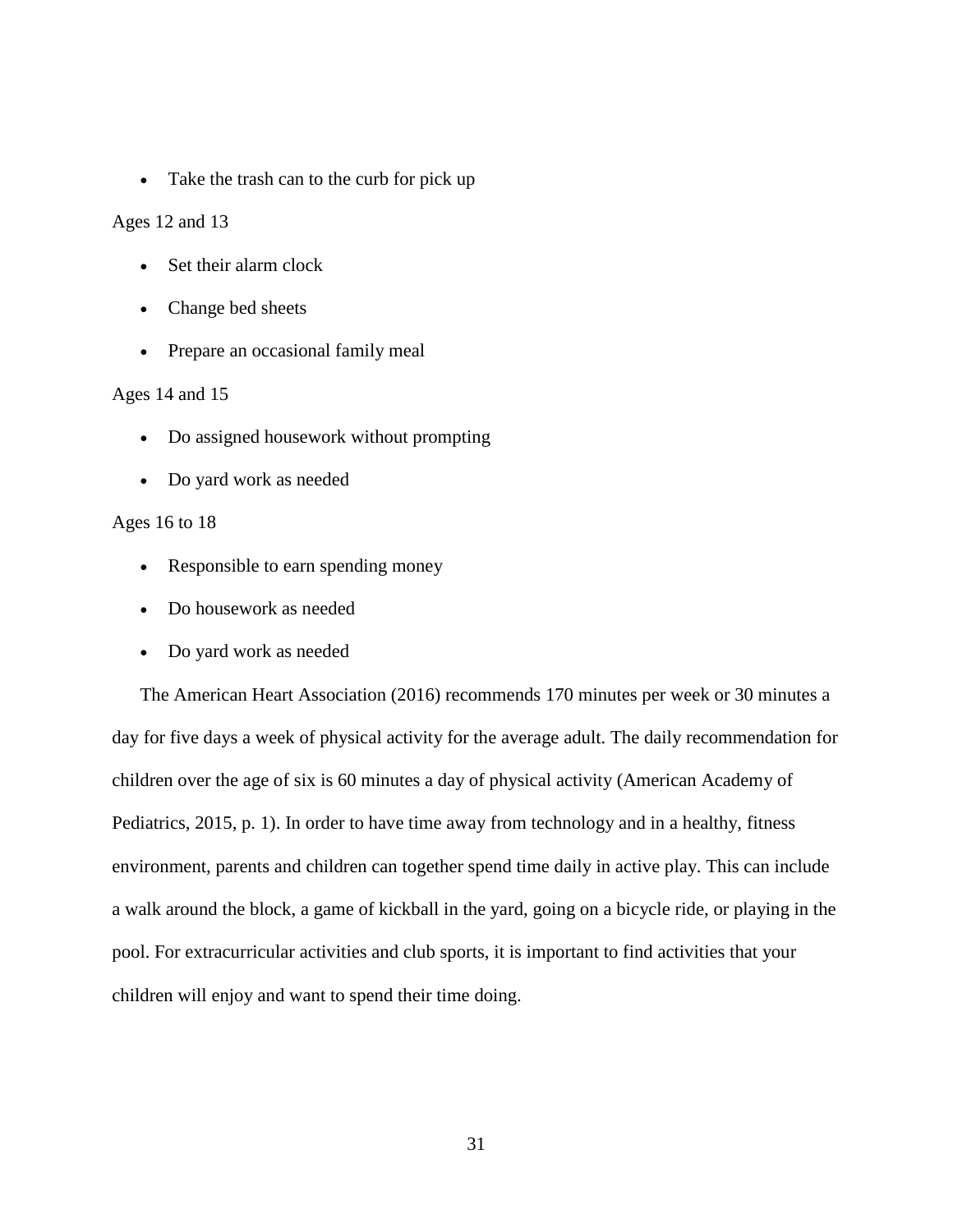#### **Digital Citizenship and Internet Safety**

<span id="page-39-0"></span>The Internet is a different world from the physical world that children thrive in every day. In order for children to be safe online and use the Internet for positive and beneficial purposes, it is important that children learn Internet safety and digital citizenship. Digital citizenship is a complex topic that is simply stated as being responsible online (Ribble, 2016). In order to better break down digital citizenship, nine elements have been identified that fall in the categories of Respect, Education, and Protection. Ribble's (2016) nine elements are as follows:

#### RESPECT

1. Digital access: Advocating for equal digital rights and access.

2. Digital etiquette: Rules and policies for appropriate online conduct.

3. Digital law: Damage and theft are against the law, even if it is online.

#### EDUCATE

4. Digital communication: Technology and Internet supplies multiple new means of communication with new people.

5. Digital literacy: The using of technology.

6. Digital commerce: Buying and selling online.

#### **PROTECT**

7. Digital rights and responsibilities: Internet users have a right to freedom of speech and privacy.

8. Digital safety and security: Protecting your ideas, thoughts, speech, and personal information online.

9. Digital health and wellness: Understanding the risks of technology use such as obesity and addiction.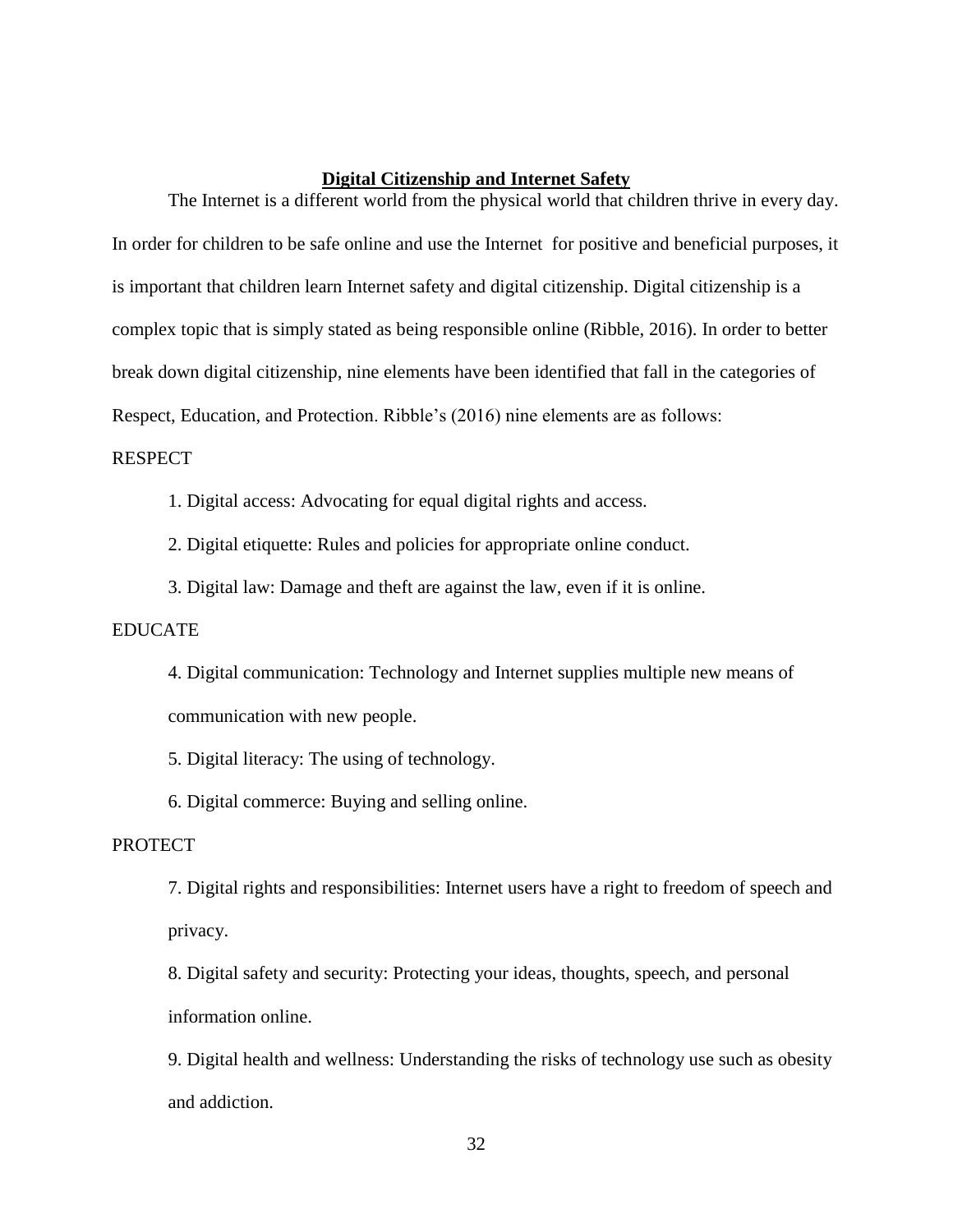A main role and responsibility of a parent is to keep their children safe. The Internet can be uncharted territory for parents and children alike. Teaching your child about Internet safety is a crucial step that must be done before your children reach for the mouse. The Federal Bureau of Investigation (2010, p. 2) gives children basic safety tips for Internet usage:

- 1. Do not give out personal information such as your name, your school, or your address on the Internet.
- 2. Never write to someone who has made you feel unsafe or uncomfortable.
- 3. Do not meet someone or have them meet you without parent's permission.
- 4. Tell your parents right away if something or someone on the Internet has made you feel uncomfortable.
- 5. Remember that not everyone on the Internet is who they say they are.

These basic rules can help teach your young child an easy understanding of what not to do on the Internet. The most important thing is to instill Internet safety in your children before they get online. Explaining the rules ahead of time, will help your children better understand that the Internet is not a game and that you as parents are there to work with your child. Common Sense Media (2015) explains what you should be teaching your children about safe online behaviors (www.commonsensemedia.org).

- Communication: This means using the right language for the person you are talking to. Your child will address a teacher or parents differently from how they address a friend or sibling.
- Keeping private things private: This includes not sharing passwords, personal information, and images.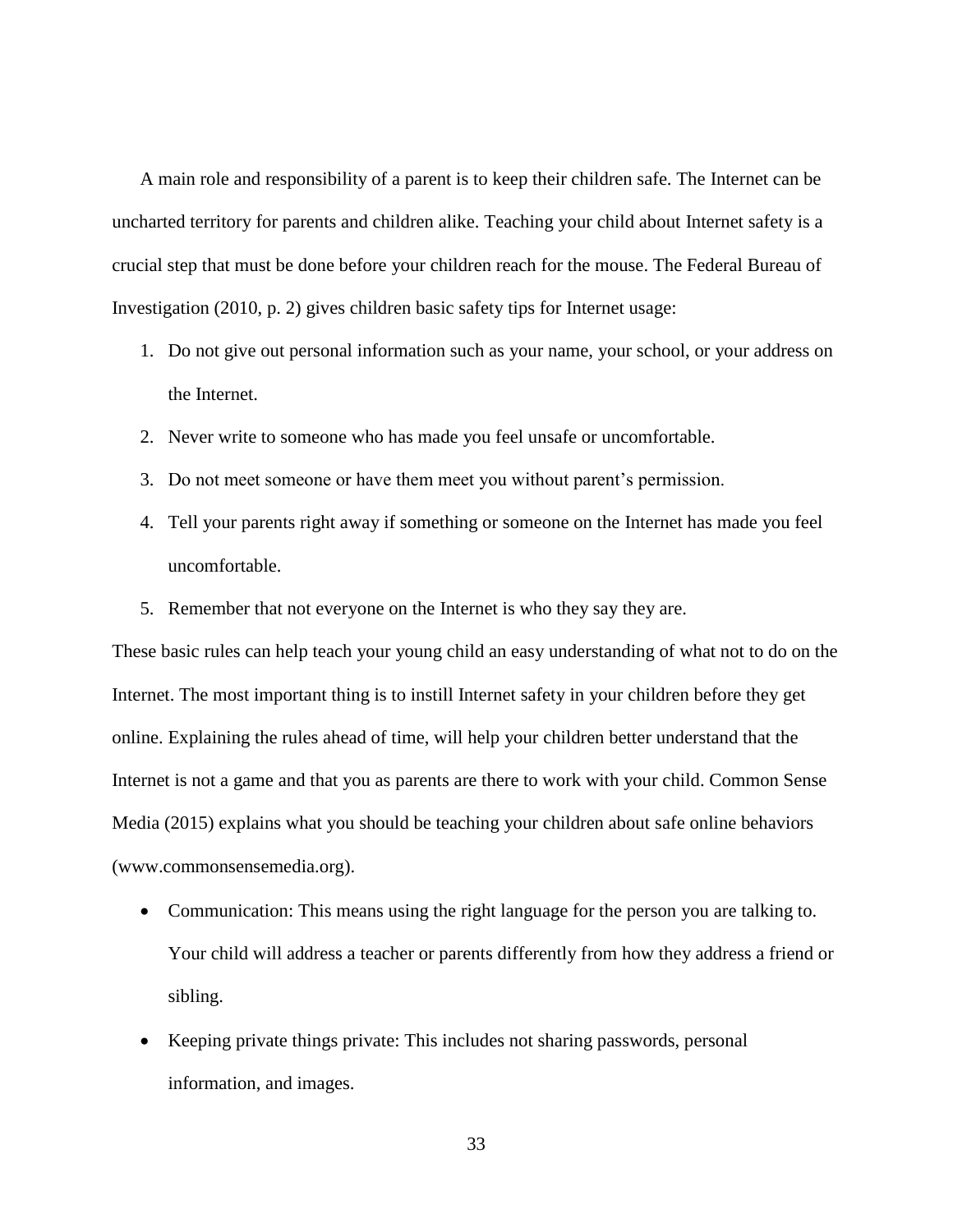- Respect others: Being respectful online, avoiding gossip, and telling an adult if you witness cyberbullying.
- Be fair: Do not lie, steal, or cheat- The Internet is an issue with homework and take home tests because the answers may be online. Explain to your children that taking information off of the Internet is not a fair assessment of their own abilities.
- Be an "upstander" and report misbehavior: The Internet is huge! Help make the Internet a nice place that everyone can use.
- Follow your family's rules: If a parent's rule is to avoid a certain website or be off the computer at a certain time, listen. Instill in your child that the more responsible they act, they more privilege they will be allowed with Internet and technology usage.
- Think before you post, text, or share: Consider how others and yourself may feel after it is posted. Online behavior can be forever. Remind your children to think before posting " is this something I would say in front of my parents or teacher?"

Giving your children cell phones means monitoring your child's phone calls, games, Internet use, social media, and messages all on one small device. If your child has a smartphone, you can keep track of their activity with a phone-monitoring service through your service provider, or you can do it yourself. AT&T, Verizon, Sprint, and T-Mobile all offer add-on packages for a fee that allow you to keep an eye on your child's phone usage. This includes tracking the location of the phone. There are also third party programs that you can install for the same features. Common Sense Media (2016) gives the following guidelines for children's smartphone usage to be discussed before giving your child a smartphone:

Texting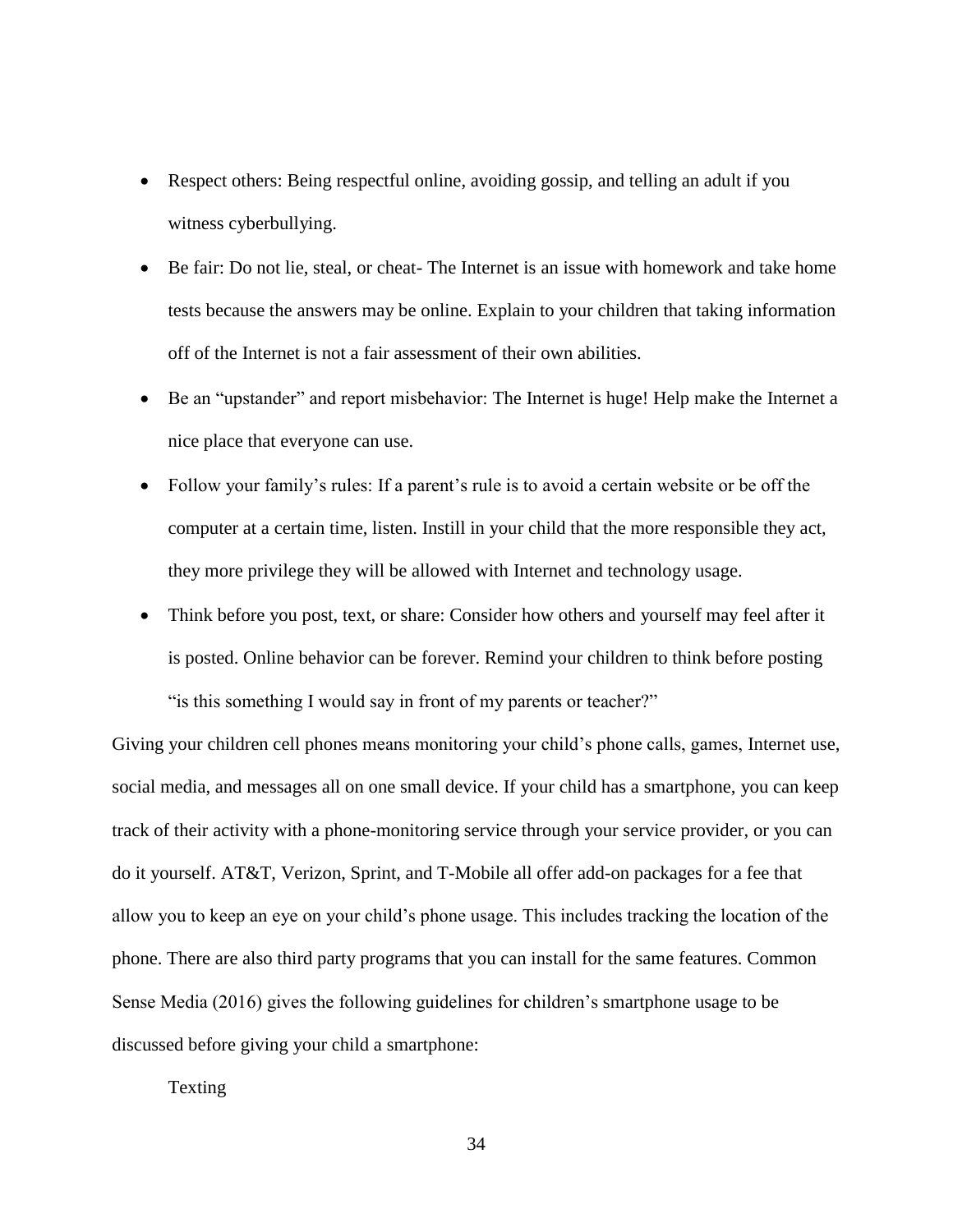- Be respectful to the people you are texting and the people physically around you.
- Know that private texts can easily become public.

## Calling

- Verify the caller and do not respond to numbers that you do not know.
- Always answer the phone with it is your parents calling.

## Taking Photographs

- Ask permission before you take another person's picture.
- Do not publicly embarrass someone by posting someone's photo without their permission.

## Apps and Downloads

- Pay attention to extra costs! Ask permission before purchasing games and music.
- Use parental controls. Depending of the age of your children, use age restrictions in order to filter out inappropriate content, downloads, and purchases.

## Posting

- Choose wisely what to post. Think before you post if you would be comfortable with the world possibly seeing your post or text.
- Be safe. Explain the risks to your child of sharing their location in apps, posts, and messages.

Kids First Phone (2016), an initiative from Sprint phone carrier, gives parents options, tips, and advice for their child's first phone. They note that 10.3 years old is the average age in the United States that children get their first smartphone as well as 1 in 2 kids has a social media account by the age of 12. Sprint offers a quiz for parents to take that will help them to decide if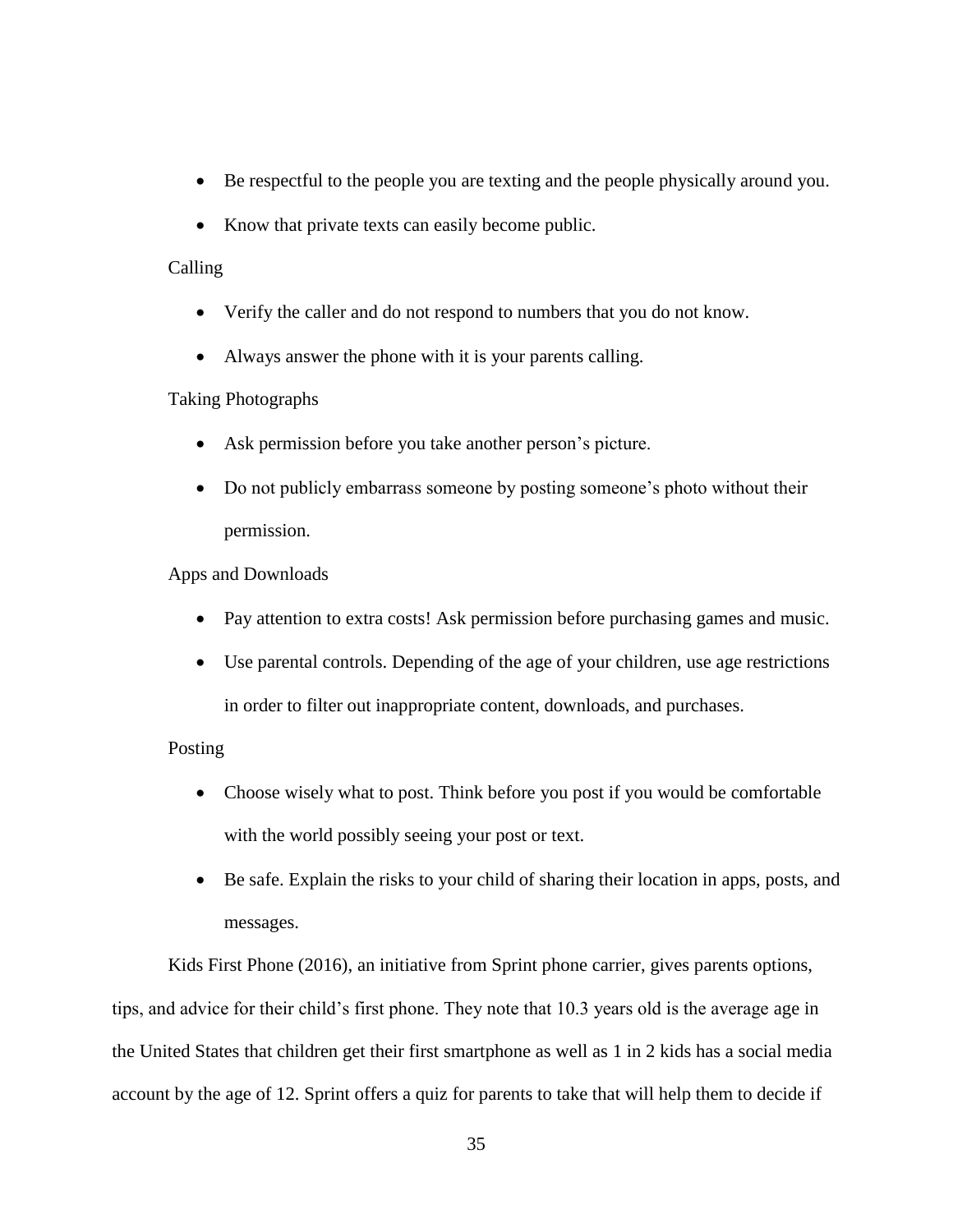now is the right time for your child to have a smartphone. Questions include does your child need to stay in touch, does your child often break things, and is your child honest with you. Sprint notes that purchasing your child their first smartphone comes down to responsibility, maturity, and online behavior. The website also reminds parents that you are in charge of everything when it comes to your children's smartphones. Parents have the ultimate say so when it comes to children's apps, messages, phone calls, and over all usage.

#### **Resources for Parents**

<span id="page-43-0"></span>Listed below are additional resources for you. They include literature and websites. These dig deeper into the effects of technology on children and families and help parents to understand the "why" of regulating technology for their children. The resources contain tips, tricks, and suggestions for how to assist your children and family in terms of technology and electronic devices.

<span id="page-43-1"></span>Table 1

| <b>Book Title</b>                                                                                                                                                                | Author           | About the Book                                                                                                                                                                                                          |
|----------------------------------------------------------------------------------------------------------------------------------------------------------------------------------|------------------|-------------------------------------------------------------------------------------------------------------------------------------------------------------------------------------------------------------------------|
| Plug-in Drug: Television,<br>Computers, and Family Life<br><b>ETELY REVISED AND UPDATE</b><br>THE<br><b>PLUG-IN DRUG</b><br>TELEVISION, COMPUTERS<br>The landmark book about how | Marie Winn       | This book answers the<br>question: How does the<br>passive act of watching<br>television and other electronic<br>media-regardless of their<br>content-affect a developing<br>child's relationship to the real<br>world? |
| Glow Kids: How Screen<br><b>Addiction Is Hijacking Our</b><br>Kids-and How to Break the<br><b>Trance</b>                                                                         | Nicholas Karadas | Karadas names the<br>illuminated glowing faces<br>from staring at screens "Glow<br>Kids." The book informs                                                                                                              |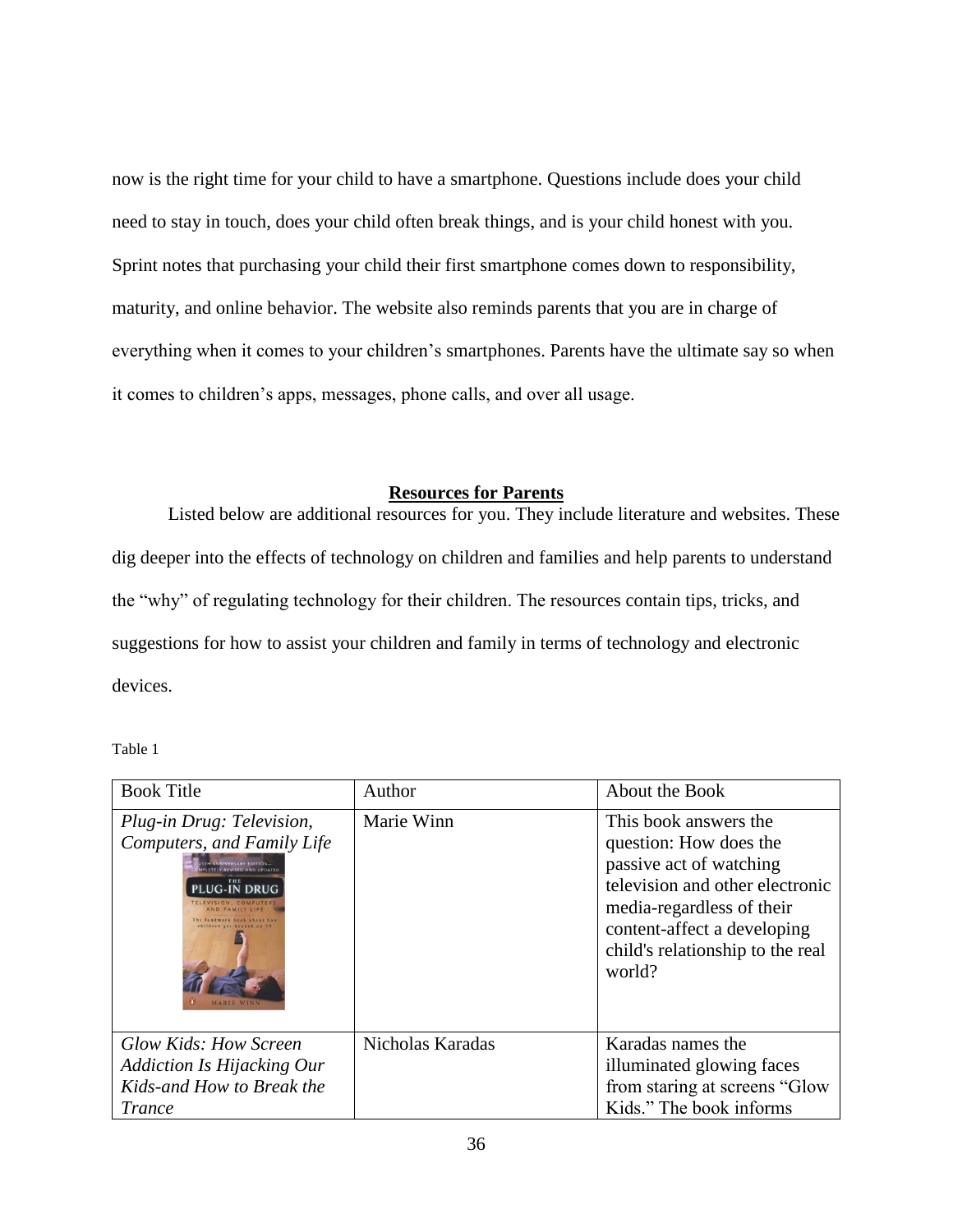|                                                                                                                               |                                      | readers on technology's<br>effects on the brains of young<br>children.                                                                                                                                                                                                                                       |
|-------------------------------------------------------------------------------------------------------------------------------|--------------------------------------|--------------------------------------------------------------------------------------------------------------------------------------------------------------------------------------------------------------------------------------------------------------------------------------------------------------|
| Children, Technology and<br>Culture: The Impacts of<br>Technologies in Children's<br>Everyday Lives                           | Ian Hutchby and Jo Mooran-<br>Ellis  | The authors of this book<br>focus on children's access to<br>technology, the structural<br>contexts of children's<br>engagement with technology,<br>the situations of children's<br>interactions with<br>technological objects, and the<br>constitution of childhood<br>through mediations of<br>technology. |
| Growing Up Social: Raising<br>Relational Kids in a Screen-<br>Driven World<br>GARY CHAPMAN<br>growing up                      | Gary Chapman and Arlene<br>Pellicane | Chapman and Pellicane teach<br>parents how to replace<br>mindless screen time,<br>establish boundaries, create<br>relationally rich children in<br>the digital world, and healthy<br>ways to occupy children.                                                                                                |
| Virtual Child: The Terrifying<br>Truth about What Technology<br>is Doing to Children<br>/irtual<br>Child<br><b>CEILA, ROW</b> | Cris Rowan                           | This book offers parents,<br>health and education<br>professionals, schools and<br>homes, innovative tools<br>and techniques to enhance<br>child development and<br>academic performance, while<br>managing balanced use of<br>technology.                                                                   |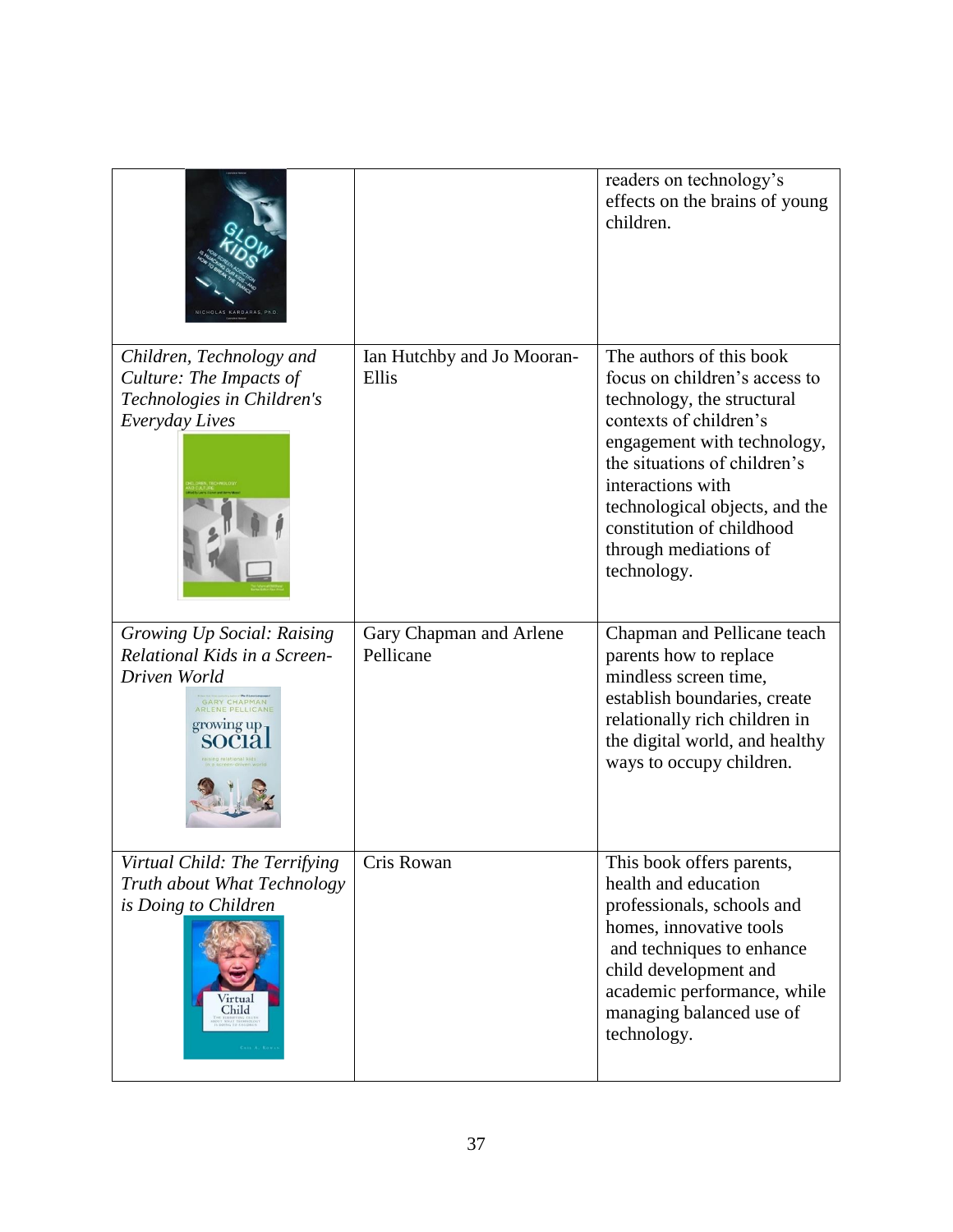| Unplug: Raising Kids in a<br>Technology Addicted World                                                                                               | Lisa K. Strohman and<br>Melissa J. Westendorf    | The authors inform readers<br>how to raise children in<br>today's complex digital<br>environment. The book<br>touches on the saying "the<br>first step is admitting you<br>have a problem."                                                                                                |
|------------------------------------------------------------------------------------------------------------------------------------------------------|--------------------------------------------------|--------------------------------------------------------------------------------------------------------------------------------------------------------------------------------------------------------------------------------------------------------------------------------------------|
| The Big Disconnect:<br>Protecting Childhood and<br>Family Relationships in the<br>Digital Age<br>$\mathbf{L}$<br>DISCONNEC                           | Catherine Steiner-Adair with<br>Teresa H. Barker | Clinical psychologist and<br>author, Catherine Steiner-<br>Adair, draws on real-life<br>stories about technology and<br>children from her work with<br>children and parents and her<br>consulting work with<br>educators and experts from<br>across the country.                           |
| The Cyber Effect<br>The Cyber<br>Effect<br>A Pioneering Cyberpsychologist<br>Explains How Human Behavior<br>Changes Online<br><b>MARY AIKEN, PhD</b> | Mary Aiken                                       | Drawing on her own research<br>as a cyberpsychologist, Mary<br>Aiken covers a range of<br>subjects from the impact of<br>screens on the developing<br>child to the explosion of teen<br>sexting and acceleration of<br>compulsive and addictive<br>behaviors online.                       |
| <b>Tech Savvy Parenting</b><br><b>TECH SAVVY</b><br><b>PARENTING</b><br>HILD'S DIGITAL LIFE<br><b>A Q 40 10</b><br><b>BRIAN HOUSMAN</b>              | <b>Brian Housman</b>                             | This book teaches parents<br>how to navigate and use the<br>technology that is a part of<br>their child's life. Each chapter<br>walks readers through a<br>different issue of technology<br>such as safety, time limits,<br>restrictions, social<br>networking, and online<br>reputations. |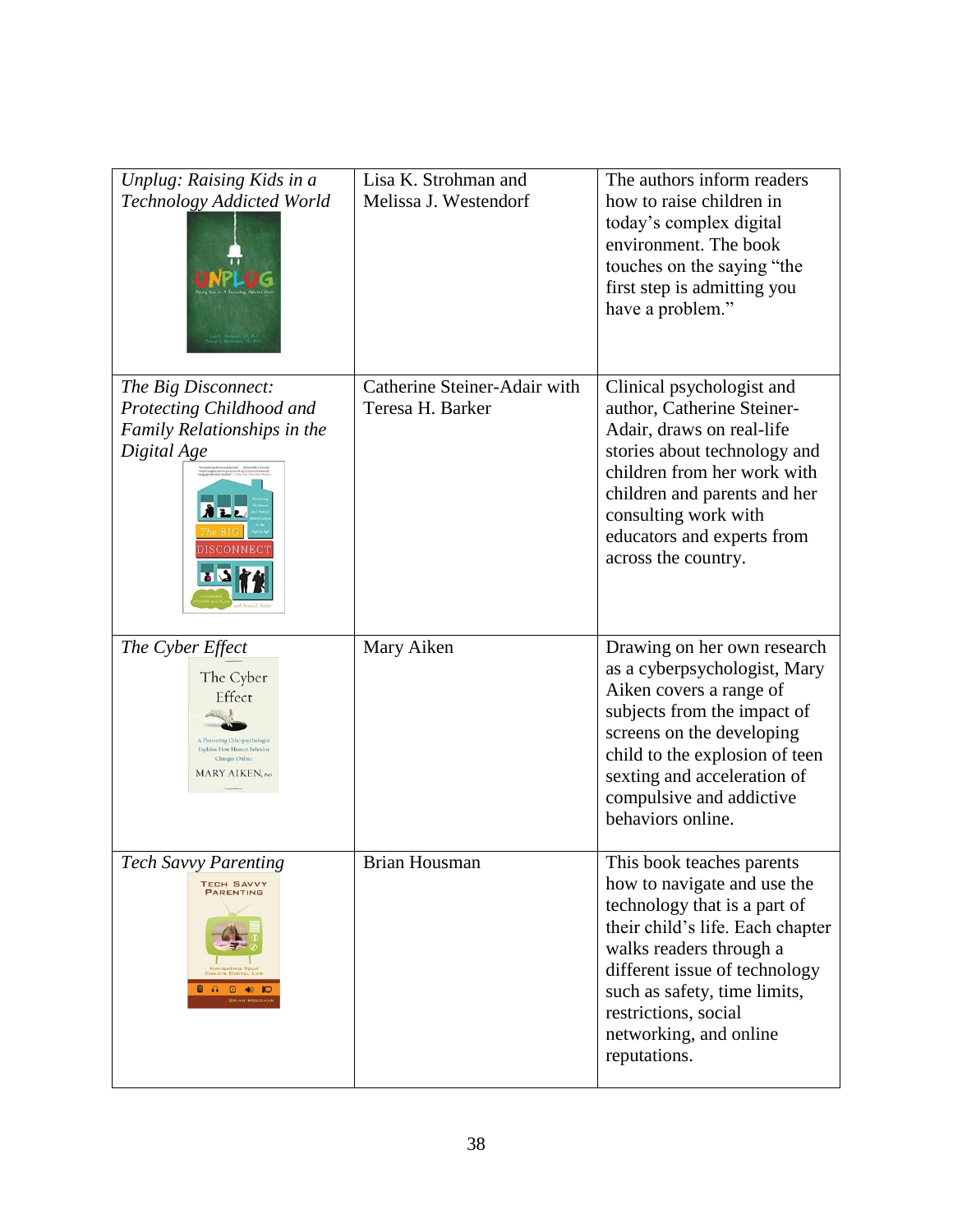| The Tech-Wise Family                                                                                                                                                                                                              | Andy Crouch | Readers will develop                                                                                                                                                                                   |
|-----------------------------------------------------------------------------------------------------------------------------------------------------------------------------------------------------------------------------------|-------------|--------------------------------------------------------------------------------------------------------------------------------------------------------------------------------------------------------|
| <b>THE</b><br><b>TECH-WISE</b><br><b>FAMILY</b><br><b>Everyday Steps for Putting Technology</b><br>in its Proper Place<br><b>A</b><br><b>ANDY CROUCH,</b><br>THOR OF CULTURE MAKING<br>With new insights and research from Elamas |             | wisdom, character and<br>courage in the way digital<br>media is used rather than<br>accepting technology's<br>promises of ease, instant<br>gratification, and the world's<br>knowledge one click away. |

## **Books:**

- Aiken, M. (2017). *Cyber effect*. New York, NY. Spiegel & Grau.
- Chapman, G. D., & Pellicane, A. (2014). *Growing up social: Raising relational kids in a screendriven world.* Chicago, IL: Moody.
- Crouch, A. (2017). *The tech-wise family: Everyday steps for putting technology in its proper place.* Grand Rapids, MI: Baker Books.
- Housman, B. (2014). *Tech savvy parenting*. Place of publication not identified: Randall House.
- Hutchby, I., & Moran-Ellis, J. (2001). *Children, technology and culture: The impacts of technologies in childrens everyday lives.* London, UK: Routledge.
- Kardaras, N. (2017). *Glow Kids: How screen addiction is hijacking our kids-and how to break the trance*. New York, NY. St. Martin's Press.
- Rowan, C. (2010). *Virtual child: The terrifying truth about what technology is doing to children*. Sechelt, British Columbia: Sunshine Coast Occupational Therapy.

Steiner-Adair, C. (2014). *The Big Disconnect.* New York, NY. HarperCollins.

- Strohman, L. K., & Westendorf, M. J. (2015). *Unplug: raising kids in a technology addicted world.* Morrisville, NC. Lulu Publishing Services.
- <span id="page-46-0"></span>Winn, M. (1985). *The Plug-In Drug.* New York, NY: Penguin.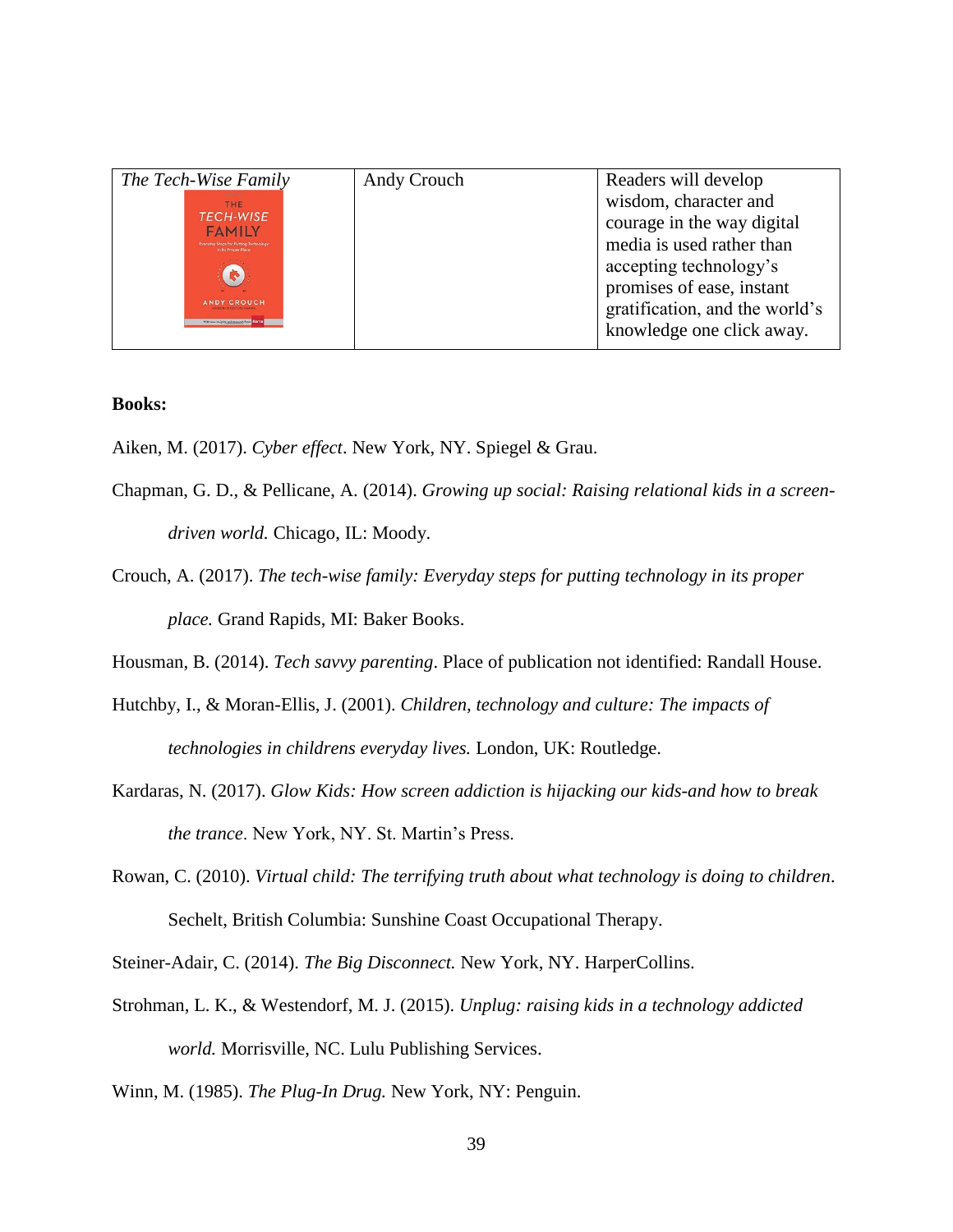Table 2

| <b>Website Name</b>                                               | <b>URL</b>                                              | <b>Resources on Website</b>                                                                                                                                                                                                                          |
|-------------------------------------------------------------------|---------------------------------------------------------|------------------------------------------------------------------------------------------------------------------------------------------------------------------------------------------------------------------------------------------------------|
| American<br>Academy of<br>Pediatrics                              | www.healthychildren.org                                 | Do's and don'ts for<br>parenting technology<br>Family Media Use Plans<br>Articles about various<br>technology topics                                                                                                                                 |
| Child Mind<br>Institute                                           | www.childmind.org                                       | Articles about technology<br>$\bullet$<br>topics including media<br>guidelines, how to talk to<br>your kids about technology,<br>social media and<br>cyberbullying, videogames<br>and violence, and<br>educational screen time.                      |
| National<br>Association for<br>the Education of<br>Young Children | www.families.naeyc.org                                  | Technology tips<br>٠<br>Activities that do not involve<br>technology<br>Childcare and preschool<br>options<br>How to use toys as tools<br>$\bullet$                                                                                                  |
| Get Active Let's<br>Move                                          | www.letsmove.obamawhite<br>house.archives.gov/getactive | Tips for healthy eating and<br>$\bullet$<br>nutrition<br>Motivation for families and<br>children to get active<br>Fitness activities for whole<br>$\bullet$<br>families                                                                              |
| <b>PBS</b> Parents                                                | www.pbs.org/parents                                     | Games for children of all<br>$\bullet$<br>ages<br>Educational tips and tools<br>Parenting advice for<br>technology including<br>cyberbullying, television<br>habits, and children's first<br>cellphones.<br>Food and fitness tools and<br>activities |

**Websites cited:**

Child Mind Institute. (n.d.). Retrieved October 02, 2017, from<https://childmind.org/>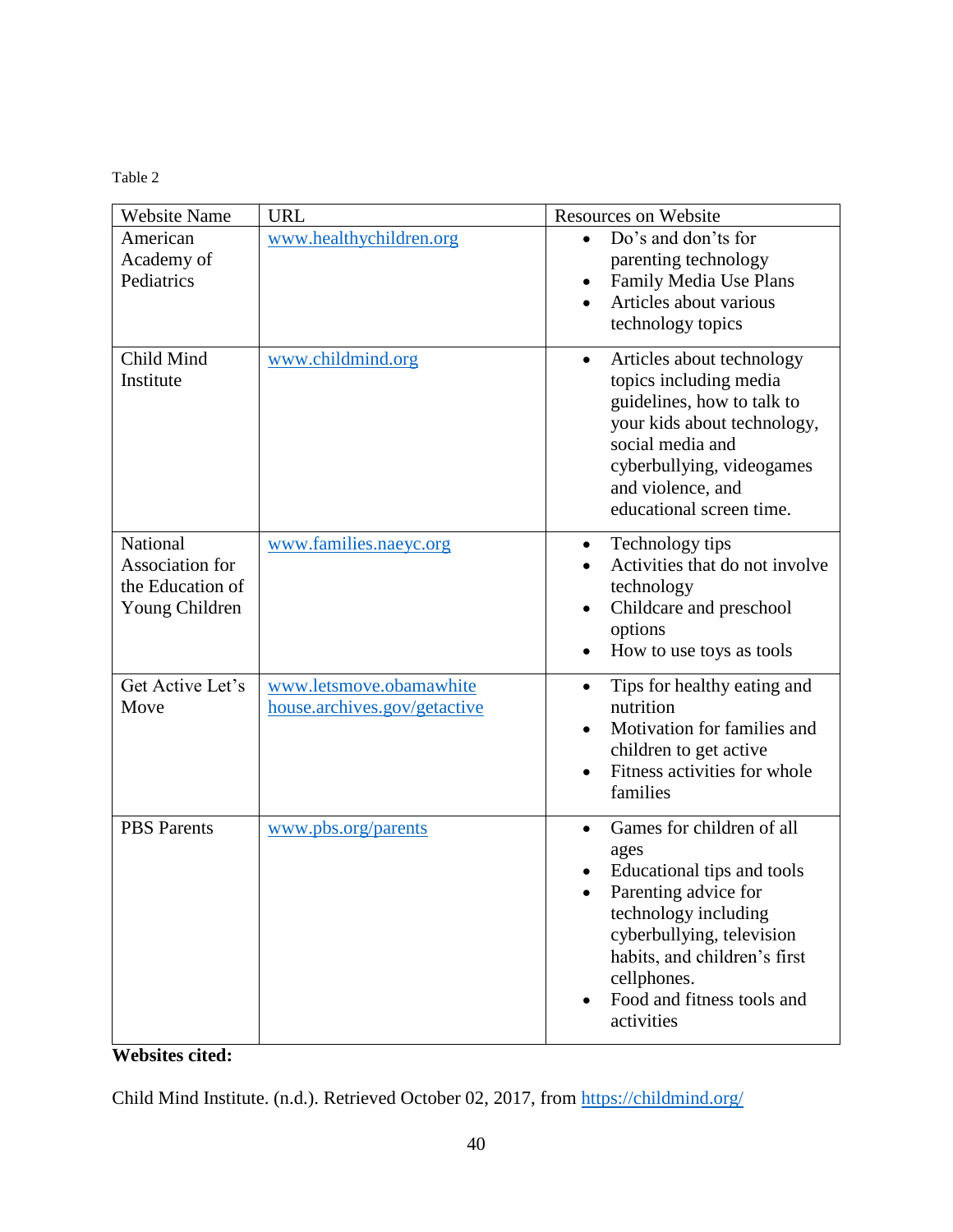HealthyChildren.org - From the American Academy of Pediatrics. (n.d.). Retrieved October 2,

2017, from [www.healthychildren.org](http://www.healthychildren.org/)

Let's Move. (n.d.). Retrieved October 02, 2017, from

<https://letsmove.obamawhitehouse.archives.gov/>

NAEYC For Families | Research-based information for families. (n.d.). Retrieved October 02,

2017, from<http://families.naeyc.org/>

PBS Parents. (n.d.). Retrieved October 02, 2017, from<http://www.pbs.org/parents/>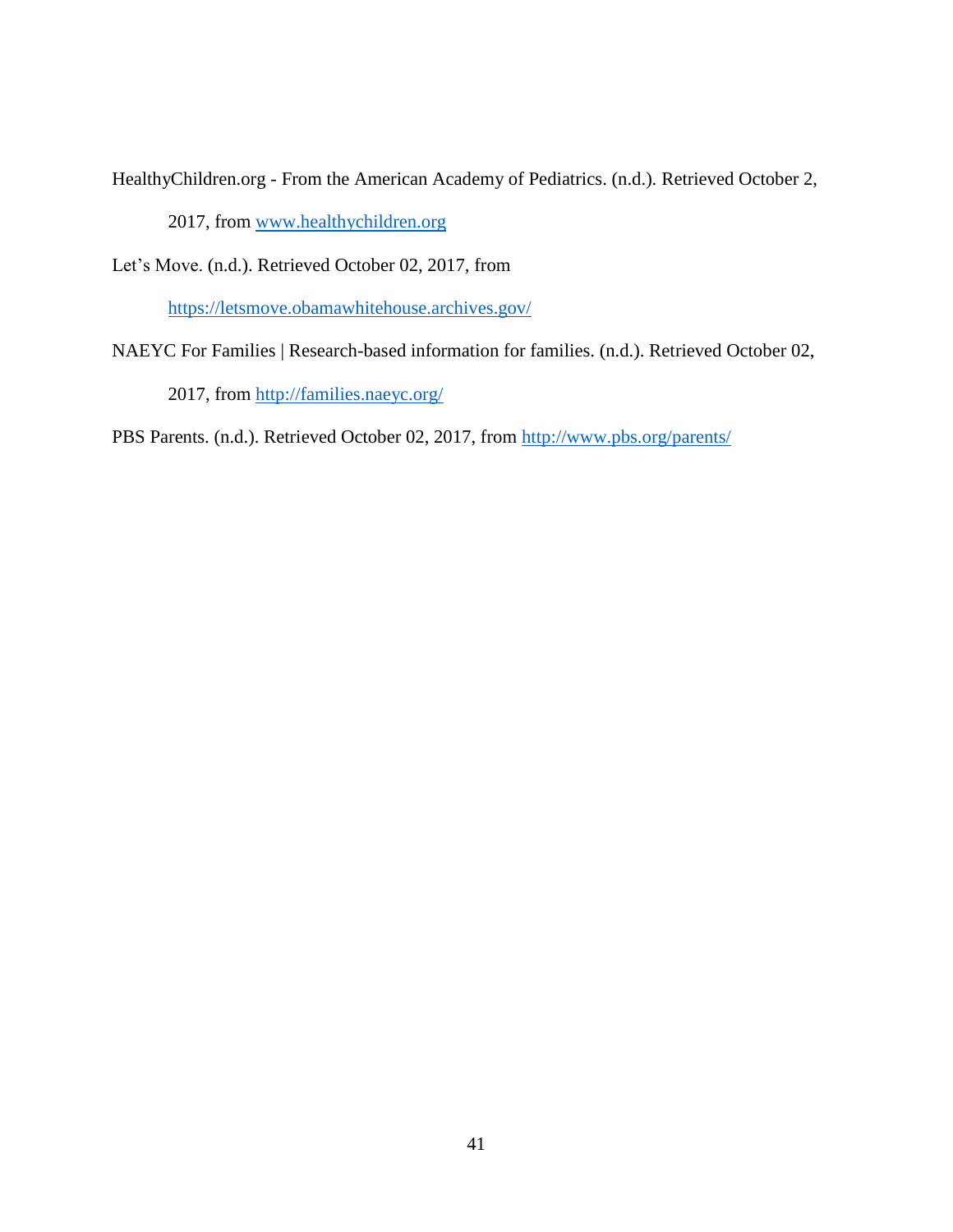## **Chapter Five: Conclusions**

<span id="page-49-0"></span>Technology has become such an integral part in everyone's daily lives. Individuals are spending countless hours consumed in social media, internet searches, and video gaming. As technology consumption grows, it is not surprising that today's children have become avid users. Because of this increase in digital use, it becomes very important for regulation of technology to occur for children. Therefore, the purpose of this thesis was to explore the current research related to effects of technology as it relates to academic, emotional, and health and wellness in a child's life. It also concluded with a handbook for parents. The handbook provides parents a resource list for parental regulation, ways to keep children safe while using technology, methods for how to regulate technology, and ways to encourage children to "log off" and interact in faceto- face communication with family, friends, and others. Parents can use this handbook in order to assign age-related chores, plan family activities, learn about Internet safety, and create technology plans for the entire family's technological use. The handbook is a tool to help parents become knowledgeable and technology responsible in the digital age.

Even though the handbook is for parents, it can easily transfer to the classroom. Teachers can learn specifics to facilitate their student's use of digital devices and Internet usage. This handbook provides insight on the importance of digital citizenship, the positives and negatives of digital use in the classroom, as well as the need for Internet safety. It includes regulation guidelines, online databases, technology research articles, ideas for professional reading, various organizational websites, and activities for technology replacement.

As a future educator, I have witnessed first-hand how children have become obsessed with technology. I, too, have found myself with the same obsession. It is through this research that I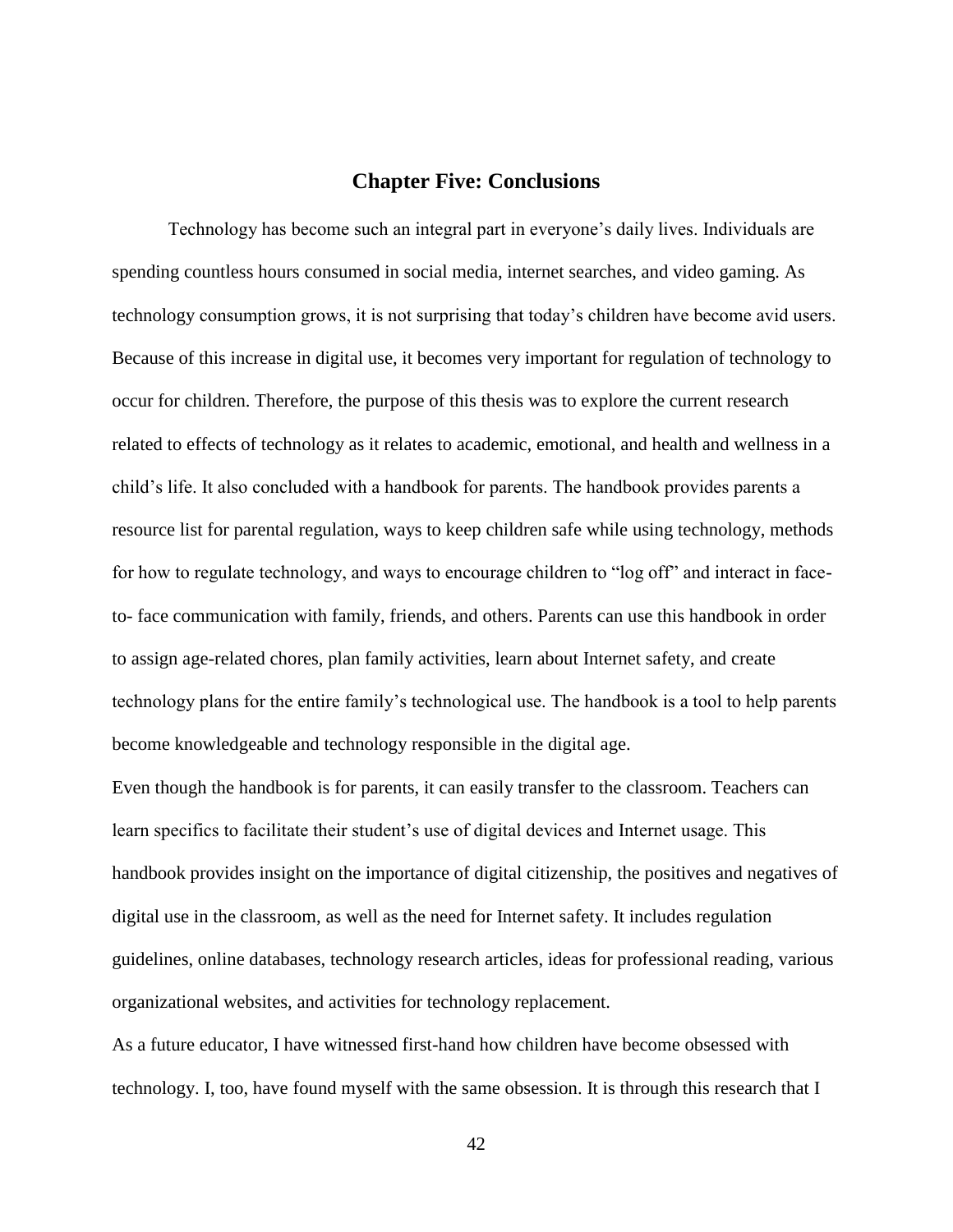have gained the knowledge and importance of the need for regulations and guidelines in our digital lives. Thus the pursuit of research and the handbook. While I want my students and someday my own children to be technology savvy, I also want them to be positively prepared for the world for which they will enter. Therefore, I will use this thesis/handbook as a guide to help my increase students' verbal communication, contact with others, and positively promote their social, emotional, and physical development. I will offer and encourage parents, colleagues, administration, and others within the educational community to do the same.

As a future educator, I have had exposure to professional development opportunities to integrate technology. I have discovered the importance of integrating technology in the classroom, but with a more purposeful and positive impact. It would be interesting to complete action research in my own classroom to determine the effects of technology on students and the impact it has on both their academic and personal lives. In addition, further research should be conducted on the positive and negative results on academic devices used in the classroom, websites for education, how much time students are involved with technology in the classroom, and if technology is capable of slowly replacing a teacher and face-to-face instruction. As a result, a handbook for teachers and administrators for those in individual classrooms and/or within the school could be created as a helpful tool. While technology has become important in our daily lives, it is very important all to have a better understanding of its use including means to disconnect ourselves from the digital world and reconnect with the world around us.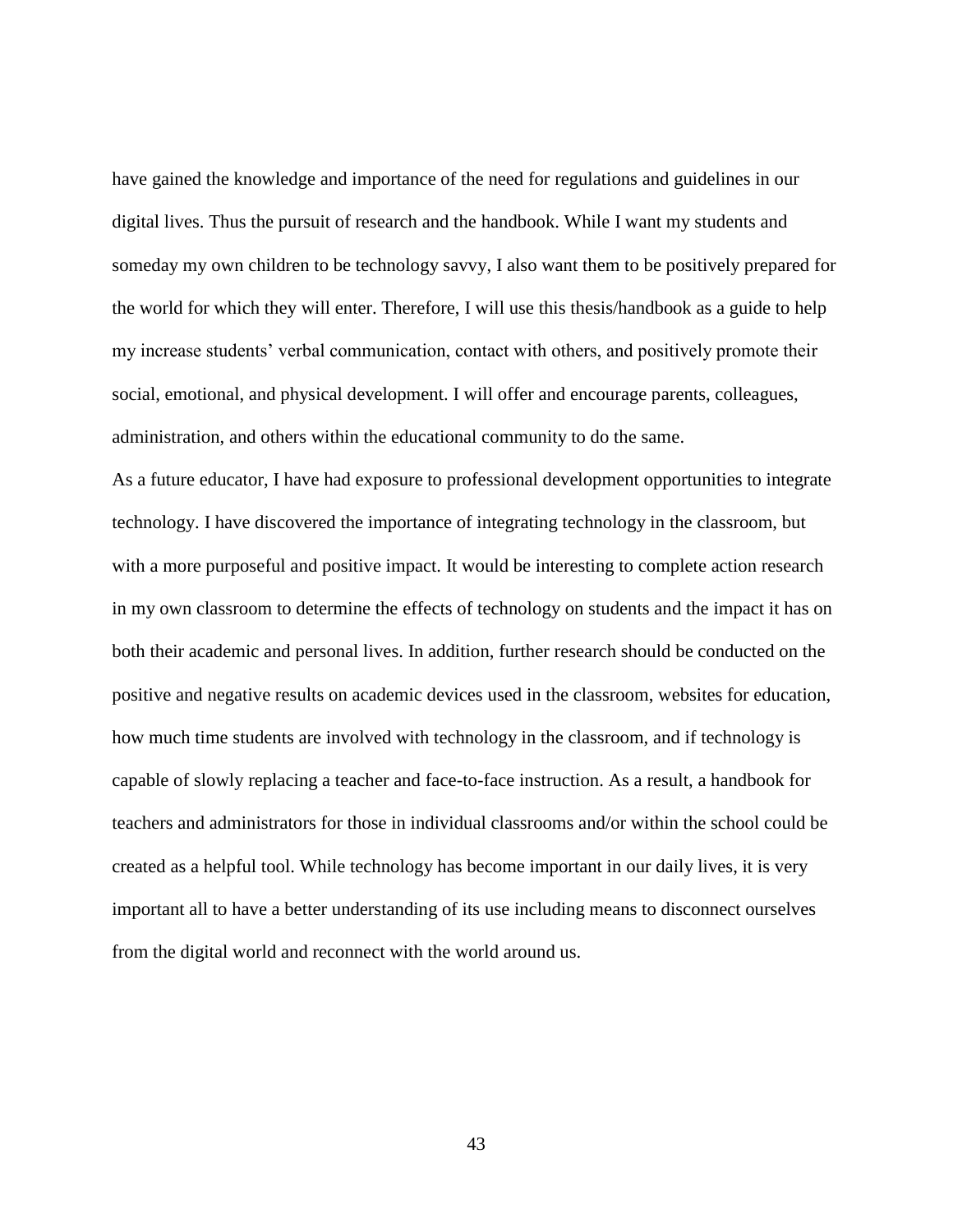## **References**

- <span id="page-51-0"></span>American Academy of Pediatrics Announces New Recommendations for Children's Media Use.
	- (2016, October 21). Retrieved February 28, 2017, from [https://www.aap.org/en-us/about](https://www.aap.org/en-us/about-the-aap/aap-press-room/pages/american-academy-of-pediatrics-announces-new-recommendations-for-childrens-media-use.aspx)[the-aap/aap-press-room/pages/american-academy-of-pediatrics-announces-new](https://www.aap.org/en-us/about-the-aap/aap-press-room/pages/american-academy-of-pediatrics-announces-new-recommendations-for-childrens-media-use.aspx)[recommendations-for-childrens-media-use.aspx](https://www.aap.org/en-us/about-the-aap/aap-press-room/pages/american-academy-of-pediatrics-announces-new-recommendations-for-childrens-media-use.aspx)
- American Heart Association Recommendations for Physical Activity in Adults. (n.d.). Retrieved July 17, 2017, from

<http://www.heart.org/HEARTORG/HealthyLiving/PhysicalActivity/FitnessBasics/Ameri> can-Heart-Association-Recommendations-for-Physical-Activity-

inAdults\_UCM\_307976\_Article.jsp#.WW0b7ITyvIU

- Behrman, R., & Shields, M. (2000) Children and computer technology: Analysis and recommendations. *The Future of Children, 10 (2),* 4-30.
- Carr, N. G. (2010). The shallows: what the Internet is doing to our brains. New York: W.W. Norton.
- Cesarone, B. (2014). Video Games and Children Child & Adolescent Development: Overview. *Gracepoint*. Web. 16 Apr. 2014. [http://www.gracepointwellness.org/28-child-adolescent](http://www.gracepointwellness.org/28-child-adolescent-development-overview/article/1949-video-games-and-children)[development-overview/article/1949-video-games-and-children.](http://www.gracepointwellness.org/28-child-adolescent-development-overview/article/1949-video-games-and-children)
- Hale, Lauren. (n.d.). *Children and sleep*. Retrieved November 13, 2016, from [https://sleepfoundation.org/sleep-topics/children-and-sleep.](https://sleepfoundation.org/sleep-topics/children-and-sleep)
- DeLoatch, P. (2015). The four negative sides of **t**echnology**.** *Higher Ed Tech News and Research.* [http://www.edudemic.com/the-4-negative-side-effects-of-technology.](http://www.edudemic.com/the-4-negative-side-effects-of-technology/)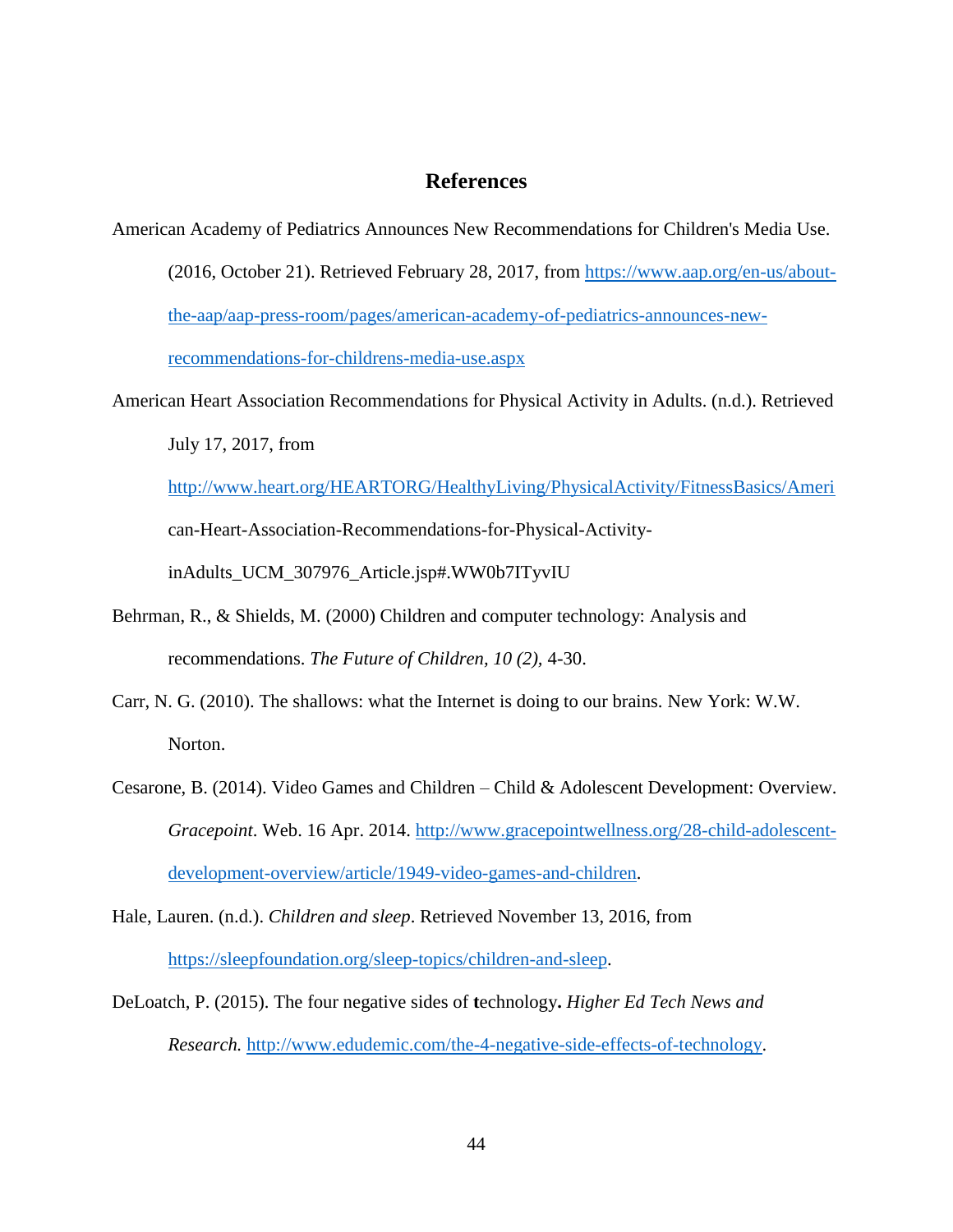- Energy Out: Daily Physical Activity Recommendations. (2015, November). Retrieved July 17, 2017, from [https://www.healthychildren.org/English/healthy-living/fitness/Pages/Energy-](https://www.healthychildren.org/English/healthy-living/fitness/Pages/Energy-Out-Daily-Physical-Activity-Recommendations.aspx)[Out-Daily-Physical-Activity-Recommendations.aspx](https://www.healthychildren.org/English/healthy-living/fitness/Pages/Energy-Out-Daily-Physical-Activity-Recommendations.aspx)
- ESRB Ratings Guide. *Rating Categories, Content Descriptors, and Interactive Elements from ESRB*. Entertainment Software Rating Board. Web. 15 Apr. 2014. [http://www.esrb.org/ratings/ratings\\_guide.jsp.](http://www.esrb.org/ratings/ratings_guide.jsp)
- Hatch, K. (2011). *Determining the effects of technology on children and seniors.* Retrieved from http://digitalcommons.uri.edu/srhonorsprog/260.
- Holler, M. (2016). *Next big epidemic is hurting even very young kids*. Retrieved from [https://mom.me/news/35086-next-big-epidemic-hurting-even-very-young-kids/.](https://mom.me/news/35086-next-big-epidemic-hurting-even-very-young-kids/)
- How can I track or monitor my kid's phone? (2016, September). Retrieved from [https://www.commonsensemedia.org/cell-phone-parenting/how-can-i-track-or-monitor](https://www.commonsensemedia.org/cell-phone-parenting/how-can-i-track-or-monitor-my-kids-phone)[my-kids-phone](https://www.commonsensemedia.org/cell-phone-parenting/how-can-i-track-or-monitor-my-kids-phone)
- Hsin, C., Li, M., & Tsai, C. (2014). The influence of young children's use of technology on their learning: A Review. *Educational Technology & Society, 17*(4), 85-99.
- Kardaras, N. (2016). Report: Too much screen time is like 'digital heroin' to kids. Retrieved November 04, 2016, from [http://www.nbcchicago.com/news/local/report-too-much](http://www.nbcchicago.com/news/local/report-too-much-screen-)[screen-t](http://www.nbcchicago.com/news/local/report-too-much-screen-)ime-for-kids-ipads-phones-391799571.html.
- Kids Safety. (2010, September 14). Retrieved September 02, 2017, from <https://archives.fbi.gov/archives/fun-games/kids/kids-safety>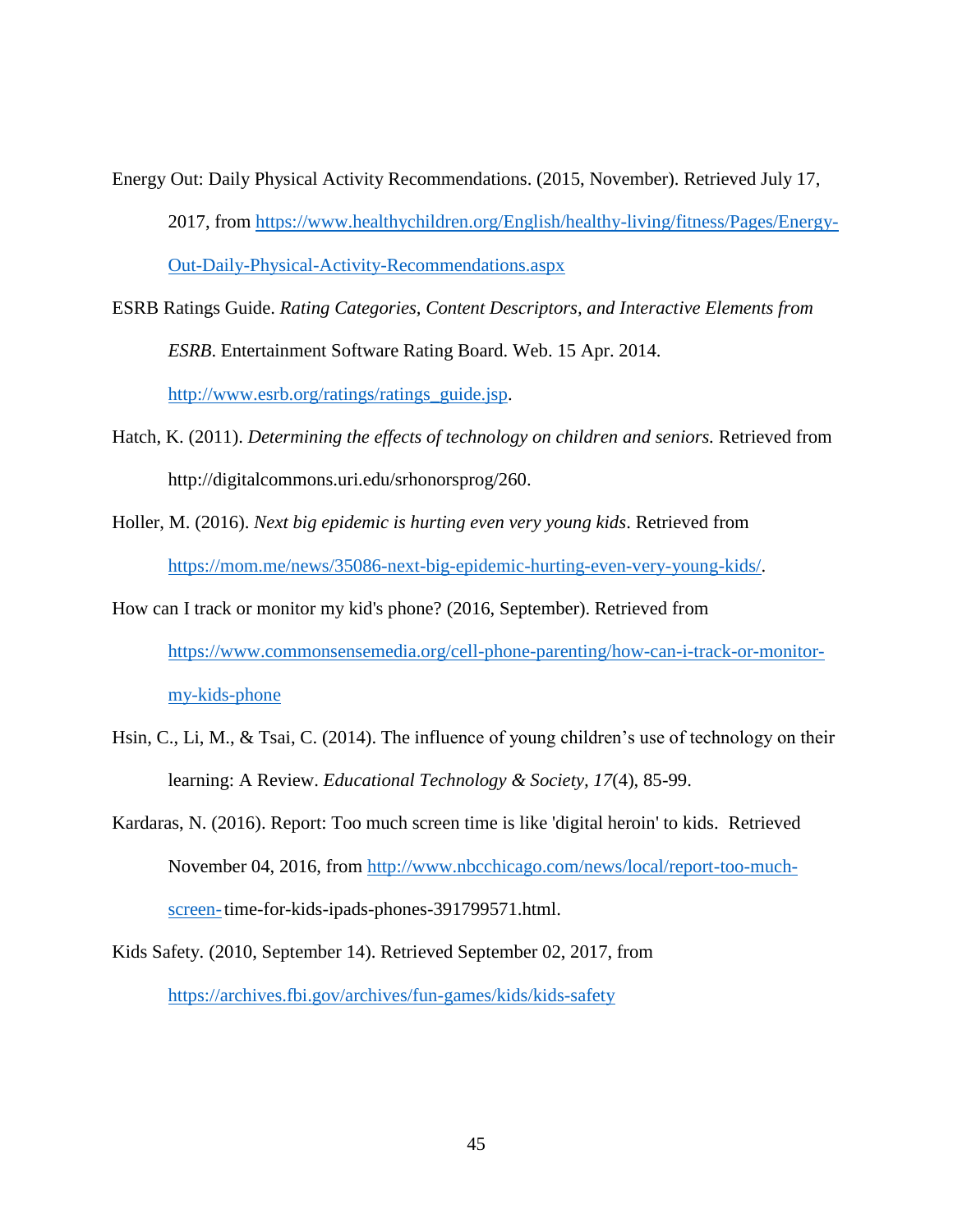- Kids & Tech: Tips for Parents in the Digital Age. (2016, October 10). Retrieved July 17, 2017, from [https://www.healthychildren.org/English/family-life/Media/Pages/Tips-for-Parents-](https://www.healthychildren.org/English/family-life/Media/Pages/Tips-for-Parents-Digital-Age.aspx)[Digital-Age.aspx](https://www.healthychildren.org/English/family-life/Media/Pages/Tips-for-Parents-Digital-Age.aspx)
- Lister, J, (2011). *Technology has mixed effects on child development*. Retrieved from [http://www.infopackets.com/news/technology/it/2009/20009130technologyhasmixedeffe](http://www.infopackets.com/news/technology/it/2009/20009130technologyhasmixedeffectsonchilddevelopmentresearchsuggests.htm) [ctsonchilddevelopmentresearchsuggests.htm.](http://www.infopackets.com/news/technology/it/2009/20009130technologyhasmixedeffectsonchilddevelopmentresearchsuggests.htm)

National Sleep Foundation, (2016). http://www.Nationalsleepfoundation.org.

- Newby, T., Stepich, D., Lehman, J., Russell, J. & Leftwich, A. (2011). *Educational technology for teaching and learning*. (4th ed.). Englewood Cliffs, NJ: Pearson.
- O'Keefe, G., & Clarke-Pearson, K. (2011). The impact of social media on children, adolescents and families. *Pediatrics, 127(4),* 800-804.
- Plowman, L., Stephen, C., & McPake, J. (2010). Supporting young children's learning with technology at home and in preschool. *Research Papers in Education, 25*(1), 93-113.
- Ramasubbu, S. (2015). *Does technology impact a child's emotional intelligence*? Retrieved from [http://huffingtonpsot.com/suren-ramasubba/does-technology-impact-a-childs](http://huffingtonpsot.com/suren-ramasubba/does-technology-impact-a-childs-emotional%20intelligence)[emotional intelligence.](http://huffingtonpsot.com/suren-ramasubba/does-technology-impact-a-childs-emotional%20intelligence)
- Ribble, M. (2016, October). *Digital Citizenship Defined* [PPT]. Washington, DC. International Standards for Technology in Education.
- Rock, M. (2013*). A nation of kids with gadgets and ADHD.* Retrieved November 13, 2016, from http://techland.time.com/2013/07/08/a-nation-of-kids-with-gadgets-and-adhd/.
- Roman, S. (2015). *Technology's harmful effects on children.* Retrieved from [http://publicsource.org/from-the-source/technology-s-harmful-effects-children.](http://publicsource.org/from-the-source/technology-s-harmful-effects-children)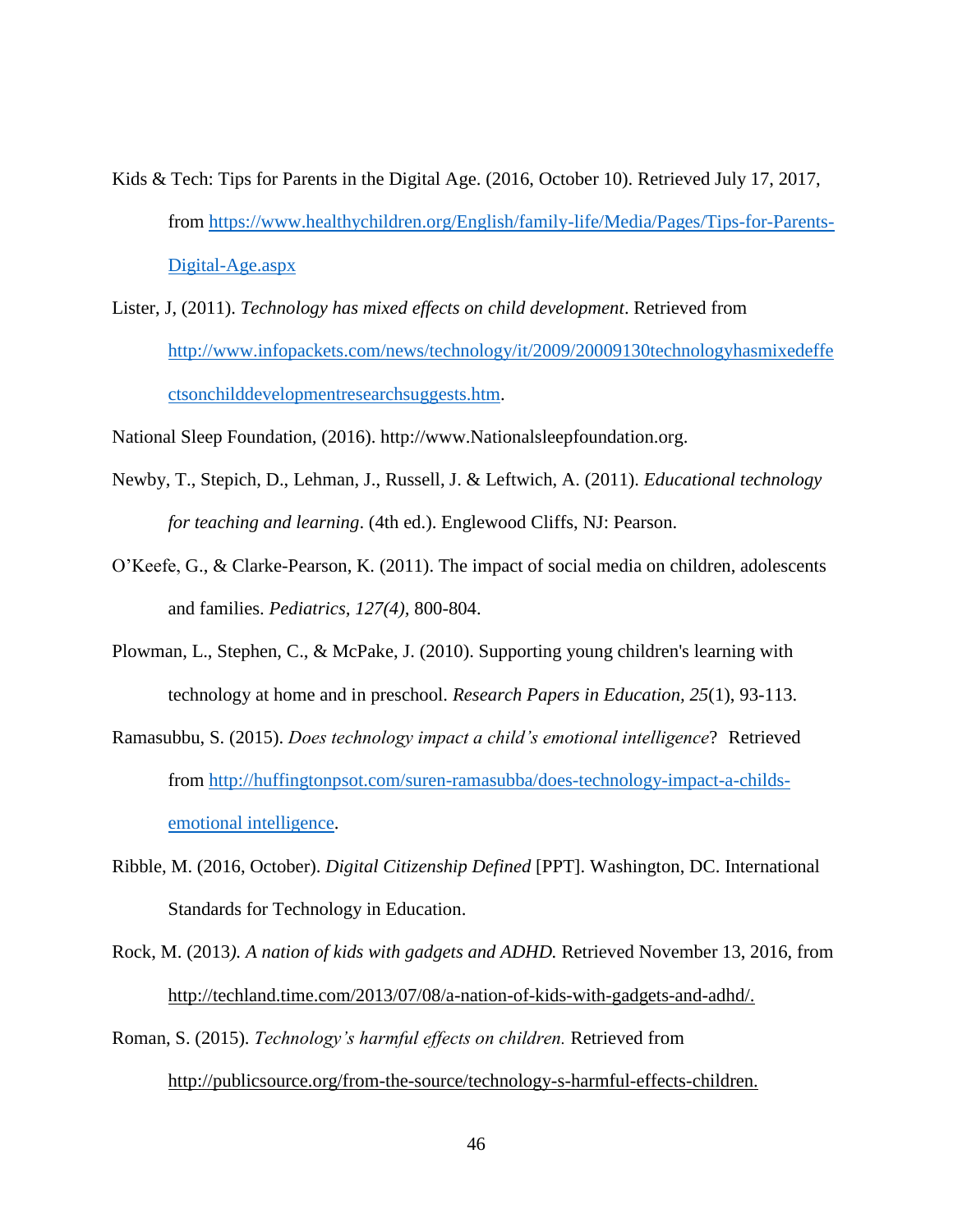Rowan, C. (2010). *Virtual child: The terrifying truth about what technology is doing to children*. Sechelt, BC: Sunshine Coast Occupational Therapy.

Rowan, C. (2013). *The impact of technology on the developing child*. Retrieved from [http://www.huffingtonpost.com/cris-rowan/technology-children-negative](ttp://www.huffingtonpost.com/cris-rowan/technology-children-negative-i)[im](ttp://www.huffingtonpost.com/cris-rowan/technology-children-negative-i)pactb3343245.html.

Seifert, S. (2009, June 29). *Age-Appropriate Chores*. Retrieved September 23, 2017, from [https://www.focusonthefamily.com/parenting/parenting-challenges/motivating-kids-to](https://www.focusonthefamily.com/parenting/parenting-challenges/motivating-kids-to-)clean-up/age-appropriate-chores

Sheldon, P. (2012). *Psychologist examines effects of technology society.*

- Retrieved from: http://newswise.com/articles/psychologist-examines-effects-of-technologysociety.
- Shoshany, S. (2015). *A modern spine ailment: Text neck*. Retrieved November 04, 2016, from [http://www.spine-health.com/blog/modern-spine-ailment-text-neck.](http://www.spine-health.com/blog/modern-spine-ailment-text-neck)
- Strouse, G., O'Doherty, K, & Troseth, G. (2013). Effective coviewing: Preschoolers' learning from video after a dialogic questioning intervention. *Developmental Psychology, 49*(12), 2368-2382.
- Taylor, J. (2012). *How technology is changing the way children think and focus*. Retrieved September 23, 2016, from<https://www.psychologytoday.com/blog/the-power> prime/201212/how-technology-is-changing-the-way-children-think-and-focus.
- Tumbokon, C. (2014). The positive and negative effects of video games. *Raise Smart Kids*. Web. 16 Apr. 2014. [http://www.raisesmartkid.com/3-to-6-years-old/4-articles/34-the-good](http://www.raisesmartkid.com/3-to-6-years-old/4-articles/34-the-good-and-bad-effects-of-video-games)[and-bad-effects-of-video-games.](http://www.raisesmartkid.com/3-to-6-years-old/4-articles/34-the-good-and-bad-effects-of-video-games)